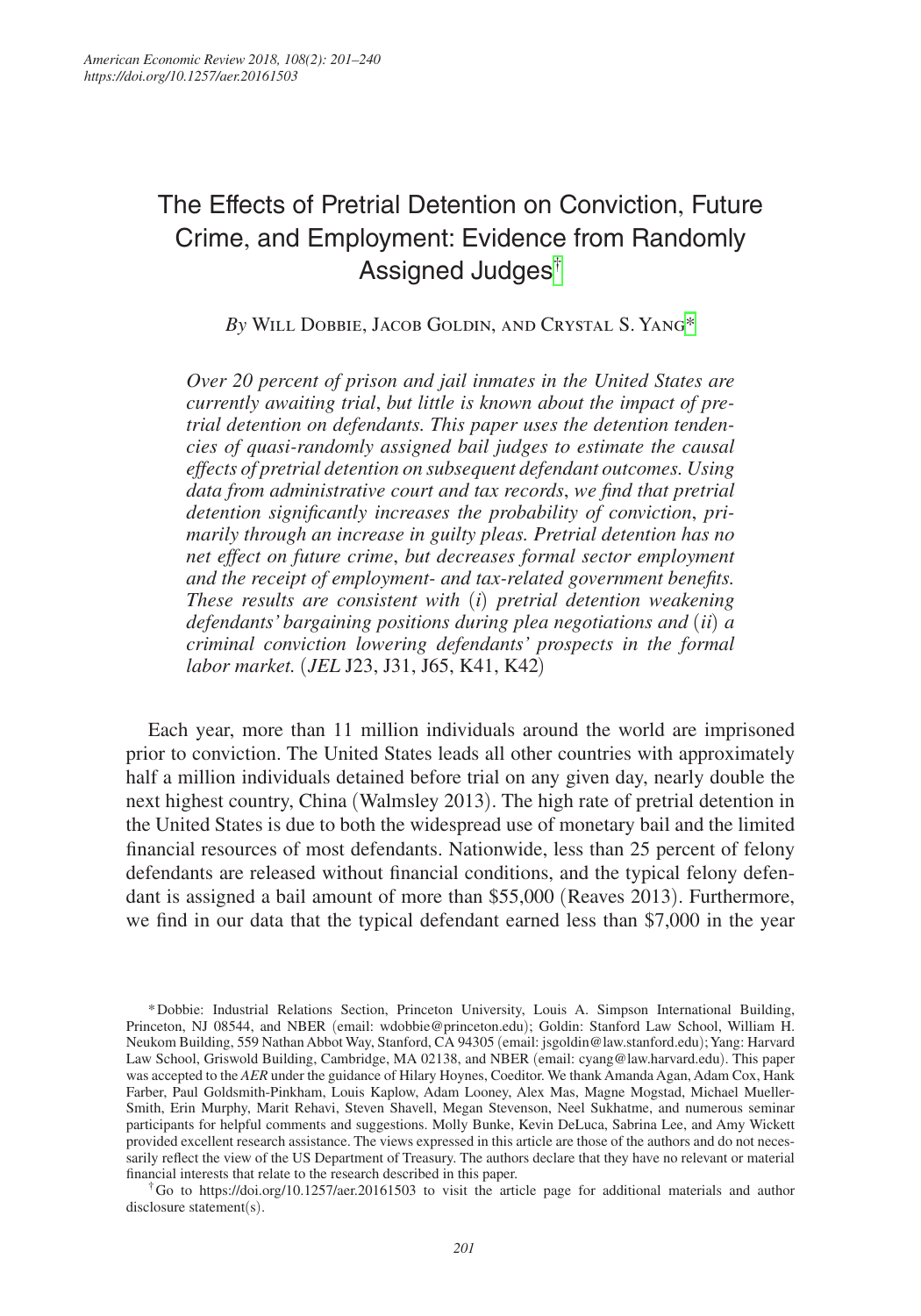prior to arrest, likely explaining why less than 50 percent of defendants are able to post bail even when it is set at \$5,000 or less.

The high rate of pretrial detention, particularly for poor and minority defendants, has contributed to an ongoing debate on the effectiveness of the current bail system. Critics argue that excessive bail conditions and pretrial detention can disrupt defendants' lives, putting jobs at risk and increasing the pressure to accept unfavorable plea bargains.<sup>[1](#page-1-0)</sup> There are also concerns that pretrial detention is determined by a defendant's wealth, not risk to the community, leading the Department of Justice to conclude that the bail systems in many jurisdictions "are not only unconstitutional, but they also constitute bad public policy" (Department of Justice 2016, p. 13). Others claim that the bail system is operating as designed, and that releasing more defendants would increase pretrial flight and crime rates. This debate is currently playing out across the country, with a number of jurisdictions exploring alternatives to pretrial detention such as electronic or in-person monitoring for low-risk defendants.[2](#page-1-1) To date, however, there is little systematic evidence on the causal effects of detaining an individual before trial.

Estimating the causal impact of pretrial detention on defendants has been complicated by two important issues. First, there are few datasets that include information on both bail hearings and long-term outcomes for a large number of defendants.<sup>[3](#page-1-2)</sup> Second, defendants who are detained before trial are likely unobservably different from defendants who are not detained, biasing cross-sectional comparisons. For example, defendants detained pretrial may be more likely to be guilty or more likely to commit another crime in the future, biasing ordinary least squares estimates upward.[4](#page-1-3)

In this paper, we use new data linking over 420,000 criminal defendants from two large, urban counties to administrative court and tax records to estimate the impact of pretrial detention on criminal case outcomes, pretrial flight, future crime, foregone

<span id="page-1-1"></span> ${}^{2}$  For example, New York City has earmarked substantial funds to supervise low-risk defendants instead of requiring them to post bail or face pretrial detention, and Illinois lawmakers passed a bill in May 2015 requiring that a nonviolent defendant be released pretrial without bond if his or her case has not been resolved within 30 days. Other cities are considering the use of risk-based assessment tools to more accurately predict each defendant's flight risk, and some communities have created charitable bail organizations such as the Bronx Freedom Fund and the Brooklyn Community Bail Fund, which posts bail for individuals held on misdemeanor charges when bail is set at \$2,000 or less.

<span id="page-1-2"></span><sup>3</sup>Data tracking defendants often contain some information on pretrial detention and outcomes from the criminal justice process (i.e., arrest, charging, trial, and sentencing), but do not contain unique identifiers that allow defendants to be linked to longer-term outcomes. For example, the Bureau of Justice Statistics' State Court Processing Statistics (SCPS) program periodically tracks a sample of felony cases for about 110,000 defendants from a representative sample of 40 of the nation's 75 most populous counties, but does not include the identifiers necessary to link to other datasets.

<span id="page-1-3"></span><sup>4</sup>Prior work based on cross-sectional comparisons has yielded mixed results, with some papers suggesting little impact of pretrial detention on conviction rates (Goldkamp 1980), and others finding a significant relationship between pretrial detention and the probability of conviction (Ares, Rankin, and Sturz 1963; Cohen and Reaves 2007; Phillips 2008) and incarceration (Foote 1954; Williams 2003; Oleson et al. 2014). There is also mixed evidence on whether bail amounts are correlated with the probability of jumping bail (Landes 1973; Clarke, Freeman, and Koch 1976; Myers 1981).

<span id="page-1-0"></span><sup>&</sup>lt;sup>1</sup>As one lawyer told the *New York Times*, "[m]ost of our clients are people who have crawled their way up from poverty or are in the throes of poverty. …Our clients work in service-level positions where if you're gone for a day, you lose your job. …People who live in shelters, where if they miss their curfews, they lose their housing. …So when our clients have bail set, they suffer on the inside, they worry about what's happening on the outside, and when they get out, they come back to a world that's more difficult than the already difficult situation that they were in before." See Nick Pinto, "The Bail Trap," *New York Times*, August 13, 2015, [http://www.nytimes.](http://www.nytimes.com/2015/08/16/magazine/the-bail-trap.html)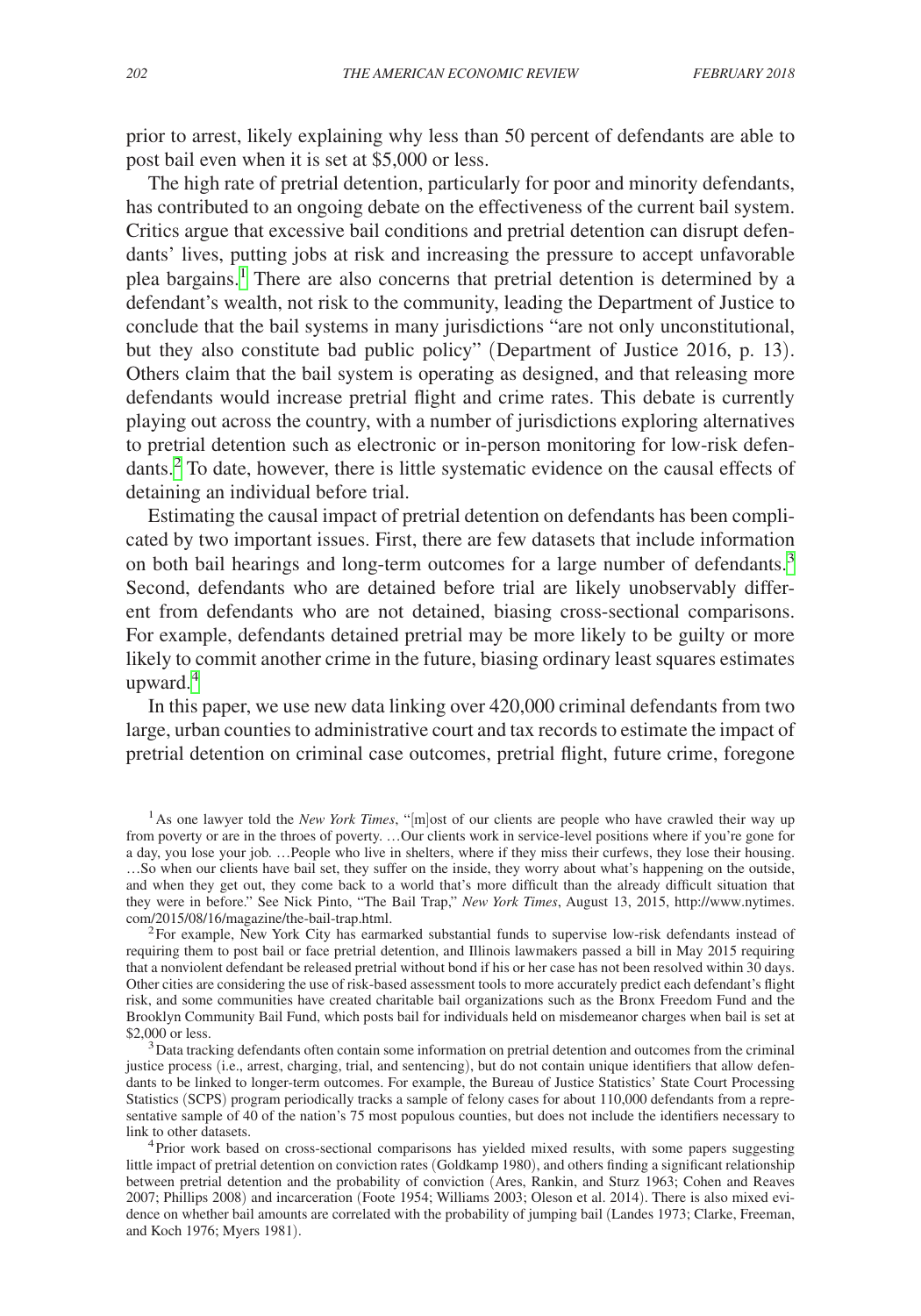earnings, and social benefits. Our empirical strategy exploits plausibly exogenous variation in pretrial release after the first bail hearing from the quasi-random assignment of cases to bail judges who vary in the leniency of their bail decisions. This empirical design recovers the causal effects of pretrial release after the first bail hearing for individuals at the margin of release; i.e., cases on which bail judges disagree on the appropriate bail conditions. We measure bail judge leniency using a leave-out, residualized measure based on all other cases that a bail judge has handled during the year. The leave-out leniency measure is highly predictive of detention decisions, but uncorrelated with case and defendant characteristics. Importantly, bail judges in our sample are different from trial and sentencing judges, who are assigned through a different process, allowing us to separately identify the effects of being assigned to a lenient bail judge as opposed to a lenient judge in all phases of the case. This instrumental variables (IV) research strategy is similar to that used by Kling (2006), Aizer and Doyle (2015), and Mueller-Smith (2015) to estimate the impact of incarceration in the United States; Bhuller et al. (2016) to estimate the impact of incarceration in Norway; and Di Tella and Schargrodsky (2013) to estimate the impact of electronic monitoring in Argentina.<sup>5</sup>

We begin by estimating the impact of initial pretrial release on case outcomes. We find that initial pretrial release decreases the probability of being found guilty by 14.0 percentage points, a 24.2 percent change from the mean for detained defendants, with larger effects for defendants with no prior offenses in the past year. The decrease in conviction is largely driven by a reduction in the probability of pleading guilty, which decreases by 10.8 percentage points, a 24.5 percent change. Conversely, initial pretrial release has a small and statistically insignificant effect on post-trial incarceration, likely because detained defendants plead to time served and because most charged offenses in our sample carry minimal prison time. These results suggest that initial pretrial release affects case outcomes primarily through a strengthening of defendants' bargaining positions before trial, particularly for defendants charged with less serious crimes and with no prior offenses.

Next, we explore the impact of initial pretrial release on pretrial flight and new crime, two frequently cited costs of release. We find that initial pretrial release increases the probability of failing to appear in court by 15.6 percentage points, a 128.9 percent increase, with smaller effects for defendants with no prior offenses. In contrast, we find no detectable effect of initial pretrial release on new crime up to two years after the bail hearing. This null result is driven by offsetting incapacitation and criminogenic effects. While initial pretrial release increases the likelihood of rearrest prior to case disposition by 18.9 percentage points, a 121.9 percent change, it also decreases the likelihood of rearrest following case disposition by 12.1 percentage points, a 35.3 percent change. These short-run incapacitation and medium-run criminogenic effects nearly exactly offset each other for the marginal defendant, at least over the time horizons we observe in the data. These results also

<span id="page-2-0"></span><sup>5</sup>Outside of the criminal justice setting, Chang and Schoar (2008), Dobbie and Song (2015) and Dobbie, Goldsmith-Pinkham, and Yang (forthcoming) use bankruptcy judge propensities to grant bankruptcy protection; Maestas, Mullen, and Strand (2013), French and Song (2014), Dahl, Kostol, and Mogstad (2014), and Autor et al. (2017) use disability examiner propensities to approve disability claims; and Doyle (2007, 2008) uses case worker propensities to place children in foster care.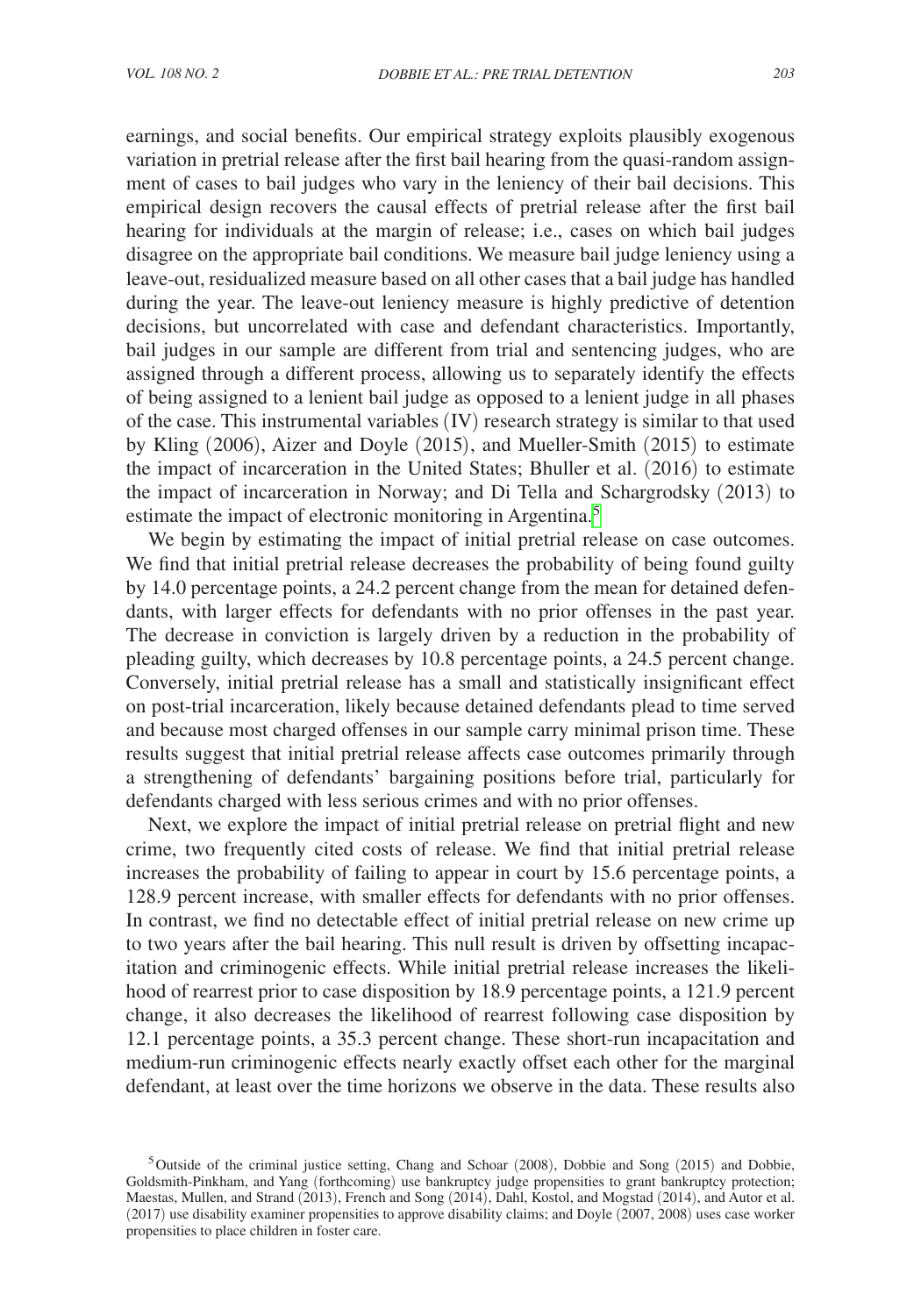suggest that the most empirically relevant cost of pretrial release is increased flight, not new crime.

Finally, we examine the effects of initial pretrial release on formal sector employment and social benefits receipt. We find evidence that pretrial release increases both formal sector employment and the receipt of employment- and tax-related government benefits, with larger effects among individuals with no prior offenses in the past year. Initial pretrial release increases the probability of employment in the formal labor market three to four years after the bail hearing by 9.4 percentage points, a 24.9 percent increase from the detained defendant mean. Pretrial release also increases the amount of Unemployment Insurance (UI) benefits received over the same time period by \$293, a 119.6 percent increase, and the amount of Earned Income Tax Credit (EITC) benefits received by \$209, a 58.5 percent increase. The probability of having any formal sector income over this time period increases by 10.7 percentage points, a 23.2 percent increase, and the probability of filing a tax return increases by 5.1 percentage points, a 16.7 percent increase.

To examine the potential mechanisms driving our labor market results, we explore whether those who are more likely to be employed are also those who do not have a criminal conviction. We find that in the first two years after the bail hearing, our employment results are primarily driven by an increase in the joint probability of not having a criminal conviction and being employed in the formal labor market. By the third to fourth years after the bail hearing, our employment estimates are entirely driven by the joint probability of having no criminal conviction and being employed. These results are consistent with the stigma of a criminal conviction lowering defendants' prospects in the formal labor market (e.g., Pager 2003, Agan and Starr 2016), which in turn limits defendants' eligibility for employment-related benefits like UI and EITC. In contrast, we find no evidence that our labor market results can be explained by changes in job stability or by any incapacitation effects.

We conclude by using our new estimates to conduct a partial cost-benefit analysis that accounts for administrative jail expenses, costs of apprehending defendants, costs of future crime, and economic impacts on defendants. We estimate that the net benefit of pretrial release at the margin is between \$55,143 and \$99,124 per defendant. The large net benefit of pretrial release is driven by both the significant collateral consequences of having a criminal conviction on labor market outcomes and the relatively low costs of apprehending defendants who fail to appear in court. The results from this exercise suggest that unless there are large general deterrence effects of detaining individuals before trial, releasing more defendants will likely increase social welfare.

Our findings are related to an important literature estimating the effects of incarceration and sentence length on defendants. Kling (2006) finds no impact of sentence length on labor market outcomes using prison records from Florida and California. However, Mueller-Smith (2015) finds that post-conviction incarceration reduces employment and increases future crime using data on defendants from Harris County, Texas, and Aizer and Doyle (2015) find that juvenile incarceration reduces high school completion and increases adult incarceration using data on juveniles from Chicago. Consistent with Mueller-Smith (2015) and Aizer and Doyle (2015), we find that pretrial detention reduces employment and increases future crime through a criminogenic effect (although unlike those papers, we find that this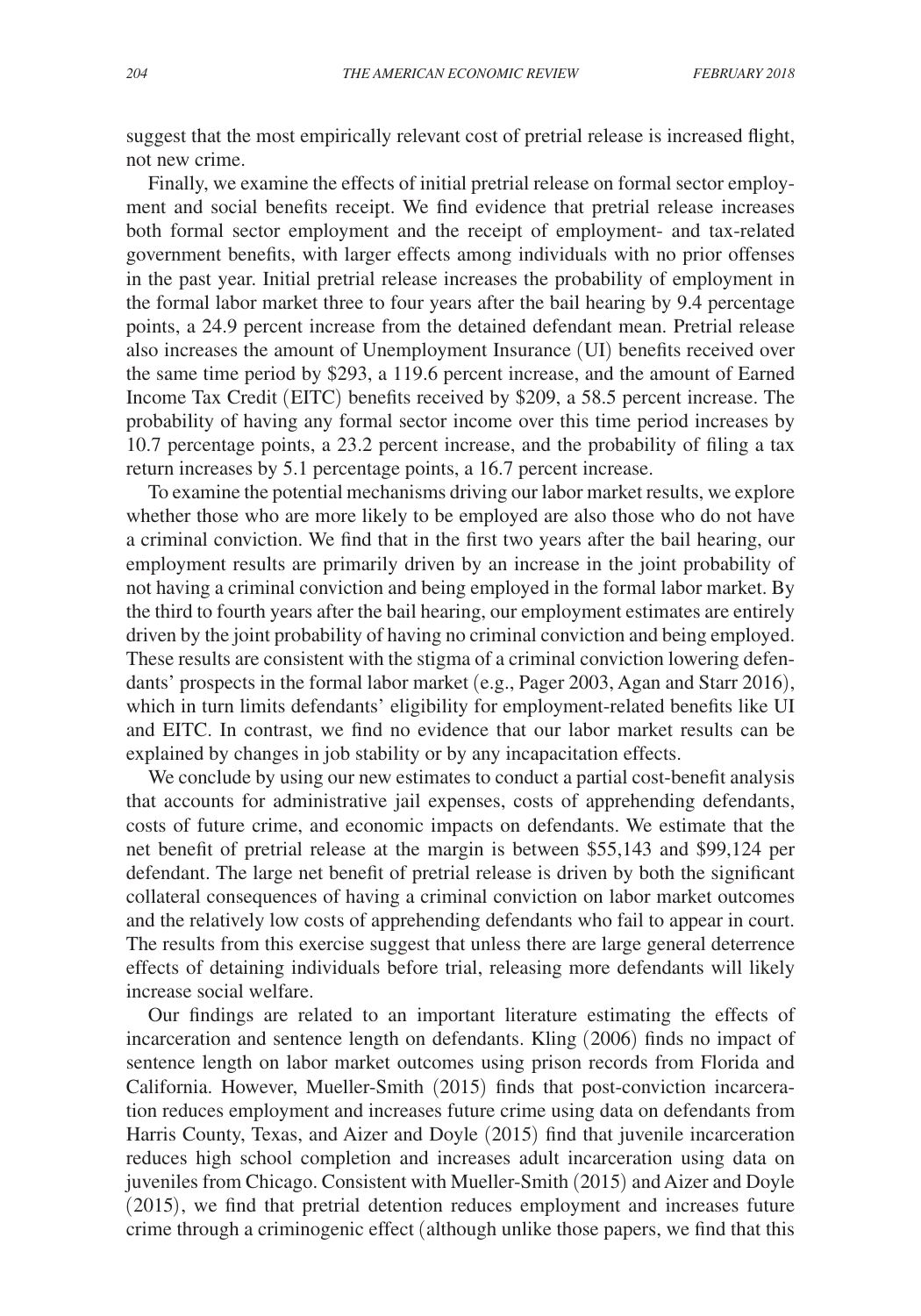criminogenic effect is offset by an incapacitation effect). Importantly, however, our paper is the first to shed light on the effects of a criminal conviction and the effects of pre-conviction detention, as opposed to incarceration per se.<sup>6</sup>

Our paper is also related to a number of recent papers conducted in parallel to our study that estimate the effects of bail decisions on case decisions (e.g., Gupta, Hansman, and Frenchman 2016; Leslie and Pope 2016; Stevenson 2016; Didwania 2017). Where our outcomes overlap, we find similar results: Stevenson (2016) finds that pretrial detention leads to a 6.6 percentage point increase in the likelihood of being convicted in Philadelphia, with larger effects for first or second time arrestees. Gupta, Hansman, and Frenchman (2016) similarly find that the assignment of monetary bail in Philadelphia leads to a 6 percentage point increase in the likelihood of being convicted, with some evidence of higher recidivism following the initial case decision, while Leslie and Pope (2016) show that pretrial detention increases the probability of conviction by 7 to 13 percentage points in New York City. Finally, in the federal system, Didwania (2017) finds that pretrial detention increases a defendant's sentence length and the probability of receiving at least a mandatory minimum sentence.

We make four contributions relative to this parallel work. First, and most importantly, our data allow us to estimate effects on a wide-range of long-term outcomes such as labor market outcomes and take-up of public assistance. These estimates allow us to, for the first time, conduct a partial welfare analysis that incorporates causal estimates of both costs and benefits of pretrial detention. Second, we are able to provide some of the first evidence on why pretrial detention impacts defendants, with our results suggesting that the stigma of a criminal conviction in the formal labor market is an important mechanism linking detention to long-term outcomes. Third, we estimate results separately for pre- and post-trial crime, showing that there are offsetting incapacitation and criminogenic effects. Finally, we present new evidence that the exclusion restriction implicit in the judge IV strategy—that judge assignment only affects defendants' outcomes through the channel of pretrial release—is likely to hold in our setting. This evidence is critical for correctly interpreting the IV estimates and using our findings to evaluate recent bail reforms.

The remainder of the paper is structured as follows. Section I provides a brief overview of the bail system and judge assignment in our context. Section II describes our data and provides summary statistics. Section III describes our empirical strategy. Section IV presents the results, Section V offers interpretation, and Section VI concludes. An online Appendix provides additional results and detailed information on the outcomes used in our analysis.

<span id="page-4-0"></span><sup>6</sup>Our results are also related to a broad literature documenting the presence of racial disparities at various stages of the criminal justice process (e.g., Ayres and Waldfogel 1994, Bushway and Gelbach 2011, McIntyre and Baradaran 2013, Rehavi and Starr 2014, Anwar, Bayer, and Hjalmarsson 2012, Abrams, Bertrand, and Mullainathan 2012, Alesina and La Ferrara 2014), and suggest that the costs of pretrial detention are disproportionately borne by black defendants. See Arnold, Dobbie, and Yang (2017) for additional evidence on racial bias in bail setting.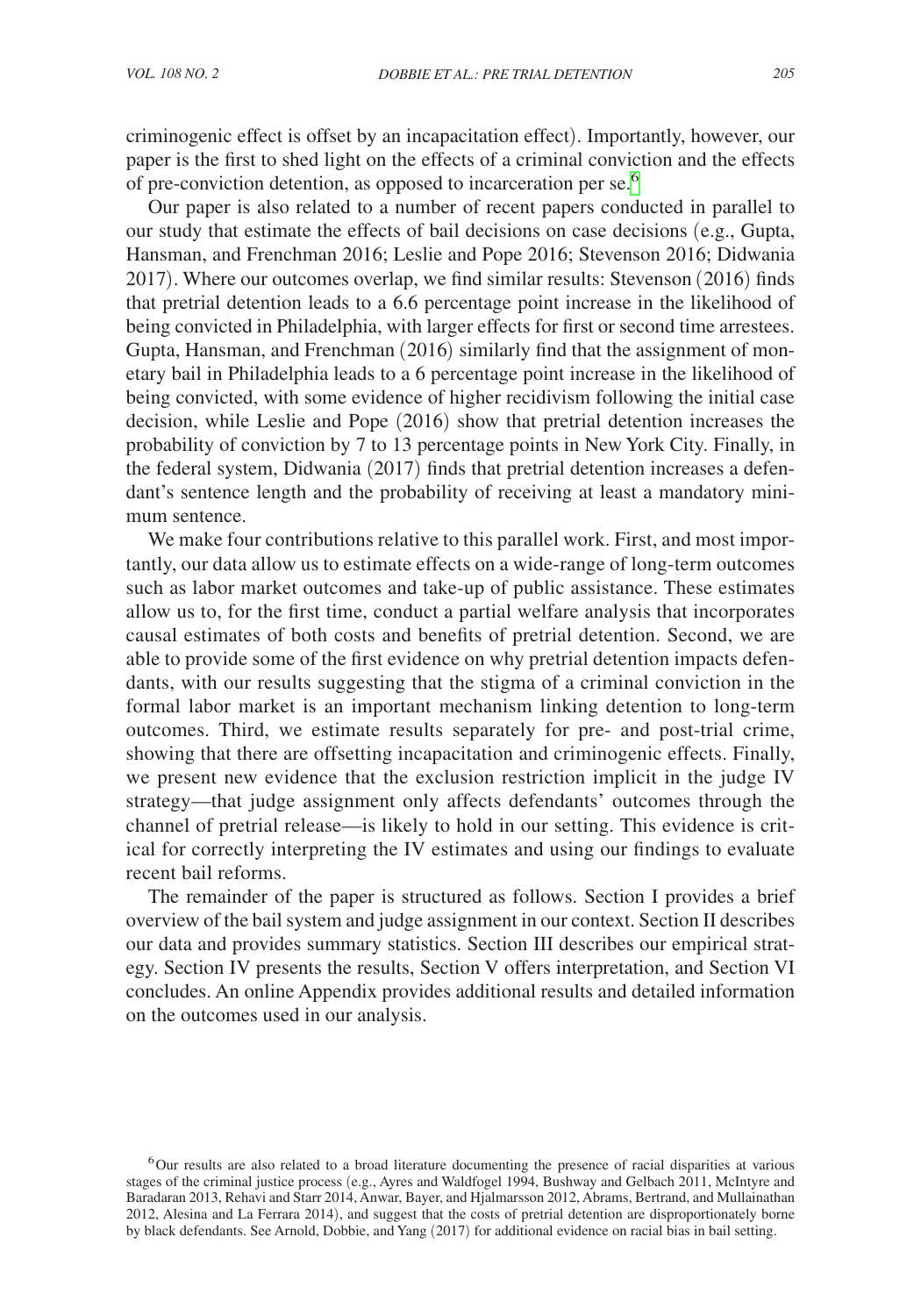#### **I. The Bail System in the United States**

# A. *Overview*

In the United States, the bail system is meant to allow all but the most dangerous criminal suspects to be released from custody while ensuring their appearance at required court proceedings and the public's safety. The federal right to non-excessive bail is guaranteed by the Eighth Amendment to the US Constitution, with almost all state constitutions granting similar rights to defendants.<sup>7</sup>

In most jurisdictions, bail conditions are determined by a bail judge within 24 to 48 hours of a defendant's arrest. The assigned bail judge has a number of potential options when setting bail. First, defendants who show a minimal risk of flight may be released on their promise to return for all court proceedings, known broadly as release on recognizance (ROR). Second, defendants may be released subject to some nonmonetary conditions, such as monitoring or drug treatment, when the court finds that these measures are required to prevent flight or harm to the public. Third, defendants may be required to post a bail payment to secure release if they pose an appreciable risk of flight or threat of harm to the public. Defendants are typically required to pay 10 percent of the bail amount to secure release, with most of the bail money refunded after the case is concluded if there were no failures to appear in court or other release violations. Those who do not have the 10 percent deposit in cash can borrow this amount from a commercial bail bondsman, who will accept cars, houses, jewelry, and other forms of collateral. Bail bondsman also charge a non-refundable fee for their services, generally 10 percent of the total bail amount.<sup>[8](#page-5-1)</sup> If the defendant fails to appear, either the defendant or the bail surety is theoretically liable for the full value of the bail amount and forfeits any amount already paid. Finally, for more serious crimes, the bail judge may also require that the defendant is detained pending trial by denying bail altogether. Bail denial is often mandatory in first- or second-degree murder cases, but can be imposed for other crimes when the bail judge finds that no set of conditions for release will guarantee appearance or protect the community from the threat of harm posed by the suspect.

The bail judge will usually consider factors such as the nature of the alleged offense, the weight of the evidence against the defendant, any record of prior flight or bail violations, and the financial ability of the defendant to pay bail (Foote 1954). Because each defendant poses a different set of risks, bail judges are granted considerable discretion in evaluating each defendant's circumstances when making decisions about release. In addition, because bail hearings occur very shortly after

<span id="page-5-0"></span> $^7$  For instance, the Eighth Amendment to the US Constitution states that "[e]xcessive bail shall not be required." In our setting, Article I, §14 of the Pennsylvania Constitution states that "[a]ll prisoners shall be bailable by sufficient sureties, unless for capital offenses or for offenses for which the maximum sentence is life imprisonment or unless no condition or combination of conditions other than imprisonment will reasonably assure the safety of any person and the community…," and Article I, §14 of the Florida Constitution states that "[u]nless charged with a capital offense or an offense punishable by life imprisonment…every person charged with a crime…shall be entitled to pretrial release on reasonable conditions."<br><sup>8</sup>A bail bondsman is any person or corporation that acts as a surety by pledging money or property as bail for the

<span id="page-5-1"></span>appearance of persons accused in court. If the defendant misses a court appearance, the bail agency will often hire someone to locate the missing defendant and have him taken back into custody. The bail bondsman may also choose to sue the defendant or whoever helped to guarantee the bond to recoup the bail amount. Repayment may come in the form of cash, but it can also be made by seizure of the assets used to secure the bail bond.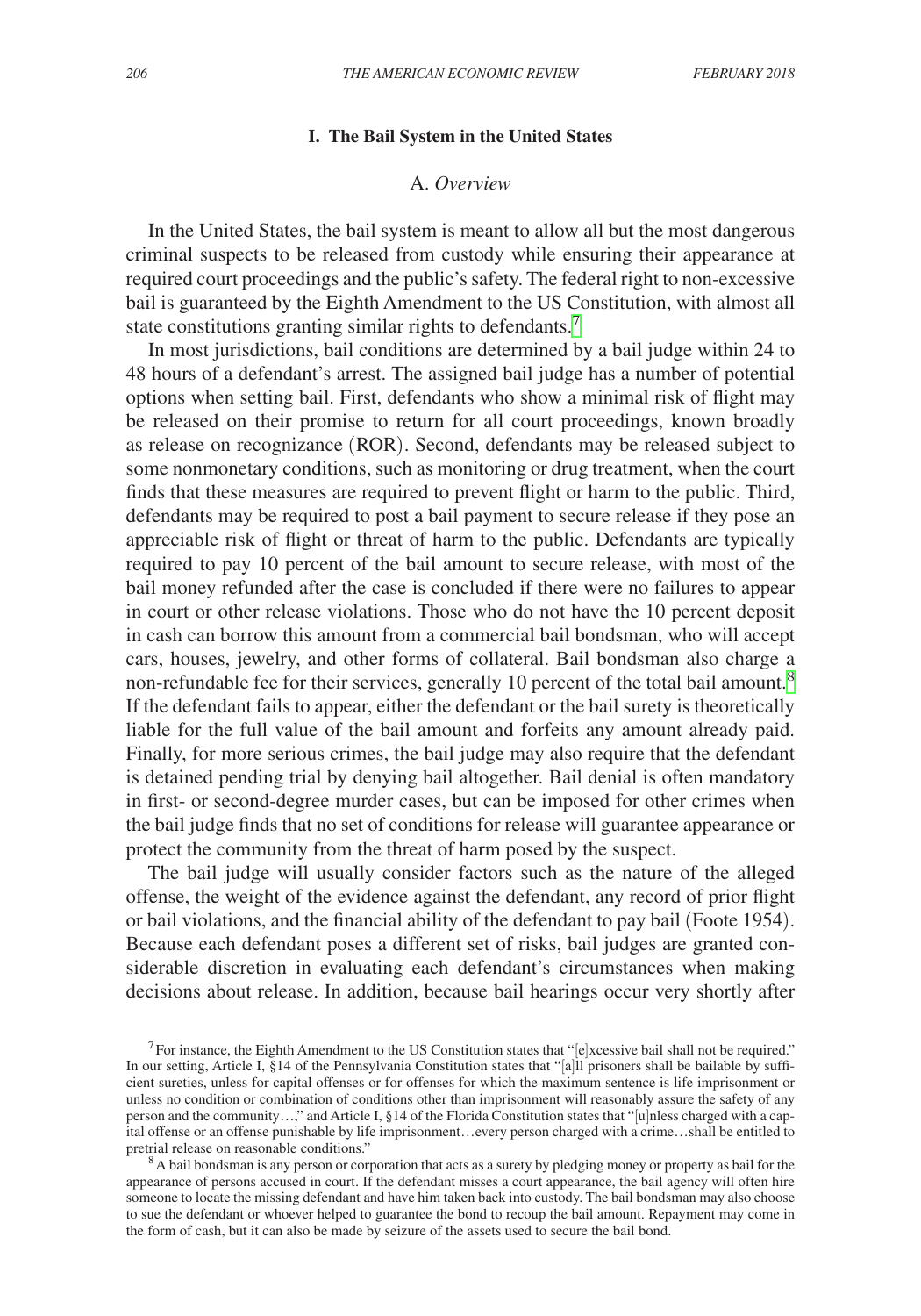arrest and last only a few minutes, judges generally have limited information on which to base their decisions (Goldkamp and Gottfredson 1988). This discretion, coupled with limited information, results in substantial differences in bail decisions across bail judges. Defendants generally have the opportunity to appeal the initial bail decision in later proceedings, which can lead to modifications of the initial bail conditions.

Following the bail hearing, a defendant usually attends a preliminary arraignment, where the court determines whether there is probable cause for the case and the defendant formally enters a plea of guilty or not guilty. If the case is not dismissed and the defendant does not plead guilty, the case proceeds to trial by judge (bench trial) or jury (jury trial). Plea bargaining usually begins around the time of arraignment and can continue throughout the criminal proceedings. If a defendant pleads guilty or is found guilty at trial, he or she is sentenced at a later hearing. Online Appendix Figure A1 provides the general timeline of the criminal justice process in a typical jurisdiction, although the precise timing of the process differs across jurisdictions.

# B. *Our Setting: Philadelphia County and Miami-Dade County*

*Philadelphia County.—*Immediately following arrest in Philadelphia County, defendants are brought to one of six police stations around the city where they are interviewed by the city's Pretrial Services Bail Unit. The Bail Unit operates 24 hours a day, 7 days a week, and interviews all adults charged with offenses in Philadelphia through videoconference, collecting information on the arrested individual's charge severity, personal and financial history, family or community ties, and criminal history. The Bail Unit then uses this information to calculate a release recommendation based on a four-by-ten grid of bail guidelines (see online Appendix Figure A2) that is presented to the bail judge. However, these bail guidelines are only followed by the bail judge about half of the time, with judges often imposing monetary bail instead of the recommended nonmonetary options (Shubik-Richards and Stemen 2010).

After the Pretrial Services interview is completed and the charges are approved by the Philadelphia District Attorney's Office, the defendant is brought in for a bail hearing. Since the mid-1990s, bail hearings have been conducted through videoconference by the bail judge on duty, with representatives from the district attorney and local public defender's offices (or private defense counsel) also present. However, while a defense lawyer is present at the bail hearing, there is no real opportunity for defendants to speak with the attorney prior to the hearing. At the hearing itself, the bail judge reads the charges against the defendant, informs the defendant of his right to counsel, sets bail after hearing from representatives from the prosecutor's office and the defendant's counsel, and schedules the next court date. After the bail hearing, the defendant has an opportunity to post bail, secure counsel, and notify others of the arrest. If the defendant is unable to post bail, he is detained but has the opportunity to petition for bail modification in subsequent court proceedings.

*Miami-Dade County.—*The Miami-Dade bail system follows a similar procedure, with one important exception. As opposed to Philadelphia where all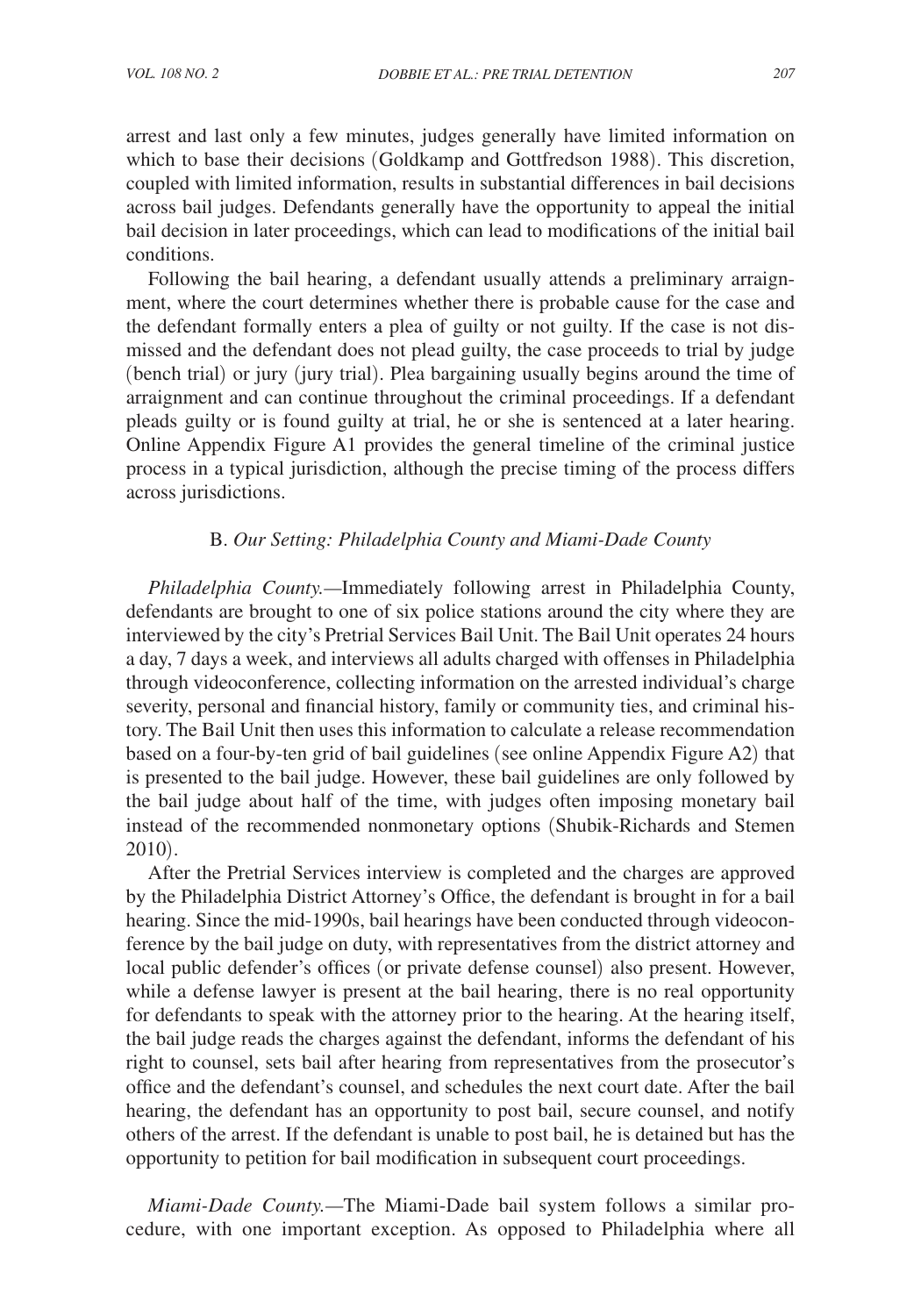defendants are required to have a bail hearing, most defendants in Miami-Dade can avoid a bail hearing and be immediately released following arrest and booking by posting an amount designated by a standard bail schedule. The bail schedule ranks offenses according to their seriousness and assigns an amount of bond that must be posted to permit a defendant's release. Critics have argued that this kind of standardized bail schedule discriminates against poor defendants by setting a fixed price for release according to the charged offense rather than taking into account a defendant's ability to pay, or propensity to flee or commit a new crime. Approximately 30 percent of all defendants in Miami-Dade are released prior to a bail hearing, with the other 70 percent attending a bail hearing (Goldkamp and Gottfredson 1988). Thus, our estimates from Miami-Dade should be interpreted as the causal effect of pretrial release among defendants who cannot pay the standard bail amount.<sup>[9](#page-7-0)</sup>

If a defendant is unable to post bail immediately in Miami-Dade, there is a bail hearing within 24 hours of arrest where defendants can argue for a reduced bail amount. Miami-Dade conducts separate daily hearings for felony and misdemeanor cases through videoconference by the bail judge on duty. At the bail hearing, the court will determine whether or not there is sufficient probable cause to detain the arrestee and, if so, the appropriate bail conditions. The bail amount may be lowered, raised, or remain the same as the scheduled bail amount depending on the case situation and the arguments made by the defense counsel and prosecutor. While monetary bail amounts at this stage often follow the standard bail schedule, the choice between monetary versus nonmonetary bail conditions varies widely across judges in Miami-Dade (Goldkamp and Gottfredson 1988).

*Mapping to Empirical Design.—*Our empirical strategy exploits variation in the pretrial release tendencies of the assigned bail judge. There are four features of the Philadelphia and Miami-Dade bail systems that make them an appropriate setting for our research design. First, there are multiple bail judges serving simultaneously, allowing us to measure variation in bail decisions across judges. At any point in time, Philadelphia has six bail judges that only make bail decisions. In Miami-Dade, weekday cases are handled by a single bail judge, but weekend cases are handled by approximately 60 different judges on a rotating basis. These weekend bail judges are trial court judges from the misdemeanor and felony courts in Miami-Dade that assist the bail court with weekend cases.

Second, the assignment of judges is based on rotation systems, providing quasirandom variation in which bail judge a defendant is assigned to. In Philadelphia, the six bail judges serve rotating eight-hour shifts in order to balance caseloads. Three judges serve together every five days, with one bail judge serving the morning shift (7:30 am–3:30 pm), another serving the afternoon shift (3:30 pm–11:30 pm), and the final judge serving the night shift (11:30 pm–7:30 am). While it may be endogenous whether a defendant is arrested in the morning or at night or on a specific day of

<span id="page-7-0"></span><sup>9</sup>Specifically, the estimates from Miami-Dade will differ from estimates in a court without a pre-hearing release schedule if two conditions are met: (i) there are heterogeneous treatment effects across defendants who can and cannot pay the standard bail amount and (ii) there are a nontrivial number of defendants who can pay the standard bail amount that, in the absence of such a system, would have been affected by judge assignment (i.e., that are "compliers" in the framework outlined in Section III).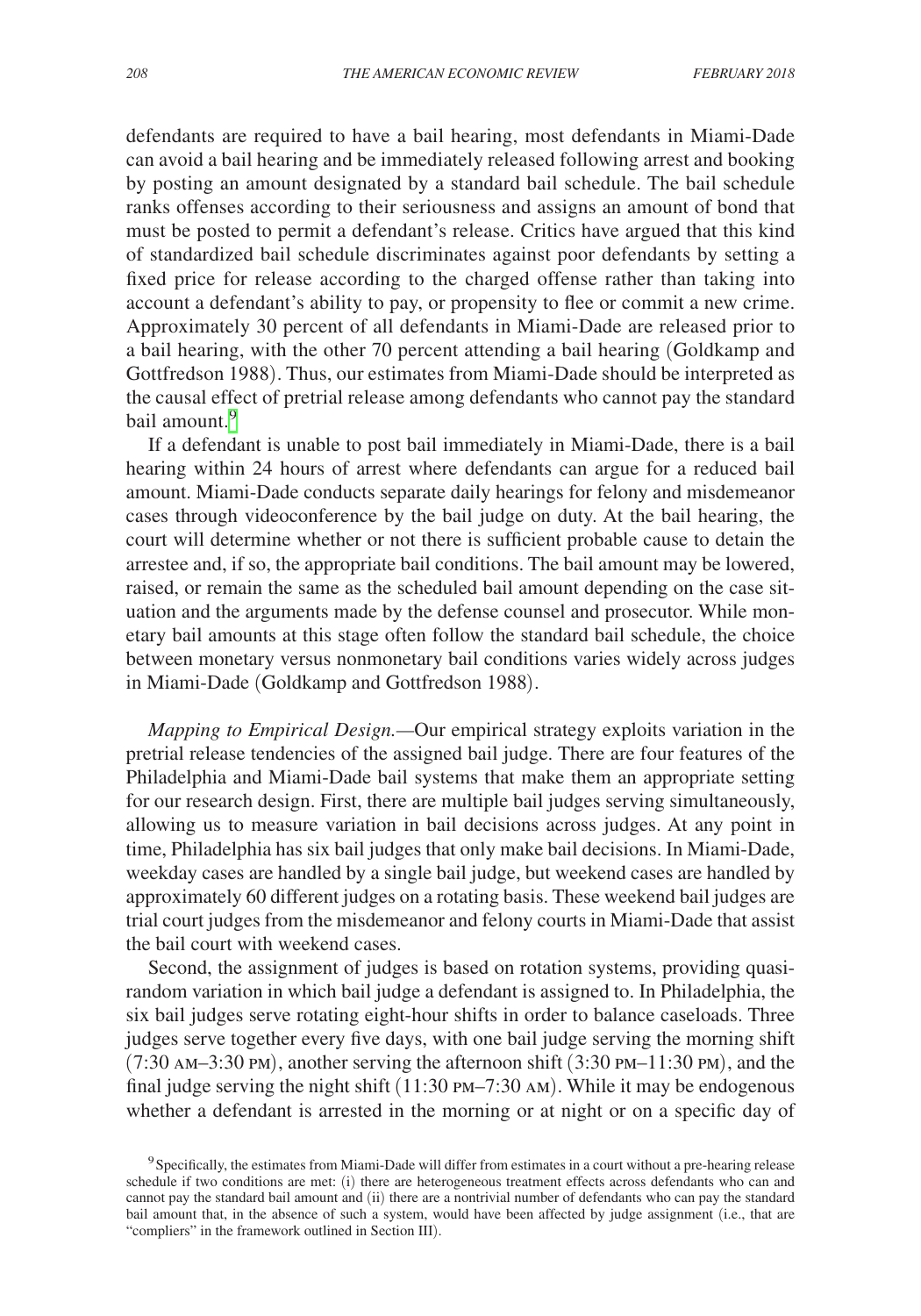the week, the fact that these six bail judges rotate through all shifts and all days of the week allows us to isolate the independent effect of the judge from day-of-week and time-of-day effects. In Miami-Dade, the weekend bail judges rotate through the felony and misdemeanor bail hearings each weekend to ensure balanced caseloads during the year. Every Saturday and Sunday beginning at 9:00 am, one judge works the misdemeanor shift and another judge works the felony shift. Because of the large number of judges in Miami-Dade, any given judge works a bail shift approximately once or twice a year.<sup>[10](#page-8-0)</sup>

Third, there is very limited scope for influencing which bail judge will hear the case, as most individuals are brought for a bail hearing shortly following the arrest. In Philadelphia, all adults arrested and charged with a felony or misdemeanor appear before a bail judge for a formal bail hearing, which is usually scheduled within 24 hours of arrest. A defendant is automatically assigned to the bail judge on duty. There is also limited room for influencing which bail judge will hear the case in Miami-Dade, as arrested felony and misdemeanor defendants are brought in for their hearing within 24 hours following arrest to the bail judge on duty. However, given that defendants can post bail immediately following arrest in Miami-Dade without having a bail hearing, there is the possibility that defendants may selectively post bail depending on the identity of the assigned bail judge. It is also theoretically possible that a defendant may self-surrender to the police in order to strategically time their bail hearing to a particular bail judge. As a partial check on this important assumption of random assignment, we test the relationship between observable characteristics and bail judge assignment.

Fourth, in both the Philadelphia and Miami-Dade systems, the bail judge is different from trial and sentencing judges, and these subsequent judges are assigned through a different process, allowing us to separately identify the effects of being assigned to a lenient bail judge as opposed to a lenient bail, trial, and sentencing judge. In Philadelphia, cases are randomly assigned to a completely separate pool of trial judges following the bail hearing. In Miami-Dade, cases are also randomly assigned to trial judges following the bail hearing, although this pool of trial judges is the same set of judges that rotate through weekend bail shifts. In both jurisdictions, the rotation schedules of the bail judges also do not align with the schedule of any other actors in the criminal justice system. For example, in both Philadelphia and Miami-Dade, different prosecutors and public defenders handle matters at each stage of criminal proceedings and are not assigned to particular bail judges.

<span id="page-8-0"></span> $10$ There are two potential complications with the judge rotation systems used in our setting. First, most defendants in our sample have the opportunity to appeal the initial bail decision in later proceedings, which can lead to modifications of the initial bail conditions. In our sample, approximately 20 percent of defendants petition for some modification of the initial bail decision. These subsequent bail decisions will often be made by a different judge than the initial bail judge. We therefore calculate our judge instrument using the first assigned bail judge. While this may lead to a weaker first-stage relationship between pretrial release and bail judge assignment, it has the advantage of not capturing any (potential) nonrandom assignment to subsequent bail judges. The second complication is that bail judges in our sample occasionally exchange scheduled shifts to work around conflicts when one judge cannot appear in court that day. This practice leads to some modest differences in the probability that particular judges are assigned to a specific day-of-the-week or specific shift time. We therefore account for both time and shift fixed effects when calculating judge leniency.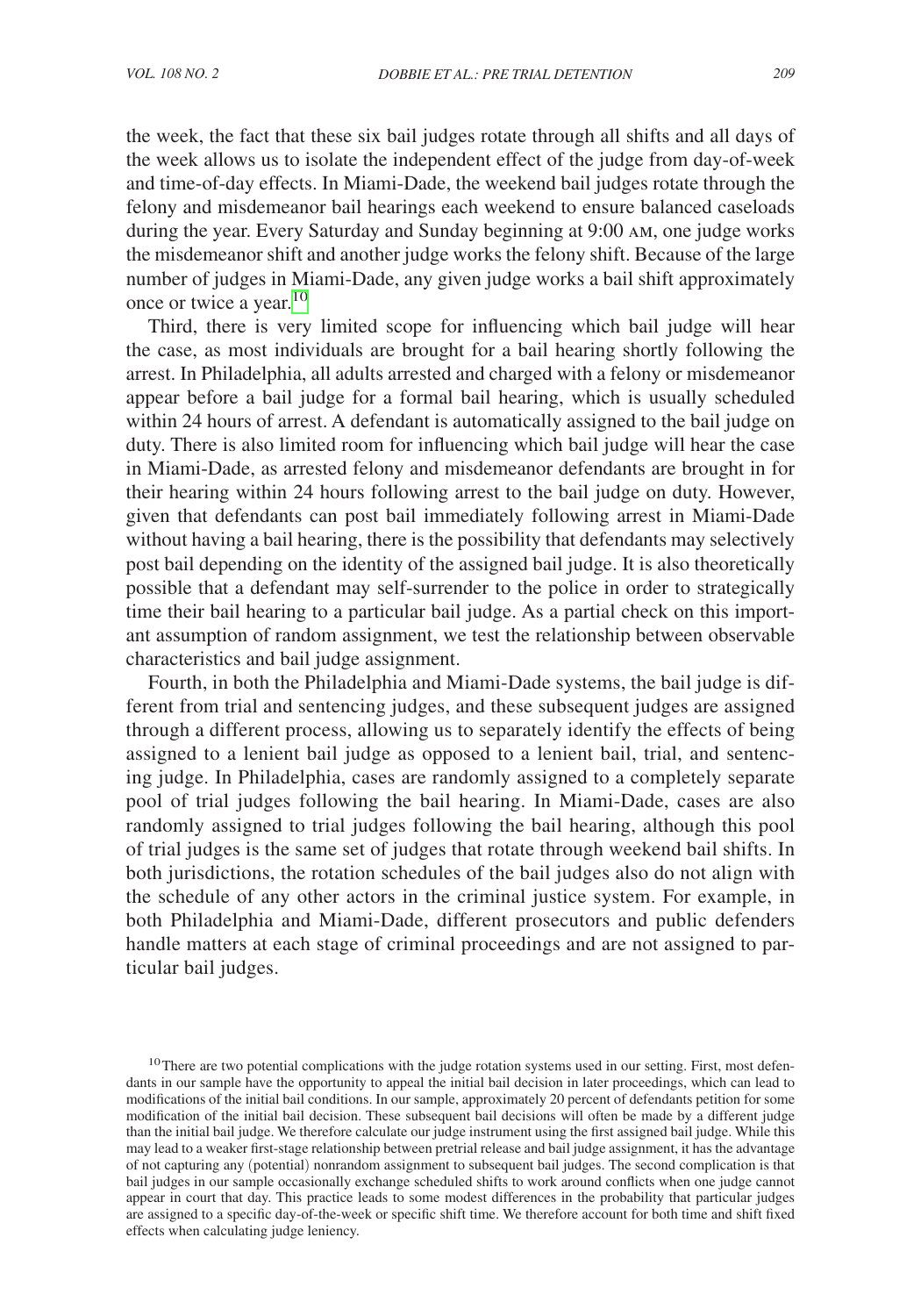#### **II. Data**

# A. *Data Sources and Sample Construction*

Our empirical analysis uses court data from Philadelphia and Miami-Dade merged to tax data from the Internal Revenue Service (IRS). Online Appendix B contains relevant information on the cleaning and coding of the variables used in our analysis. This section summarizes the most relevant information from the online Appendix.

In Philadelphia, court records are available for the Pennsylvania Court of Common Pleas and the Philadelphia Municipal Court for all defendants arrested and charged between 2007–2014. In Miami-Dade, court records are available for the Miami-Dade County Criminal Court and Circuit Criminal Court for all defendants arrested between 2006–2014. For both jurisdictions, the raw court data have information at the charge-, case-, and defendant-level. The charge-level data include information on the original arrest charge, the filing charge, and the final disposition charge. We also have information on the severity of each charge based on state-specific offense grades, the outcome for each charge, and the punishment for each guilty charge.

The case-level data include information on attorney type, arrest date, and the date of and judge presiding over each court appearance from bail to sentencing. Importantly, the case-level data also include information on bail type, bail amount when monetary bail was set, and whether bail was met. Case-level data from Philadelphia also allow us to measure whether a defendant received a subsequent bail modification, failed to appear in court for a required proceeding (as proxied by the issuance of a bench warrant or the holding of a bench warrant hearing), or absconded from the jurisdiction. Finally, the defendant-level data include information on each defendant's name, gender, ethnicity, date of birth, and zip code of residence. The presence of unique defendant identifiers allows us to measure both the number of prior offenses and any recidivism in the same county during our sample period.<sup>[11](#page-9-0)</sup>

We make three sample restrictions to the court data. First, we drop the handful of cases with missing bail judge information as we cannot measure judge leniency for these individuals. Second, we drop the 30 percent of defendants in Miami-Dade who never have a bail hearing because they post bail immediately following arrest and booking. Third, we drop all weekday cases in Miami-Dade. Recall that in Miami-Dade, bail judges are assigned on a rotating basis only on the weekends. In contrast, bail judges are assigned on a rotating basis on all days in Philadelphia. The analysis sample contains 328,492 cases from 172,407 unique defendants in Philadelphia and 93,358 cases from 65,820 unique defendants in Miami-Dade.

To explore the impact of pretrial release on subsequent formal sector employment, tax filing behavior, and the receipt of social insurance, we match these court records to administrative tax records at the IRS. The IRS data include every individual who has ever acquired a social security number (SSN), including those who are institutionalized. Information on formal sector earnings and employment comes either from annual W-2s issued by employers and/or from tax returns filed by individual taxpayers. Individuals with no W-2s or self-reported income in any particular

<span id="page-9-0"></span> $11$  In our main results, we include all cases for each defendant. In robustness checks, we show that our results are larger and more precisely estimated if we restrict the sample to each defendant's first observed case.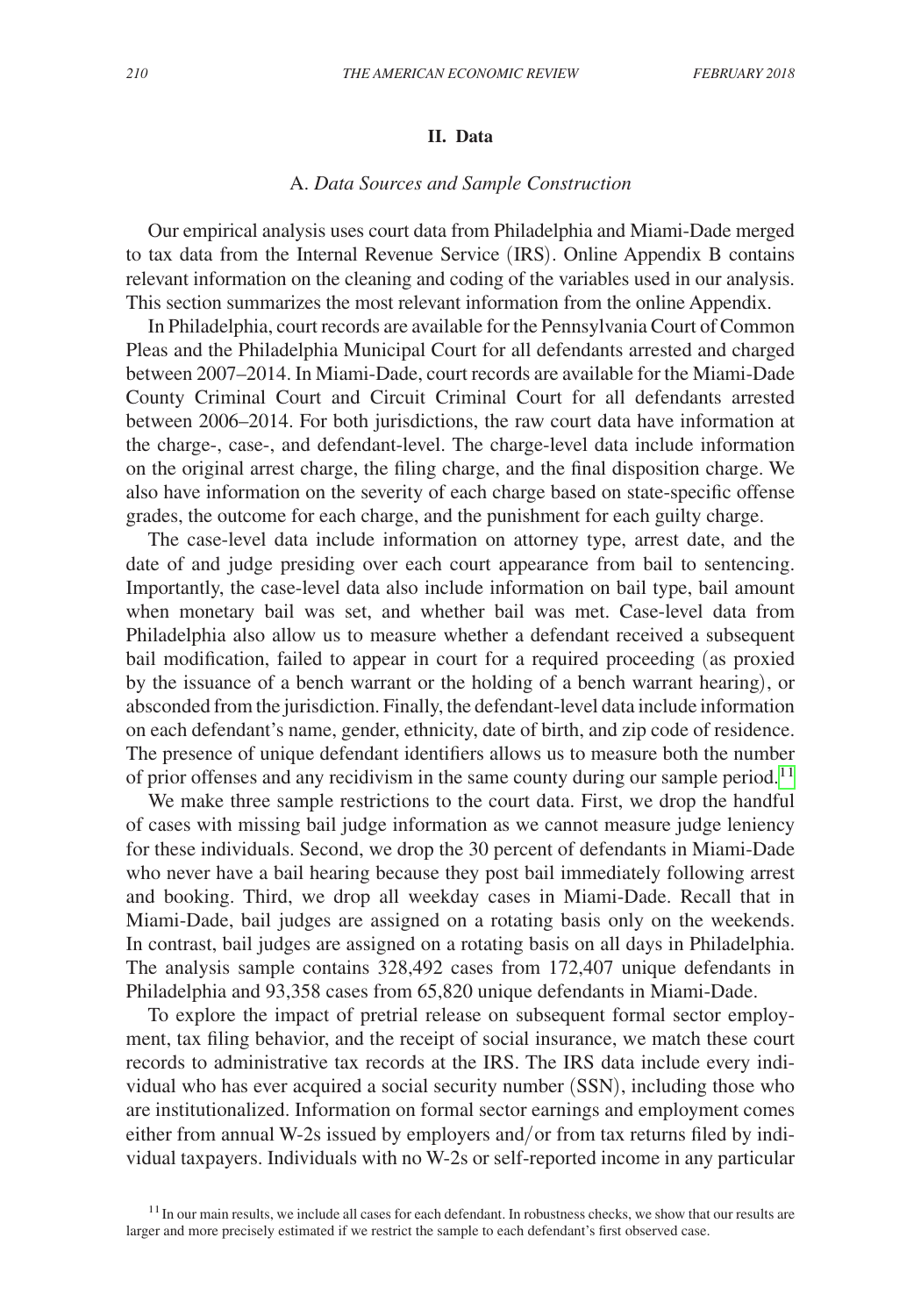year are assumed to have had no earnings in that year. Individuals with zero earnings are included in all regressions throughout the paper to capture any effects of pretrial release on the extensive margin. We define an individual as being employed in the formal labor sector if W-2 earnings are greater than zero in a given year. We focus on the W-2 measure because it provides a consistent measure of individual wage earnings for both filers and non-filers.

To measure total household earnings, we use adjusted gross income (AGI) based on income from all sources (wages, interest, self-employment, UI benefits, etc.) as reported on the individual's tax return. For individuals who did not file a tax return in a given year, we impute AGI to equal the individual's W-2 earnings plus UI income reported by the state UI agency following Chetty, Friedman, and Rockoff (2014). We define an individual as having any income if AGI is greater than zero in a given year. All dollar amounts are in terms of year 2013 dollars and reported in thousands of dollars. We top- and bottom-code earnings in each year at the ninety-ninth and first percentiles, respectively, to reduce the influence of outliers. To increase precision, we typically use the average (inflation indexed) annual individual and household income from the first two full years after the bail hearing, and average from the third and fourth years after the bail hearing, as outcome measures.

The IRS data also include information on Unemployment Insurance (UI) from information returns filed with the IRS by state UI agencies, and information on the Earned Income Tax Credit (EITC) claimed by the taxpayer on his or her return. Following the earnings measure, we use the average (inflation indexed) receipt of UI and EITC earnings from the first two full years, and average from the third and fourth years after the bail hearing, as outcome measures.

We match the court data to administrative tax data from the IRS using first and last name, date of birth, gender, zip code, and state of residence. Online Appendix B provides details on the match procedure used. In brief, defendants were matched to Social Security records on the basis of their date of birth, gender, and the first four letters of their last name. Duplicate matches were iteratively pruned based on first name, state of residence, and zip code, and any remaining duplicates were dropped from the sample. An individual who never files a tax return and for whom an information return is never filed will generally be excluded from our sample for the analyses that rely on the IRS data. Because the filing of tax and information returns may be related to pretrial release, we restrict the matching process to tax information submitted before the year of the defendant's arrest.

Our match rate in Philadelphia is 81 percent and our match rate in Miami-Dade is 73 percent. Our match rates are higher than match rates in most prior studies linking criminal court records to administrative UI records using name, date of birth, and social security number, which typically range around 60 to 70 percent (Travis, Western, and Redburn 2014). Importantly, the probability of being matched to the IRS data is not significantly related to judge leniency (see Table 3). For outcomes contained in the IRS data, we limit our estimation sample to these matched cases.

# B. *Descriptive Statistics*

[Table 1](#page-11-0) reports summary statistics for our estimation sample. We present summary statistics for those who are initially detained pretrial and those who are initially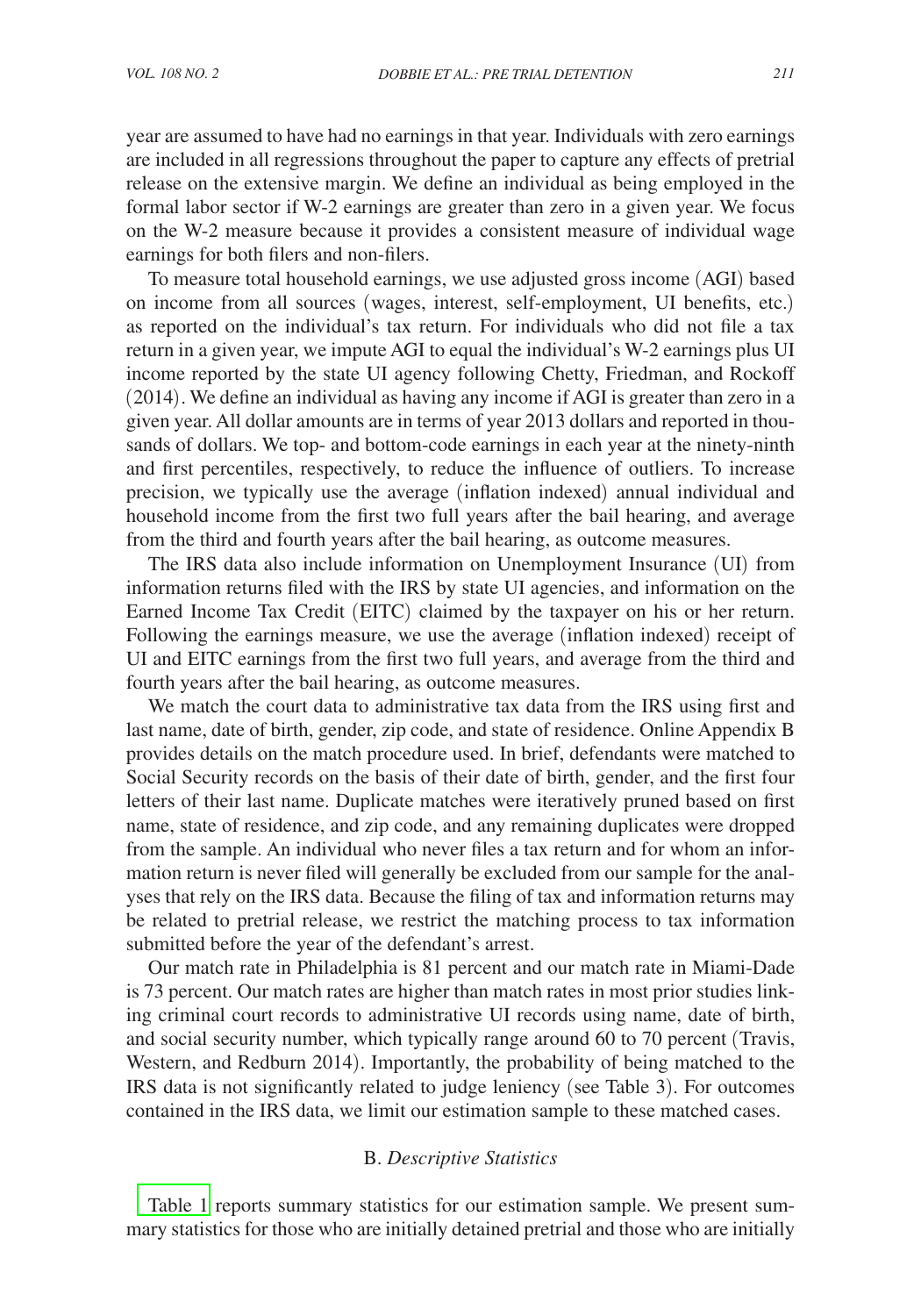<span id="page-11-0"></span>

|                                                                          | Initial bail decision |                 |
|--------------------------------------------------------------------------|-----------------------|-----------------|
|                                                                          | Detained<br>(1)       | Released<br>(2) |
| Panel A. Bail type                                                       |                       |                 |
| Release on recognizance                                                  | 0.018                 | 0.367           |
| Nonmonetary bail                                                         | 0.038                 | 0.218           |
| Monetary bail                                                            | 0.944                 | 0.414           |
| Bail amount (\$ thousands)                                               | 48.061                | 12.447          |
| Panel B. Subsequent bail outcomes                                        |                       |                 |
| Bail modification petition                                               | 0.434                 | 0.071           |
| Released in 14 days                                                      | 0.099                 | 1.000           |
| Released before trial                                                    | 0.411                 | 1.000           |
| Panel C. Defendant characteristics                                       |                       |                 |
| Male                                                                     | 0.877                 | 0.785           |
| White                                                                    | 0.383                 | 0.424           |
| <b>Black</b>                                                             | 0.607                 | 0.556           |
| Age at bail decision                                                     | 33.926                | 33.469          |
| Prior offense in past year                                               | 0.355                 | 0.200           |
| Baseline earnings                                                        | 4.524                 | 7.223           |
| Baseline employed                                                        | 0.320                 | 0.423           |
| Baseline any income                                                      | 0.772                 | 0.814           |
| Panel D. Charge characteristics                                          |                       |                 |
| Number of offenses                                                       | 3.715                 | 2.497           |
| Felony offense                                                           | 0.625                 | 0.326           |
| Misdemeanor only                                                         | 0.375                 | 0.674           |
| Any drug offense                                                         | 0.283                 | 0.420           |
| Any DUI offense                                                          | 0.025                 | 0.116           |
| Any violent offense                                                      | 0.292                 | 0.191           |
| Any property offense                                                     | 0.343                 | 0.185           |
| Panel E. Outcomes                                                        |                       |                 |
| Any guilty offense                                                       | 0.578                 | 0.486           |
| Guilty plea                                                              | 0.441                 | 0.207           |
| Any incarceration                                                        | 0.300                 | 0.145           |
| Failure to appear in court                                               | 0.121                 | 0.179           |
| Rearrest in 0-2 years                                                    | 0.462                 | 0.398           |
| Earnings $(\$$ thousands $)$ in 1–2 years                                | 5.224                 | 7.911           |
| Employed in 1-2 years                                                    | 0.378                 | 0.509           |
| Any income in $1-2$ years                                                | 0.458                 | 0.522           |
| Earnings (\$ thousands) in 3–4 years                                     | 5.887                 | 8.381           |
| Employed in 3-4 years                                                    | 0.378                 | 0.483           |
| Any income in 3-4 years                                                  | 0.461                 | 0.508           |
| Observations                                                             | 186,938               | 234,127         |
| This table reports descriptive statistics for the sample of<br>$M$ otos: |                       |                 |

#### Table 1—Descriptive Statistics

*Notes:* This table reports descriptive statistics for the sample of defendants from Philadelphia and Miami-Dade counties. Data from Philadelphia are from 2007–2014 and data from Miami-Dade are from 2006–2014. Information on ethnicity, gender, age, and criminal outcomes is derived from court records. Information on earnings, employment, and income is derived from the IRS data and is only available for the 77 percent of the criminal records matched to these data. See the online data Appendix for additional details on the sample and variable construction.

released pretrial. We measure initial pretrial release based on whether a defendant is released within the first three days of the bail hearing for two reasons. First, policy advocates have argued that the adverse effects of pretrial detention start as early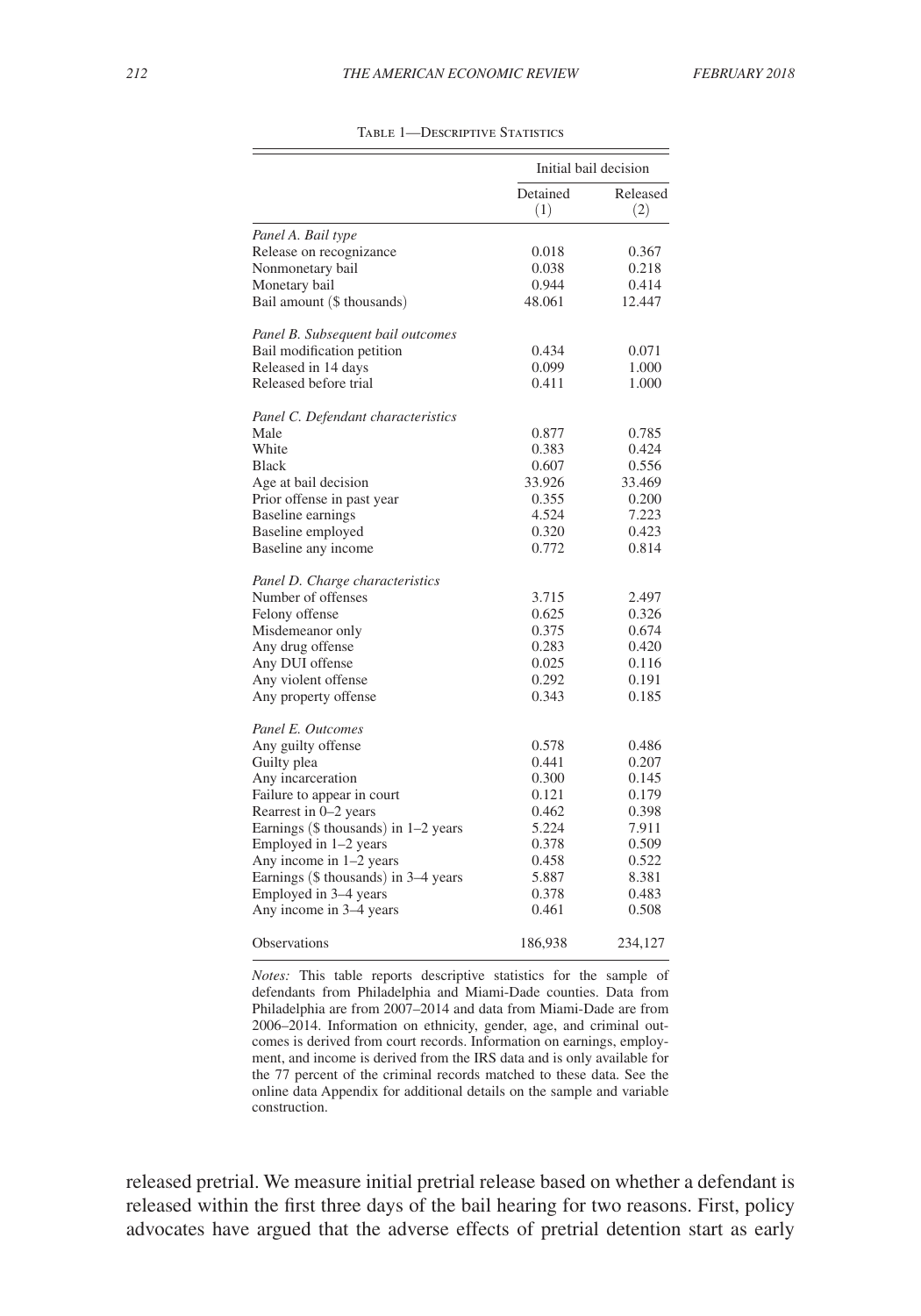as three days and, as a result, recent policy initiatives have focused on this time period.<sup>12</sup> Second, three days is the margin over which the initial bail judge is most likely to affect pretrial detention. Following the initial bail hearing, defendants have the opportunity to petition for a bail modification that could result in a different bail judge making a different detention decision. In Section IVF, we explore the robustness of our results to alternative measures of pretrial release, including a measure of ever being released before trial.

Panel A of Table 1 provides summary statistics on bail decisions in our setting. Among defendants who are released pretrial within the first three days, 36.7 percent are released ROR, 21.8 percent are released on nonmonetary bail, and 41.4 percent are released on monetary bail with an average bail amount of \$12,447 and median bail amount of \$5,000. In contrast, among those who are detained for at least 3 days, 94.4 percent are detained on monetary bail with an average bail amount of \$48,061 and median bail amount of \$7,500.

Panel B presents subsequent bail outcomes by three-day detention status. Among defendants who are detained for at least 3 days after the bail hearing, 43.4 percent petition for bail modification, 9.9 percent are released within 14 days, and 41.1 percent are released at some point prior to case disposition. In contrast, among defendants released within three days of the bail hearing, 7.1 percent petition for bail modification.

Panel C presents demographic characteristics of defendants in our sample. In our sample, 38.3 percent of initially detained defendants are white and 60.7 percent are black. Among initially released defendants, 42.4 percent are white and 55.6 percent are black. Initially detained defendants are more likely to be male than female, and more likely to have a prior offense in the past year. On average, both initially detained and initially released defendants are approximately 34 years of age at the time of bail. Panel C also presents selected baseline labor market outcomes by three-day detention status. Among defendants detained for at least three days, 32.0 percent are employed in the year prior to arrest, 77.2 percent have any income, and the average annual income is \$4,524. Among defendants released within 3 days, 42.3 percent are employed in the year prior to arrest, 81.4 percent have any income, and the average annual income is \$7,223.

Panel D presents offense characteristics of defendants in our sample. Initially detained defendants are arrested and charged with more offenses and are more likely to be charged with violent or property offenses. Specifically, the average detained defendant is charged with 3.7 offenses compared to 2.5 offenses for released defendants. Among initially detained defendants, 29.2 percent are charged with a violent offense and 34.3 percent are charged with a property offense. In contrast, only 19.1 percent of initially released defendants are charged with a violent offense and 18.5 percent are charged with a property offense. In general, initially released defendants are substantially less likely to be charged with felonies compared to initially detained defendants.

Finally, panel E presents case outcomes, future crime, and labor market outcomes by three-day detention status. In our sample, 57.8 percent of initially detained

<span id="page-12-0"></span><sup>12</sup>See, for example, the 3DaysCount project at the Pretrial Justice Institute ([http://projects.pretrial.](http://projects.pretrial.org/3dayscount/) [org/3dayscount](http://projects.pretrial.org/3dayscount/)/).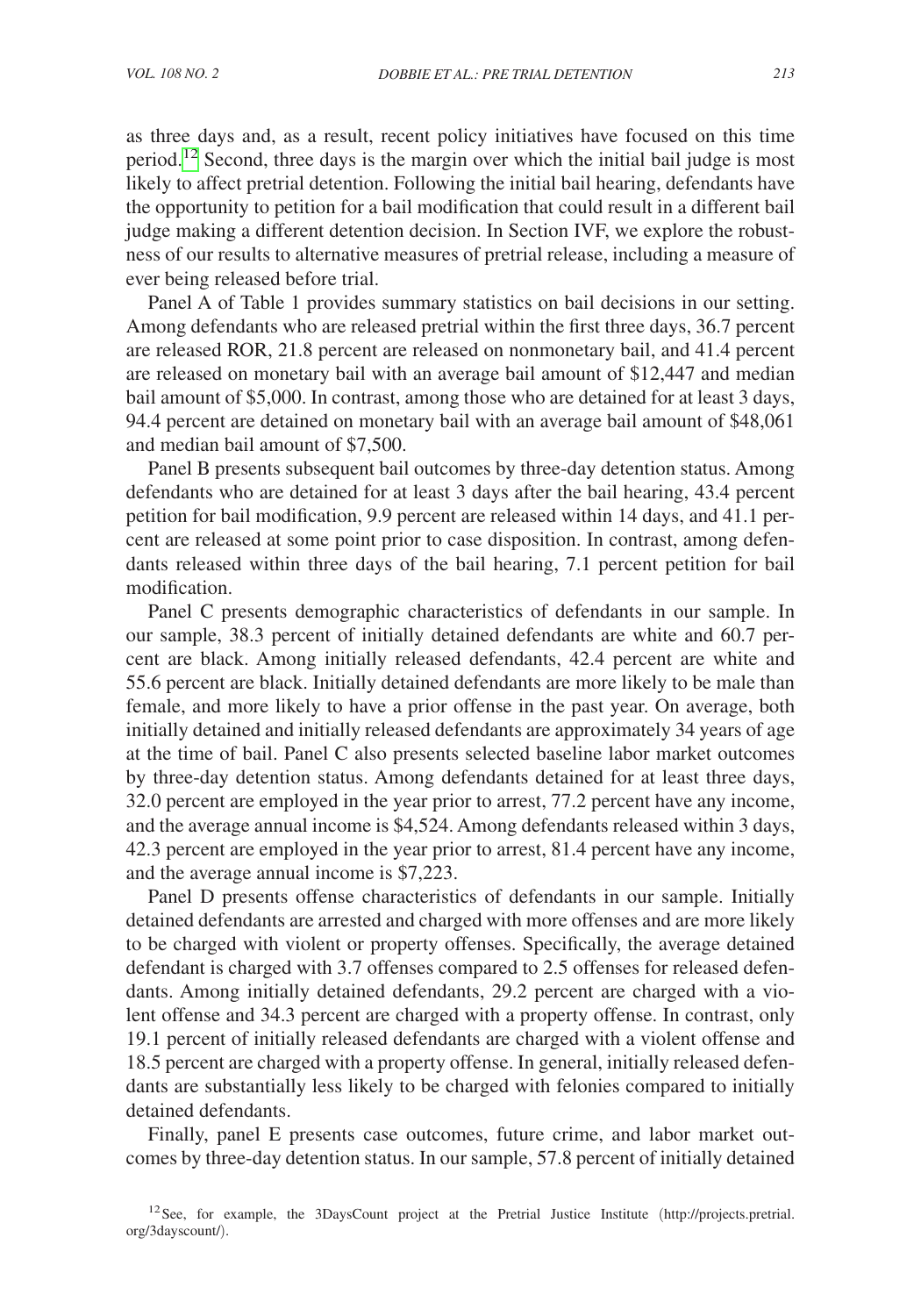defendants are found guilty of at least one charge compared to 48.6 percent of initially released defendants. Forty-four percent of initially detained defendants plead guilty compared to just 20.7 percent of initially released defendants.<sup>[13](#page-13-0)</sup> Initially detained defendants are also 15.5 percentage points more likely to be incarcerated compared to initially released defendants.

Defendants released within three days are more likely to fail to appear in court, with 17.9 percent of initially released defendants failing to appear compared to 12.1 percent of initially detained defendants. In terms of future crime, among defendants who we observe for two full years post-arrest, defendants detained for at least three days are more likely to be rearrested compared to defendants released within three days, with 46.2 percent of initially detained defendants rearrested compared to 39.8 percent of initially released defendants.

In terms of labor market outcomes, initially released defendants earn substantially more in the two years after the bail hearing compared to initially detained defendants and are more likely to be employed. In our sample, 37.8 percent of initially detained defendants are employed compared to 50.9 percent of initially released defendants. Given these low rates of employment, annual wage earnings of all defendants are also low, with initially detained defendants making \$5,224 in reported earnings compared to \$7,911 for initially released defendants. Initially released defendants are also more likely to receive any income in the first two years after the bail hearing compared to initially detained defendants. Differences in earnings outcomes of initially released and detained defendants also persist three to four years after the bail hearing. During this time period, 37.8 percent of initially detained defendants are employed in the formal labor market compared to 48.3 percent of initially released defendants, with initially detained defendants making annual reported earnings of \$5,887 compared to \$8,381 for initially released defendants.

Additional summary statistics by mutually exclusive bail types and defendant and case characteristics are presented in online Appendix Tables A1–A4. We find that defendants with a prior offense, black defendants, defendants who are nonemployed, and defendants from zip codes with below-median incomes are substantially more likely to be initially detained before trial than their respective counterparts. These more disadvantaged defendants also have worse case and labor market outcomes following the bail hearing.

#### **III. Research Design**

*Overview.—*For individual *i* and case *c*, consider a model that relates outcomes such as future crime to an indicator for whether the individual was released within the first three days, *Releasedic*:

(1) 
$$
Y_{ict} = \beta_0 + \beta_1 Release d_{ic} + \beta_2 \mathbf{X}_{ict} + \varepsilon_{ict},
$$

<span id="page-13-0"></span><sup>&</sup>lt;sup>13</sup>In a representative sample of adjudicated felony defendants in the 75 largest counties in 2009, 66 percent were found guilty, 64 percent pled guilty, and 34 percent were not convicted (Reaves 2013). In our sample of both felony and misdemeanor defendants, among adjudicated cases, 56 percent were found guilty, 33 percent pled guilty, and 44 percent were not convicted. Our sample has lower conviction and plea rates than the representative sample likely because we include misdemeanor defendants and because Philadelphia has one of the nation's lowest rates of convictions and guilty pleas given its wide use of bench trials.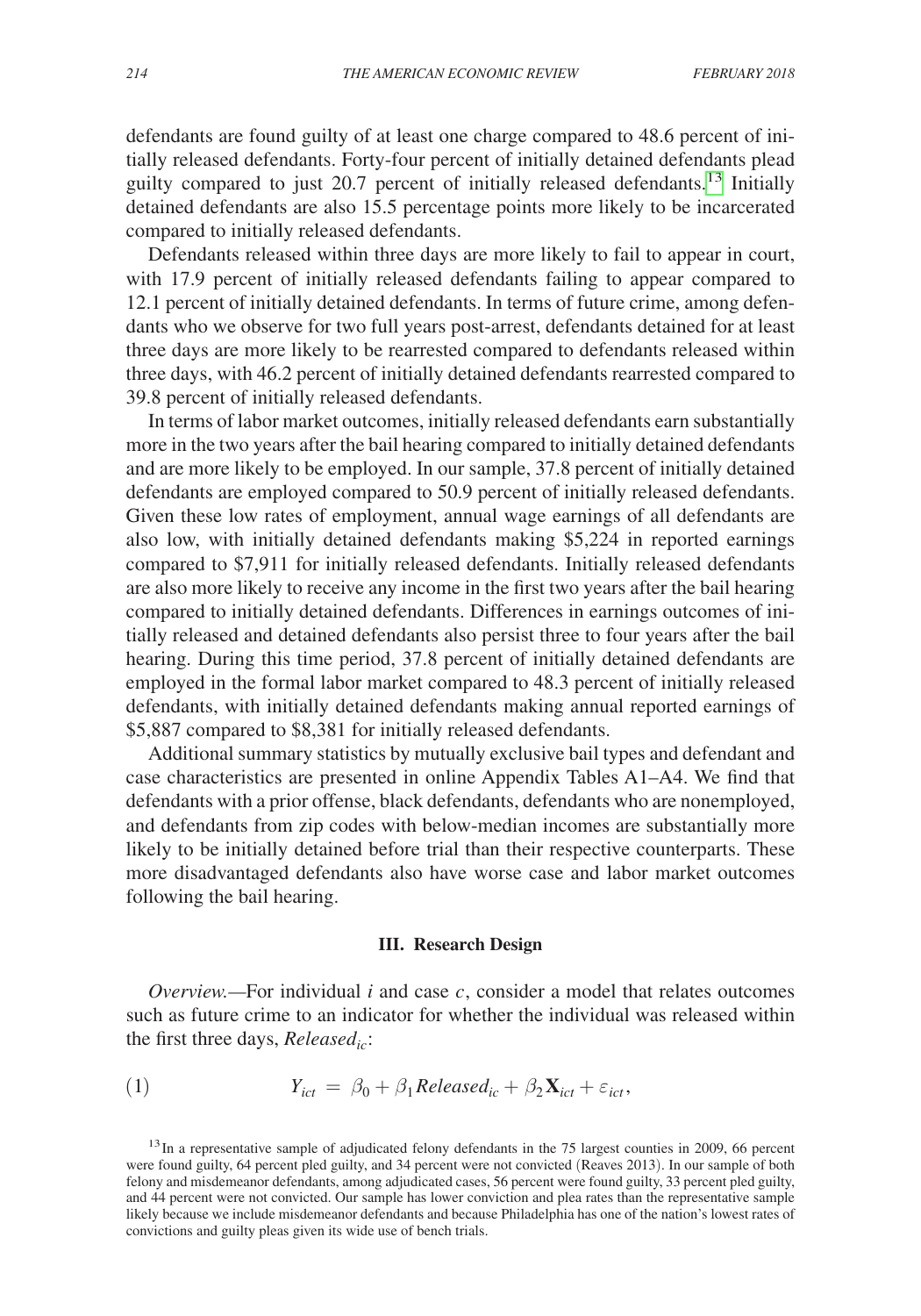where  $Y_{ict}$  is the outcome of interest for individual *i* in case *c* in year *t*,  $\mathbf{X}_{ict}$  is a vector of case- and defendant-level control variables, and  $\varepsilon_{ict}$  is an error term. The key problem for inference is that OLS estimates of equation (1) are likely to be biased by the correlation between pretrial release and unobserved defendant characteristics that are correlated with the outcomes. For example, bail judges may be more likely to detain defendants who have the highest risk of committing a new crime in the future. In this scenario, OLS estimates will be biased toward a finding that pretrial release lowers future crime.

To address this issue, we estimate the causal impact of pretrial release using a measure of the tendency of a quasi-randomly-assigned bail judge to release a defendant pretrial as an instrument for release. In this specification, we interpret any difference in the outcomes for defendants assigned to more or less lenient bail judges as the causal effect of the change in the probability of pretrial release associated with judge assignment. This empirical design identifies the local average treatment effect (LATE), i.e., the causal effect of bail decisions for individuals on the margin of being released before trial.

*Instrumental Variable Calculation.—*We construct our instrument using a residualized, leave-out judge leniency measure that accounts for case selection following Dahl et al. (2014). We use this residualized measure of judge leniency for two main reasons. First, because the judge assignment procedures in Philadelphia and Miami-Dade are not truly random as in other settings, selection may impact our estimates if we used a simple leave-out mean to measure judge leniency following the previous literature (e.g., Kling 2006, Aizer and Doyle 2015). For example, bail hearings following DUI arrests disproportionately occur in the evenings and on particular days of the week, leading to case selection. If certain bail judges are more likely to work evening or weekend shifts due to shift substitutions, the simple leave-out mean will be biased. The use of a residualized measure of judge leniency accounts for this kind of potential case selection.

Second, this approach controls for differences across courts (Miami and Philadelphia) in both defendant characteristics and leniency of bail judges. In robustness checks, we also present results using a non-residualized version of our judge leniency measure controlling for court-by-time fixed effects and find very similar results.<sup>[14](#page-14-0)</sup>

Specifically, given the rotation systems in both counties, we account for courtby-bail year-by-bail day of week fixed effects and court-by-bail month-by-bail day of week fixed effects. In Philadelphia, we add additional bail-day of week-by-bail shift fixed effects. Including these exhaustive court-by-time effects effectively limits the comparison to defendants at risk of being assigned to the same set of judges. With the inclusion of these controls, we can interpret the within-cell variation in the instrument as variation in the propensity of a quasi-randomly assigned bail judge to

<span id="page-14-0"></span><sup>&</sup>lt;sup>14</sup> Online Appendix Table A5 presents randomization checks using this non-residualized judge leniency measure (still controlling for court-by-time fixed effects). The estimates suggest that this non-residualized measure is also orthogonal to defendant and case characteristics. In practice, our two-stage least squares results are nearly identical using both our residualized and non-residualized measures of judge leniency due to the fact that both measures are constructed using the same sample of cases.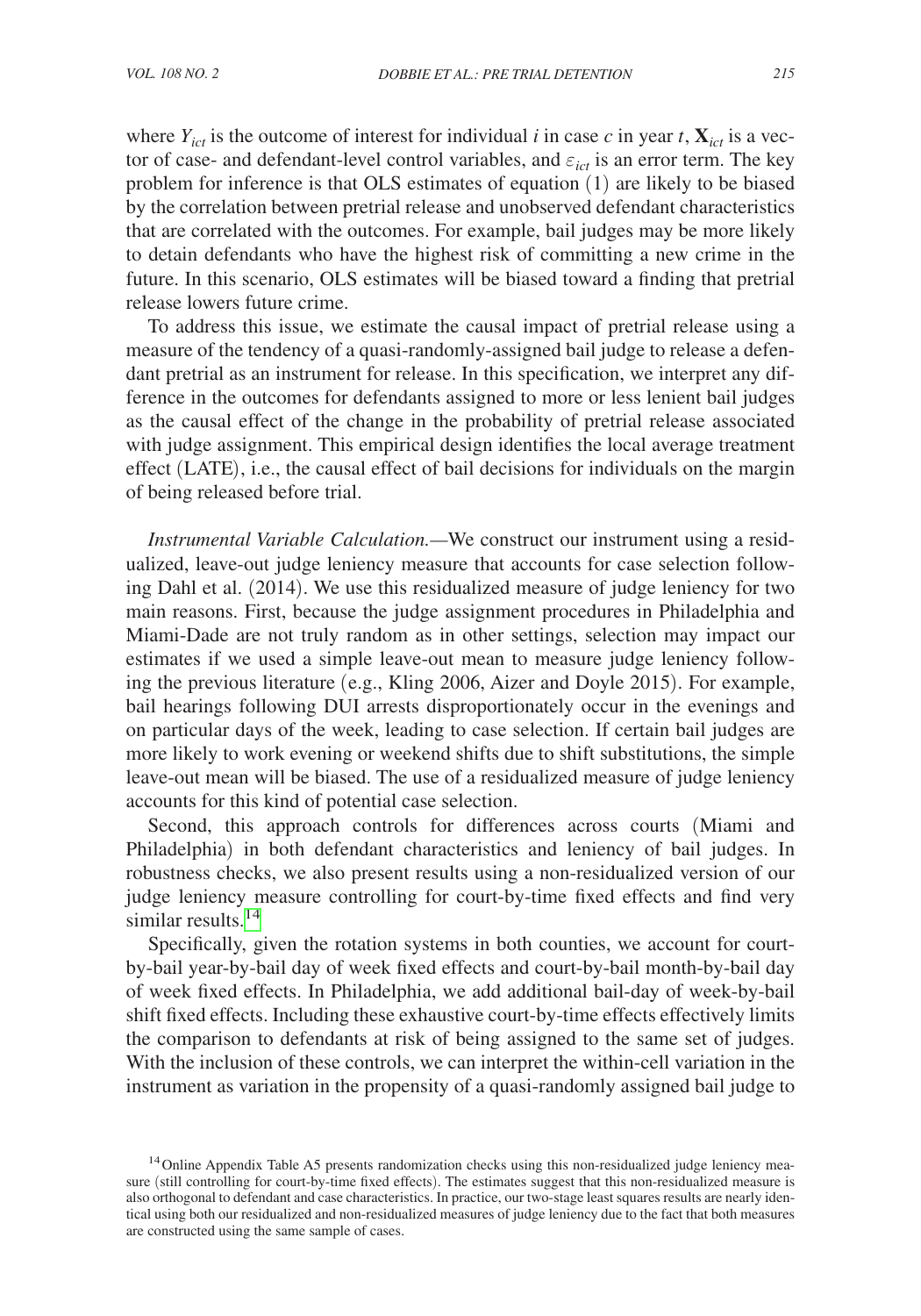release a defendant relative to the other cases seen in the same shift and/or same day of the week.

Let the residual pretrial release decision after removing the effect of these court-by-time fixed effects be denoted by

(2) 
$$
Released_{ict}^* = Released_{ic} - \gamma \mathbf{X}_{ict} = Z_{ctj} + \varepsilon_{ict},
$$

where  $\mathbf{X}_{ict}$  includes the respective court-by-time fixed effects. The residual release decision, *Released*<sup>\*</sup><sub>ict</sub>, includes our measure of judge leniency  $Z_{ctj}$ , as well as idiosyncratic defendant level variation ε*ict*.

For each case, we then use these residual bail release decisions to construct the leave-out mean decision of the assigned judge within a bail year:

(3) 
$$
Z_{ctj} = \left(\frac{1}{n_{tj} - n_{itj}}\right) \left(\sum_{k=0}^{n_{tj}} (Released_{ikt}^*) - \sum_{c=0}^{n_{itj}} (Released_{ict}^*)\right),
$$

where  $n_{ti}$  is the number of cases seen by judge *j* in year *t* and  $n_{ti}$  is the number of cases of defendant *i* seen by judge *j* in year *t*. Effectively, we remove the residualized bail release decisions of all of a defendant's cases seen by judge *j* in each year.

The leave-out judge measure given by equation  $(3)$  is the release rate for the first assigned judge after accounting for the court-by-time fixed effects. This leave-out measure is important for our analysis because regressing outcomes for defendant *i* on our judge leniency measure without leaving out the data from defendant *i* would introduce the same estimation errors on both the left- and right-hand side of the regression and produce biased estimates of the causal impact of being released pretrial. In our two-stage least-squares results, we use our predicted judge leniency measure,  $Z_{\text{cri}}$ , as an instrumental variable for whether the defendant is released pretrial.[15](#page-15-0)

In our main results, we calculate the instrument across all case types (i.e., both felonies and misdemeanors), but allow the instrument to vary across years in order to capture the fact that judge release decisions evolve over time. Not surprisingly, our residualized judge leniency measure is correlated across years, but the correlation between any two years falls as the distance between the two years increases (see online Appendix Table A6). In practice, judge leniency in the current year is the best predictor of bail decisions in that year. In online Appendix Table A7, we find that while future and past decisions still contain some predictive value, judge leniency calculated in the current year is by far the most predictive of pretrial release decisions in that year. In robustness checks, we present results that use a measure of judge leniency that pools case decisions from all years and results that allow judge tendencies to vary by case severity and by crime type.

<span id="page-15-0"></span><sup>&</sup>lt;sup>15</sup> Algebraically, the leave-out mean measure is equivalent to a judge fixed effect estimated in a leave-out regression estimated in each year. Our leave-one-out procedure is essentially a reduced-form version of jackknife IV, which is recommended when the number of instruments (the judge fixed effects) is likely to increase with sample size (Stock, Wright, and Yogo 2002, Kolesár et al. 2015). Results using a full set of judge fixed effects as instruments are presented in robustness checks.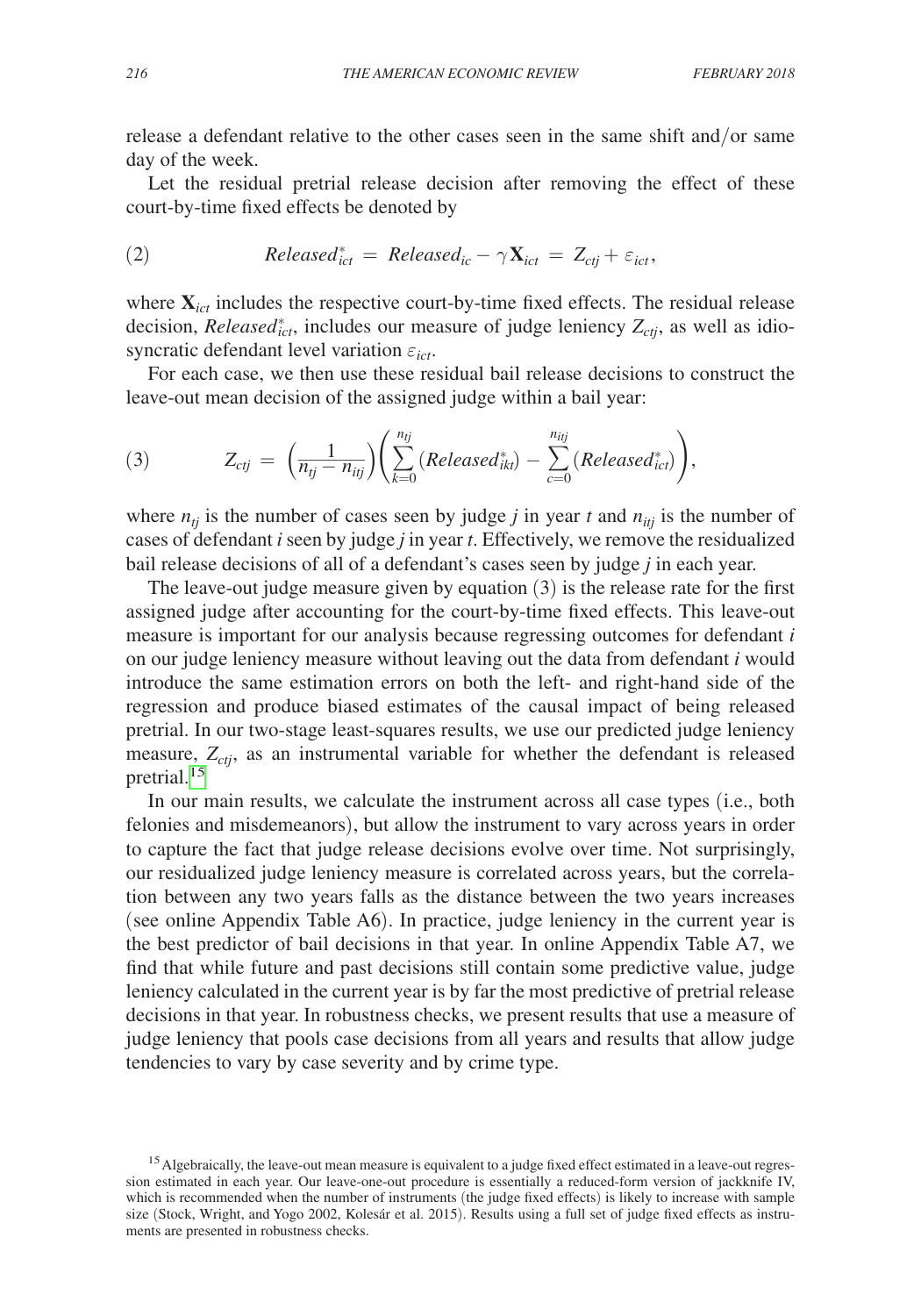

Figure 1. Distribution of Judge Leniency Measure and First Stage

*Note:* This figure reports the distribution of the judge leniency measure that is estimated using data from other cases assigned to a bail judge in the same year following the procedure described in Section III.

*Judge Variation.—*Figure 1 presents the distribution of our residualized judge leniency measure for pretrial release at the judge-by-year level. Our sample includes 9 total bail judges in Philadelphia and 170 total bail judges in Miami-Dade. In any given year, there are 6 bail judges serving in Philadelphia and approximately 60 bail judges serving in Miami-Dade. In Philadelphia, the median number of cases per judge is 35,128 during the sample period of 2007–2014, with the median judge-by-year cell including 6,748 cases. All judge-by-year cells in Philadelphia also have more than 600 cases. In Miami-Dade, the median number of cases per judge is 507 during the sample period of 2006–2014, with the median judge-by-year cell including 181 cases. Over 95 percent of judge-by-year cells in Miami-Dade also have more than 50 cases.

Controlling for our vector of court-by-time effects, the judge release measure ranges from −0.156 to 0.175 with a standard deviation of 0.030. In other words, moving from the least to most lenient judge increases the probability of pretrial release by 33.1 percentage points, a 59.1 percent change from the mean three-day release rate of 56.0 percentage points.

The variation in our judge leniency measure comes from several potential sources. In practice, a judge determines whether a defendant is released pretrial through a combination of different bail decisions (see panel A of Table 1). Some judges may release defendants through ROR. Others may release defendants through conditional nonmonetary release. Finally, some judges may impose monetary bail that a defendant is able to post to secure his or her release. Online Appendix Figure A3 presents the distribution of residualized judge leniency for these other bail margins and shows substantial variation across judges in the use of each bail type. In our preferred specification, we collapse these various bail decisions into a binary decision of whether the defendant is released within three days of the bail hearing because it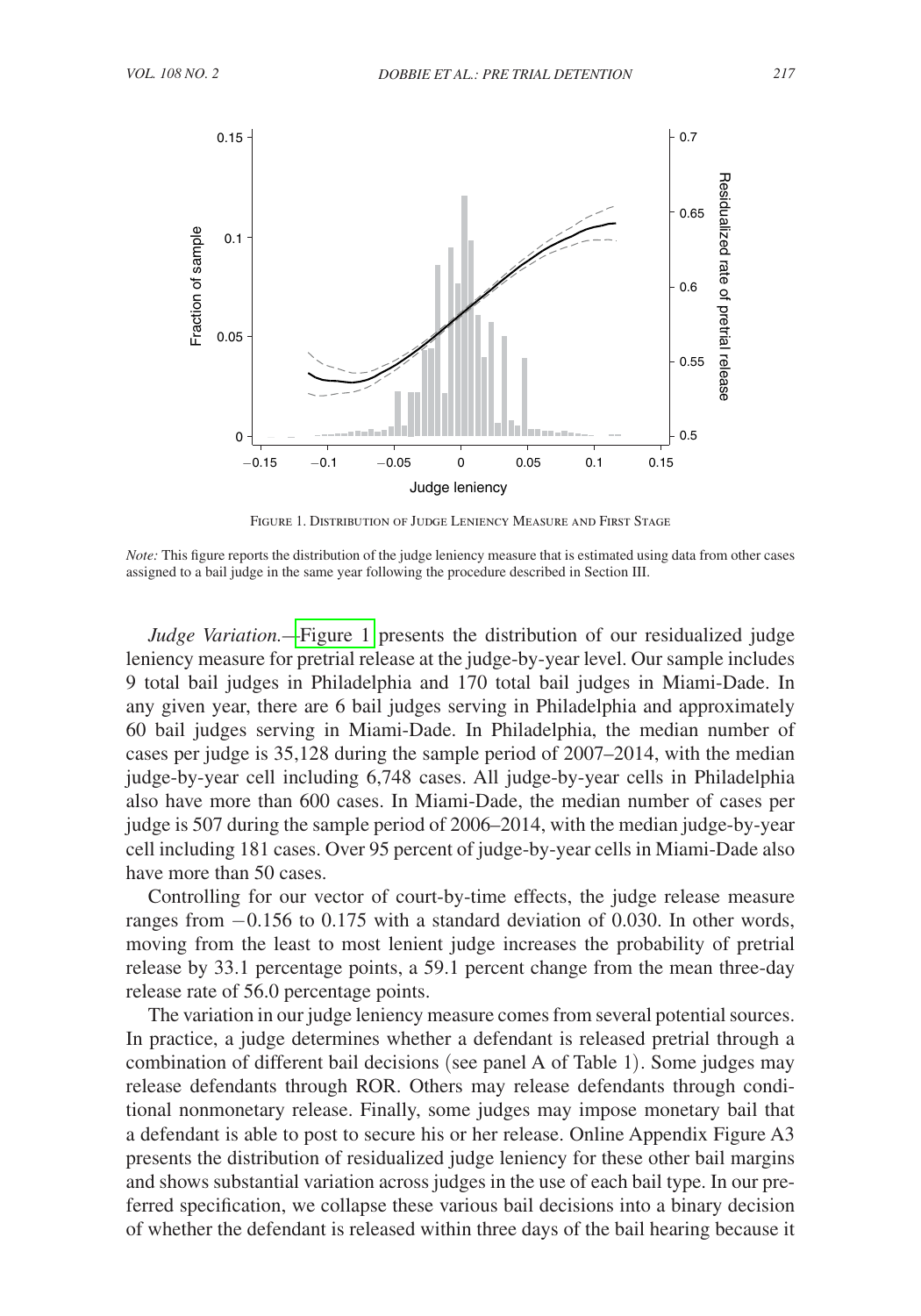captures a margin of particular policy relevance. Section IVF explores the impact of other margins such as being assigned monetary bail.<sup>[16](#page-17-0)</sup>

We use the variation in judge leniency described above to instrument for pretrial detention to identify the local average treatment effect of pretrial detention for defendants whose initial detention outcomes are altered by judge assignment. The conditions necessary to interpret these two-stage least squares estimates as the causal impact of pretrial detention are: (i) that judge assignment is associated with pretrial detention, (ii) that judge assignment only impacts defendant outcomes through the probability of being detained, and (iii) that defendants released by a strict judge would also be released by a lenient one. We now consider whether each of these conditions holds in our data.

*First Stage.—*To examine the first-stage relationship between bail judge leniency and whether a defendant is initially released pretrial (*Released*), we estimate the following equation for individual *i* and case *c*, assigned to judge *j* at time *t* using a linear probability model:

(4) 
$$
Released_{ictj} = \alpha_0 + \alpha_1 Z_{ctj} + \alpha_2 \mathbf{X}_{ict} + \varepsilon_{ict},
$$

where the vector  $\mathbf{X}_{ict}$  includes court-by-time fixed effects. As described previously,  $Z_{cti}$  are leave-out (jackknife) measures of judge leniency that are allowed to vary across years. We obtain similar results using a probit model, which is unsurprising given that the mean three-day pretrial release rate is 0.556 and far from zero or one. Robust standard errors are two-way clustered at the individual and judge level.

Figure 1 provides a graphical representation of the first-stage relationship between our residualized measure of judge leniency and the probability of pretrial release controlling for our exhaustive set of court-by-time fixed effects, overlaid over the distribution of judge leniency. The graph is a flexible analog to equation (4), where we plot a local linear regression of actual individual pretrial release against judge leniency. The individual rate of pretrial release is monotonically, and approximately linearly, increasing in our leniency measure. A 10 percentage point increase in the residualized judge's release rate in other cases is associated with an approximately 7 percentage point increase in the probability that an individual is released before trial.

Panel A of [Table 2](#page-18-0) presents formal first-stage results from equation (4). Column 1 of Table 2 presents the mean three-day pretrial release rate. Column 2 begins by reporting results only with court-by-time fixed effects. Column 3 adds our baseline crime and defendant controls: race, gender, age, whether the defendant had a prior

<span id="page-17-0"></span><sup>&</sup>lt;sup>16</sup>To determine which bail decisions are most predictive of whether a defendant is released pretrial, we regress pretrial release on each residualized judge leniency measure separately calculated for ROR, nonmonetary bail, monetary bail, and bail amount (including zeros). See online Appendix Table A8. We find that defendants assigned to judges who are more likely to use conditional nonmonetary bail are more likely to be released before trial. Conversely, defendants assigned to judges who are more likely to use monetary bail and assign higher monetary bail amounts are less likely to be released pretrial. In contrast, we find no significant relationship between our residualized judge leniency measure for ROR and the probability of pretrial release. In combination, these results suggest that defendants on the margin of pretrial release are those for whom judges disagree about the appropriateness of conditional nonmonetary bail versus monetary bail.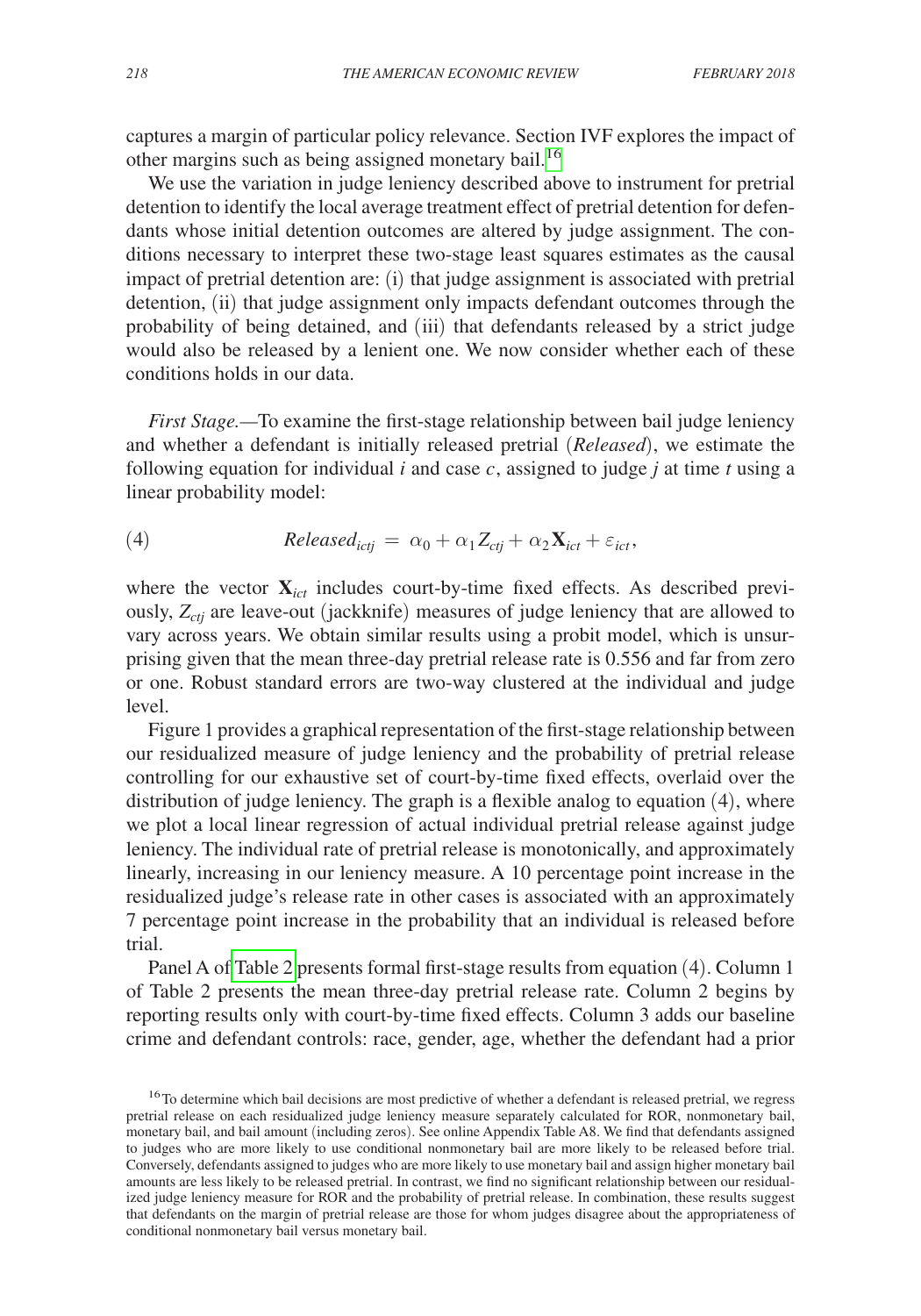<span id="page-18-0"></span>

|                                   | Sample mean |          | Judge leniency |  |  |
|-----------------------------------|-------------|----------|----------------|--|--|
|                                   | (1)         | (2)      | (3)            |  |  |
| Panel A. Initial release          | 0.556       | 0.639    | 0.641          |  |  |
| Released in 3 days                | (0.497)     | (0.063)  | (0.062)        |  |  |
| Panel B. Subsequent bail outcomes | 0.208       | $-0.407$ | $-0.407$       |  |  |
| Bail modification petition        | (0.406)     | (0.058)  | (0.052)        |  |  |
| Released in 14 days               | 0.600       | 0.629    | 0.632          |  |  |
|                                   | (0.490)     | (0.053)  | (0.052)        |  |  |
| Released before trial             | 0.738       | 0.496    | 0.496          |  |  |
|                                   | (0.440)     | (0.032)  | (0.029)        |  |  |
| Court $\times$ time fixed effects |             | Yes      | Yes            |  |  |
| Baseline controls                 |             | No.      | Yes            |  |  |
| <b>Observations</b>               | 421,065     | 421,065  | 421,065        |  |  |

Table 2—Judge Leniency and Pretrial Release

*Notes:* This table reports first-stage results. The regressions are estimated on the sample as described in the notes to Table 1. Judge leniency is estimated using data from other cases assigned to a bail judge in the same year following the procedure described in Section III. Column 1 reports the mean and standard deviation of the dependent variable. Column 2 reports results controlling for our full set of court-by-time fixed effects. Column 3 adds baseline controls: defendant race, defendant gender, defendant age, whether the defendant had a prior offense within the past year, number of offenses, indicators for whether the defendant is arrested for a drug, DUI, violent, or property offense, whether the most serious offense is a felony, whether the defendant was matched to the IRS data, baseline individual wages, baseline household wages, baseline UI, baseline EITC, baseline tax filing status, baseline employment, baseline any UI, baseline any EITC, baseline any income, and indicators for missing characteristics. Robust standard errors two-way clustered at the individual and judge level are reported in parentheses in columns 2 and 3.

offense in the past year, the number of charged offenses, indicators for crime type (drug, DUI, property, violent, other) and crime severity (felony or misdemeanor), and indicators for missing characteristics. Column 3 also adds our baseline IRS controls for the year prior to bail: tax filing status, the amount of reported W-2 earnings, household income, UI, and EITC, as well as indicators for any W-2 earnings, household income, UI, and EITC, and indicators for missing IRS data.

Consistent with Figure 1, we find that our residualized judge instrument is highly predictive of whether a defendant is released pretrial. Including controls in column 3 does not change the magnitude of the estimated first-stage effect, consistent with the quasi-randomness of bail judge assignment. With all controls (column 3), our results show that a defendant assigned to a bail judge that is 10 percentage points more likely to release a defendant pretrial is 6.4 percentage points more likely to be released within three days.

The probability of pretrial release does not increase one-for-one with our measure of judge leniency, likely because of measurement error that attenuates the effect toward zero. For instance, judge leniency may drift over the course of the year or fluctuate with case characteristics, reducing the accuracy of our leave-one-out measure. Nevertheless, the results from Figure 1 and Table 2 confirm that judge leniency is highly predictive of release outcomes in our setting.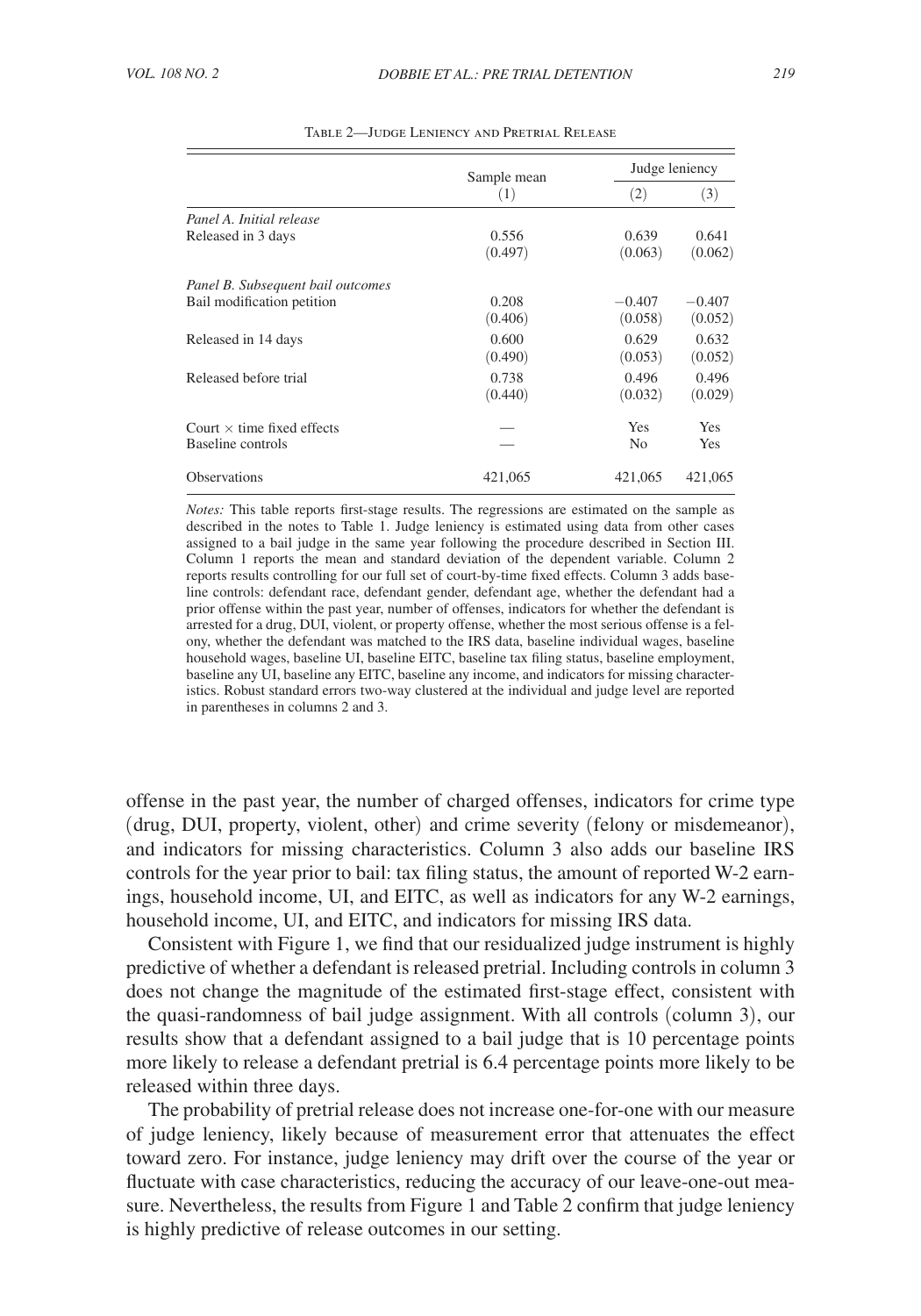Panel B of Table 2 presents additional first-stage results on subsequent bail outcomes. We find that a defendant assigned to a bail judge that is 10 percentage points more likely to release a defendant pretrial is 4.1 percentage points less likely to petition for bail modification, 6.3 percentage points more likely to be released within 14 days of the bail hearing, and 5.0 percentage points more likely to ever be released before trial. These results indicate that the bail decision made by the first assigned bail judge is extremely persistent.

*Instrument Validity.—*Two additional conditions must hold to interpret our two-stage least squares estimates as the local average treatment effect (LATE) of initial pretrial release: (i) bail judge assignment only impacts defendant outcomes through the probability of pretrial release and (ii) the impact of judge assignment on the probability of pretrial release is monotonic across defendants.

[Table 3](#page-20-0) verifies that assignment of cases to bail judges is random after we condition on our court-by-time fixed effects. The first column of Table 3 uses a linear probability model to test whether case and defendant characteristics are predictive of pretrial release. These estimates capture both differences in the bail conditions set by the bail judges and differences in these defendants' ability to meet the bail conditions. We control for court-by-time fixed effects and two-way cluster standard errors at the individual and judge level. We find that male defendants are 11.8 percentage points less likely to be released pretrial compared to similar female defendants, a 21.1 percent decrease from the mean pretrial release rate of 56.0 percent. Black defendants are 4.0 percentage points less likely to be released compared to white defendants, a 7.1 percent decrease from the mean. Defendants with a prior offense in the past year are 15.5 percentage points less likely to be released compared to defendants with no prior offense, a 27.7 percent decrease. Additionally, defendants arrested for felonies are 25.6 percentage points less likely to be released than those arrested for misdemeanors, a 45.7 percent decrease. Finally, individuals who are matched to IRS records, and defendants with higher baseline earnings, UI benefits, EITC benefits, and baseline employment status are more likely to be released pretrial. Column 2 assesses whether these same case and defendant characteristics are predictive of our judge leniency measure using an identical specification. We find evidence that bail judges of differing tendencies are assigned very similar defendants (joint  $p$ -value  $= 0.78$ ).

Nevertheless, the exclusion restriction could also be violated if bail judge assignment impacts future outcomes through channels other than pretrial release. For example, it is possible that there are independent effects of the conditions imposed by bail judges. If judge leniency impacts future outcomes through any other channels, then the resulting LATE would incorporate any additional impacts associated with judge assignment. The assumption that judges only systematically affect defendant outcomes through pretrial release is fundamentally untestable, and our estimates should be interpreted with this potential caveat in mind. However, we argue that the exclusion restriction assumption is reasonable in our setting. Recall that in both Philadelphia and Miami-Dade, a separate judge, assigned through a different process, takes over the subsequent trial and sentencing stages. All other court actors such as the prosecutor and public defender are also assigned through a different process. These institutional characteristics make it unlikely that the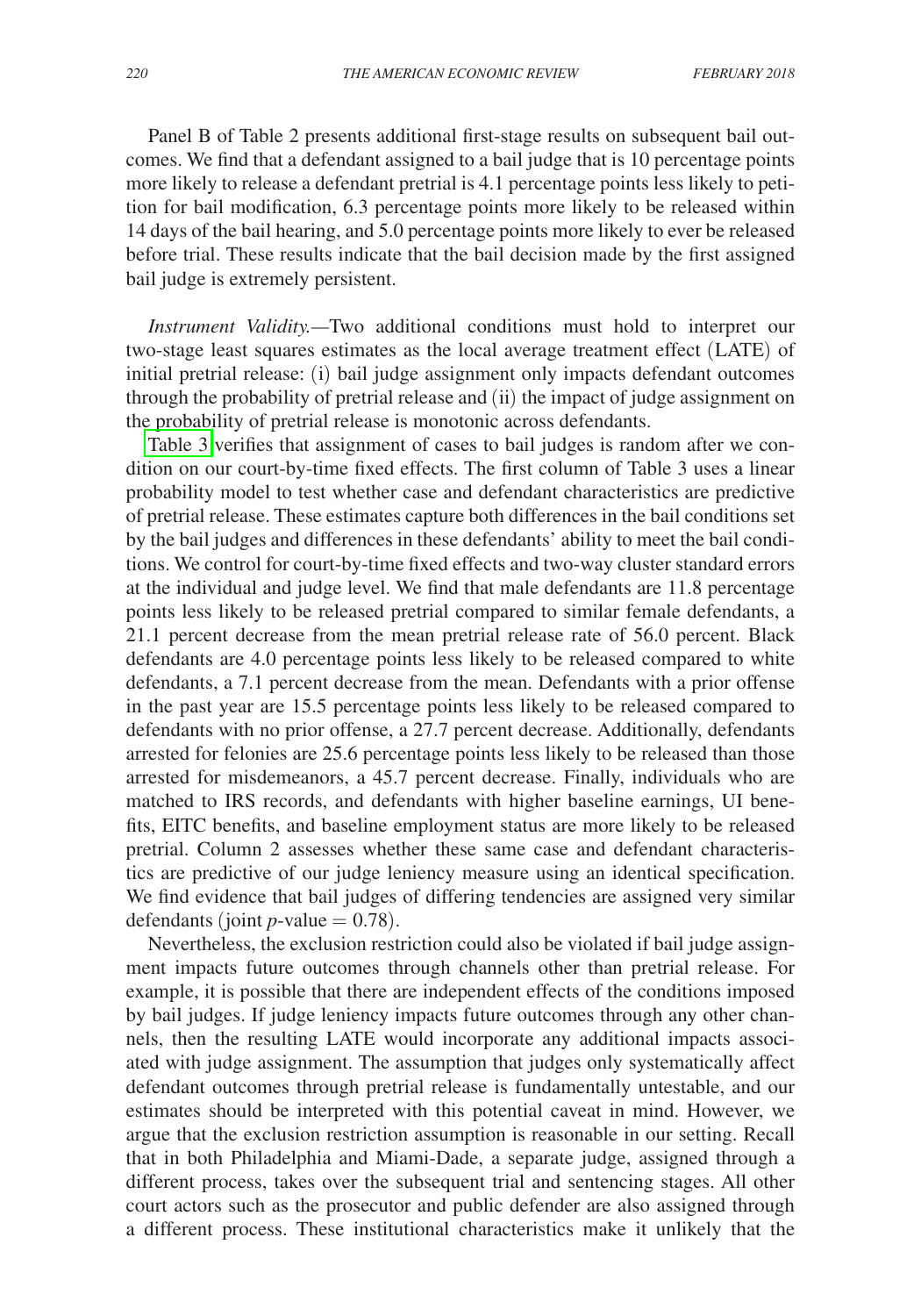<span id="page-20-0"></span>

|                            | Pretrial release<br>(1) | Judge leniency<br>(2)   |
|----------------------------|-------------------------|-------------------------|
| Male                       | $-0.11781$<br>(0.00716) | 0.00007<br>(0.00015)    |
| <b>Black</b>               | $-0.03941$<br>(0.00362) | 0.00003<br>(0.00017)    |
| Age at bail decision       | $-0.01287$<br>(0.00236) | $-0.00005$<br>(0.00006) |
| Prior offense in past year | $-0.15492$<br>(0.00739) | 0.00019<br>(0.00012)    |
| Number of offenses         | $-0.02409$<br>(0.00120) | 0.00000<br>(0.00002)    |
| Felony offense             | $-0.25575$<br>(0.01821) | 0.00005<br>(0.00010)    |
| Any drug offense           | 0.12528<br>(0.00909)    | 0.00013<br>(0.00019)    |
| Any DUI offense            | 0.10966<br>(0.01679)    | 0.00019<br>(0.00024)    |
| Any violent offense        | $-0.01740$<br>(0.01838) | 0.00003<br>(0.00017)    |
| Any property offense       | 0.01097<br>(0.01688)    | $-0.00011$<br>(0.00016) |
| Matched to IRS data        | 0.00868<br>(0.00194)    | $-0.00002$<br>(0.00012) |
| Baseline earnings          | 0.00113<br>(0.00009)    | $-0.00001$<br>(0.00000) |
| <b>Baseline UI</b>         | 0.00279<br>(0.00048)    | $-0.00001$<br>(0.00002) |
| <b>Baseline EITC</b>       | 0.01233<br>(0.00087)    | 0.00002<br>(0.00008)    |
| Baseline filed return      | 0.05136<br>(0.00387)    | $-0.00018$<br>(0.00017) |
| Baseline employed          | 0.02523<br>(0.00272)    | 0.00019<br>(0.00015)    |
| Baseline any EITC          | $-0.01856$<br>(0.00418) | $-0.00003$<br>(0.00021) |
| Baseline any income        | 0.00000<br>(0.00000)    | 0.00000<br>(0.00000)    |
| Baseline any UI            | 0.02431<br>(0.00363)    | 0.00026<br>(0.00029)    |
| Joint $F$ -test            | [0.00000]               | [0.78320]               |
| <b>Observations</b>        | 421,065                 | 421,065                 |

Table 3—Test of Randomization

*Notes:* This table reports reduced form results testing the random assignment of cases to bail judges. Judge leniency is estimated using data from other cases assigned to a bail judge in the same year following the procedure described in Section III. Column 1 reports estimates from an OLS regression of pretrial release on the variables listed and court-by-time fixed effects. Column 2 reports estimates from an OLS regression of judge leniency on the variables listed and court-by-time fixed effects. Robust standard errors two-way clustered at the individual and judge level are reported in parentheses. The *p*-value reported at the bottom of columns 1 and 2 is for an *F*-test of the joint significance of the variables listed in the rows with the standard errors two-way clustered at the individual and judge-by-year level. See the online data Appendix for additional details on the sample and variable construction.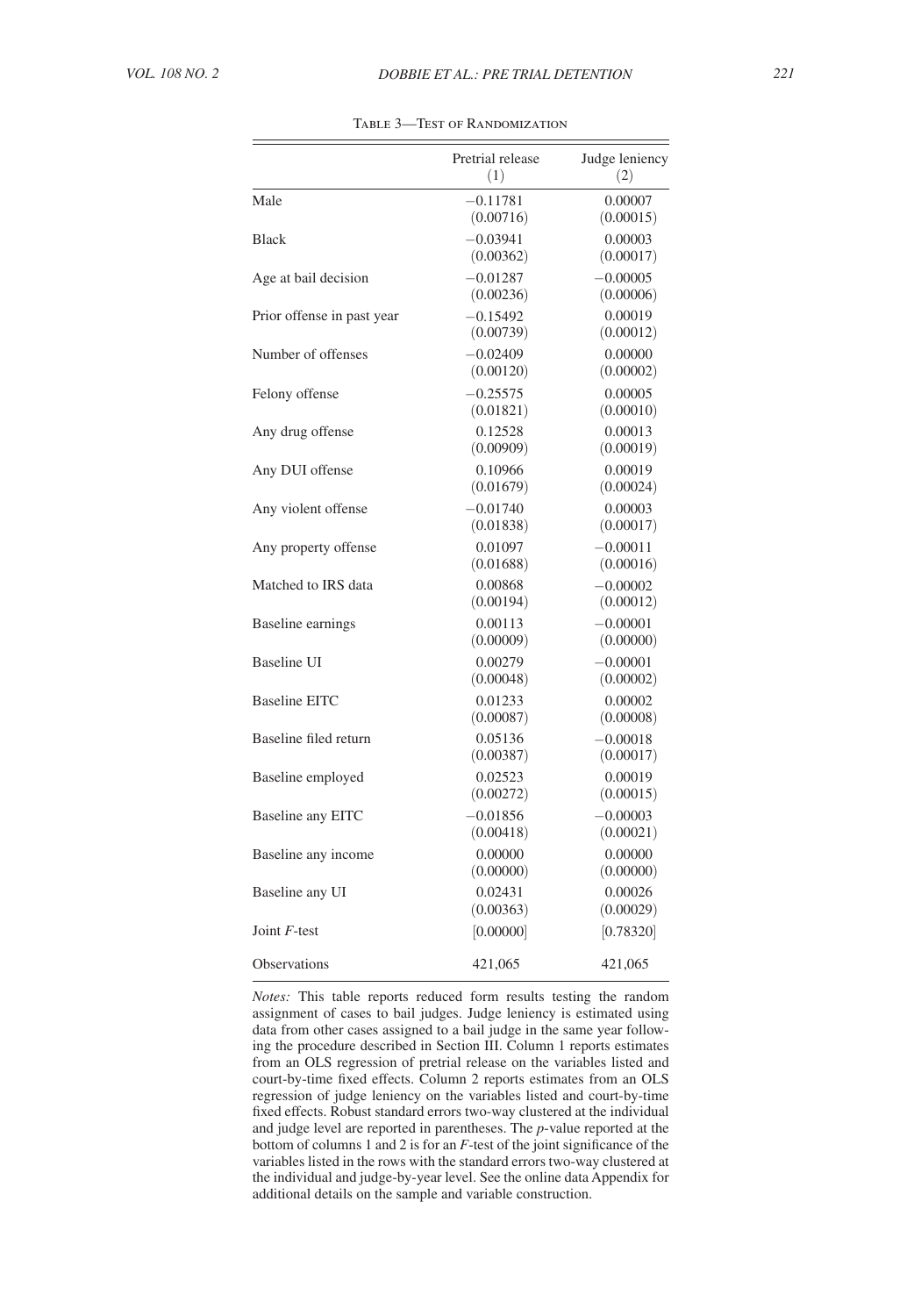assignment of a bail judge is correlated with the assignment of other criminal justice actors, who may independently affect defendant outcomes.<sup>17</sup> Finally, unlike sentencing judges who impose multiple treatments such as incarceration, probation, and fines (Mueller-Smith 2015), bail judges exclusively handle one decision, limiting the potential channels through which they could affect defendants. In robustness checks, we partially explore potential threats to the exclusion restriction, finding no evidence that this identifying assumption is violated.

To the extent that the exclusion restriction is violated, our reduced form estimates can be interpreted as the causal impact of being assigned to a more or less lenient bail judge. These reduced form results are available in online Appendix Table A9. Our reduced form estimates are very similar to the two-stage least estimates throughout, consistent with the strong first-stage relationship between the propensity of the assigned judge to release a defendant pretrial and one's own detention outcome.

The second condition needed to interpret our estimates as the LATE of initial pretrial release is that the impact of judge assignment on the probability of pretrial release is monotonic across defendants. In our setting, the monotonicity assumption requires that individuals released by a strict judge would also be released by a more lenient judge, and that individuals detained by a lenient judge would also be detained by a stricter judge. If the monotonicity assumption is violated, our two-stage least squares estimates would still be a weighted average of marginal treatment effects, but the weights would not sum to one (Angrist, Imbens, and Rubin 1996, Heckman and Vytlacil 2005). The monotonicity assumption is therefore necessary to interpret our estimates as a well-defined LATE. The bias away from this LATE is an increasing function of the number of individuals for whom the monotonicity assumption does not hold and the difference in the marginal treatment effects for those individuals for whom the monotonicity assumption does and does not hold. The amount of bias is also a decreasing function of the first-stage relationship described by equation (4) (Angrist, Imbens, and Rubin 1996).

An implication of the monotonicity assumption is that the first-stage estimates should be non-negative for all subsamples. Online Appendix Table A10 and online Appendix Table A11 present these first-stage results separately by crime severity, crime type, prior criminal history, race, baseline employment, and above and below median zip code income using the full sample of cases to calculate our measure of judge leniency. In panel A, we find that our residualized measure of judge leniency is consistently positive and sizable in all subsamples, in line with the monotonicity assumption. In panel B, we also find that our additional first-stage results are consistently same-signed and sizable across all subsamples.

Online Appendix Figure A4 further explores how judges treat cases of observably different defendants by plotting our residualized judge leniency measures calculated separately by race, offense type, offense severity, prior criminal history, employment

<span id="page-21-0"></span> $17$  For example, our exclusion restriction could be violated if the inability to post monetary bail is considered during the appointment of a public defender. Generally, eligibility for a public defender is determined based solely on income, although it is possible that the amount of bail paid may be a factor in determining eligibility for appointment of a public defender in Florida. See Fl. Stat. §27.52. However, in unreported results, we find that our judge leniency measure is uncorrelated with having a public defender. In addition, we find in unreported results that our judge leniency measure is uncorrelated with the next assigned courtroom (49 total), suggesting that bail judge assignment is uncorrelated with the assignment of subsequent judges.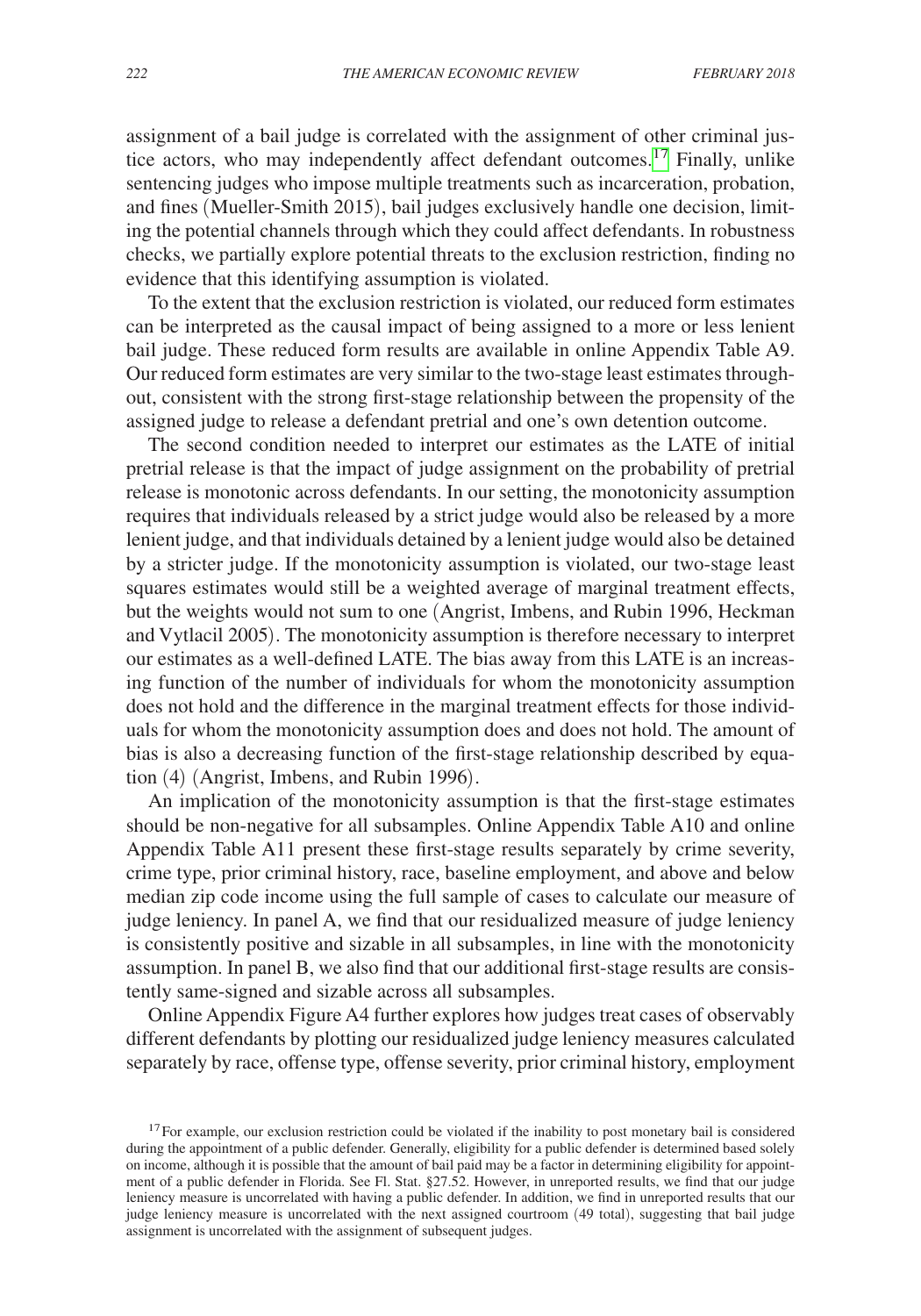status, and zip code income. Each plot reports the coefficient and standard error from an OLS regression relating each measure of judge leniency. Consistent with our monotonicity assumption, we find that the slopes relating the relationship between judge leniency in one group and judge leniency in another group are non-negative, suggesting that judge tendencies are similar across observably different defendants and cases. In robustness checks, we also relax the monotonicity assumption by letting our leave-out measure of judge leniency differ across case characteristics fol-lowing Mueller-Smith (2015).<sup>[18](#page-22-0)</sup>

*Understanding Our LATE.—*Our two-stage least squares estimates represent the LATE for defendants who would have received a different bail decision had their case been assigned to a different judge. To better understand this LATE, we characterize the number of compliers and their characteristics following the approach developed by Abadie (2003) and extended by Dahl et al. (2014). See online Appendix C for a more detailed description of these calculations.

We find that approximately 13 percent of defendants in our sample are "compliers," meaning that they would have received a different initial bail outcome had their case been assigned to the most lenient judge instead of the most strict judge. In comparison, 36 percent of our sample are "never takers," meaning that they would be initially detained by all judges, and 51 percent are "always takers," meaning that they would be initially released pretrial regardless of the judge assigned to the case. Compliers in our sample are 14 percentage points more likely to be charged with a misdemeanor, 16 percentage points more likely to be charged with nonviolent offenses, and 4 percentage points more likely to have a prior offense in the past year compared to the average defendant. Compliers are not systematically different from the average defendant by race or baseline employment status, however.

# **IV. Results**

In this section, we examine the effects of initial pretrial release using the judge IV strategy described above. We first analyze the effects of initial pretrial release on case outcomes, before turning to its effects on pretrial flight, future crime, and labor market outcomes.

<span id="page-22-0"></span><sup>&</sup>lt;sup>18</sup>In a related paper using bail data from Philadelphia, Stevenson (2016) argues that there are economically important violations of the monotonicity assumption in our setting. In contrast, we do not find systematic evidence of violations of monotonicity, nor do we believe any potential bias is large given our strong first stage. Moreover, there are a number of results within Stevenson (2016) that suggest any bias from violations of the monotonicity assumption is likely to be small. For example, Stevenson (2016) finds similar LATEs across various subsamples, indicating that LATEs may not be different between compliers and defiers (and thus there would be no bias from a violation of monotonicity). In addition, results using judge fixed effects with and without interactions with crime and defendant characteristics are similar and same-signed in Stevenson (2016), again indicating that any potential monotonicity violations would lead to very little bias in practice. In contrast, Mueller-Smith (2015) finds economically significant biases from the violation of the monotonicity assumption at the sentencing stage, as indicated by the IV results using judge fixed effects without interactions yielding an opposite-signed result from IV results using judge instruments interacted with crime type.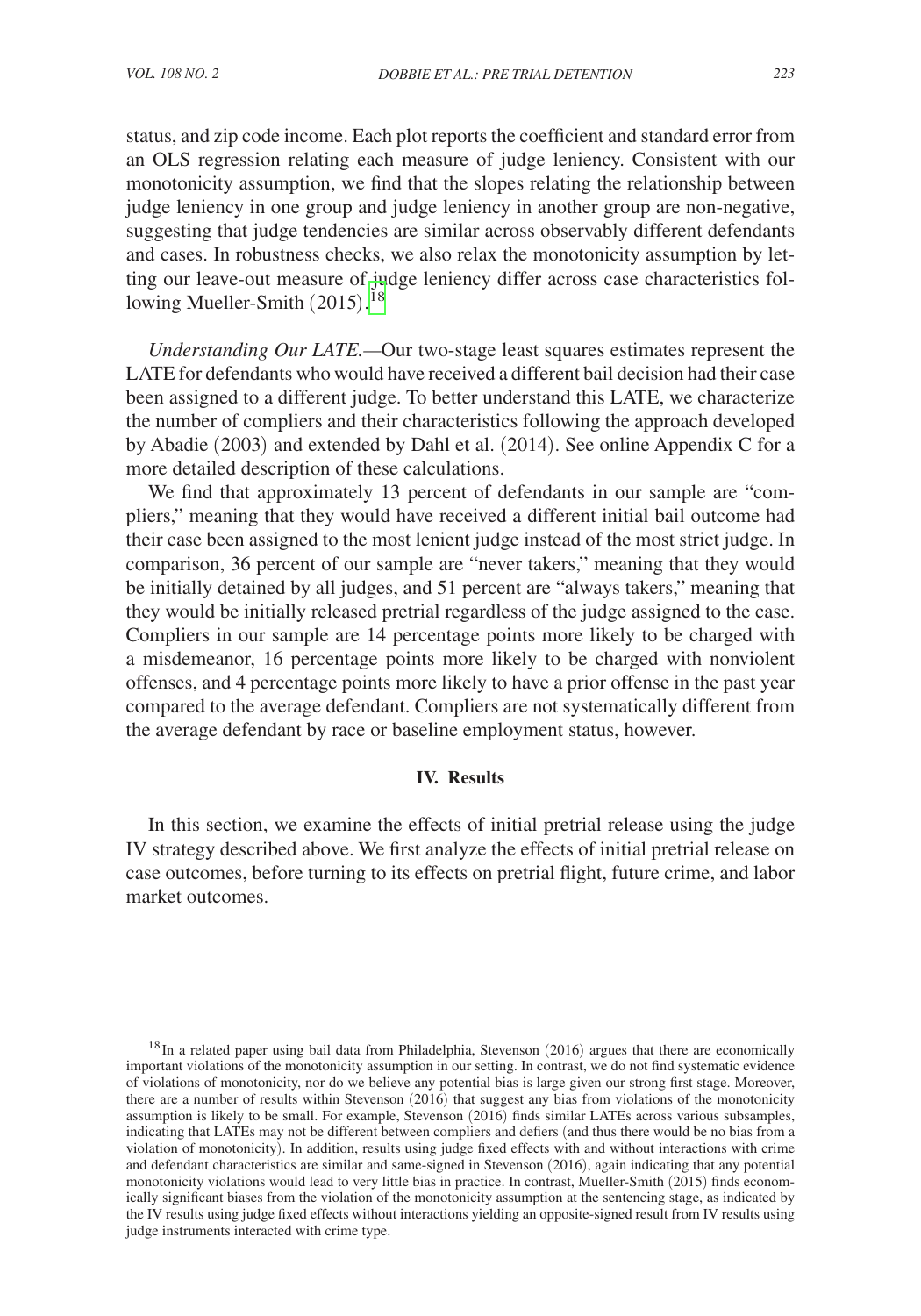|                                   | Detained    | OLS results    |          |          |                | 2SLS results |  |
|-----------------------------------|-------------|----------------|----------|----------|----------------|--------------|--|
|                                   | mean<br>(1) | (2)            | (3)      | (4)      | (5)            | (6)          |  |
| Panel A. Case outcomes            |             |                |          |          |                |              |  |
| Any guilty offense                | 0.578       | $-0.072$       | $-0.057$ | $-0.046$ | $-0.123$       | $-0.140$     |  |
|                                   | (0.494)     | (0.014)        | (0.009)  | (0.007)  | (0.047)        | (0.042)      |  |
| Guilty plea                       | 0.441       | $-0.188$       | $-0.099$ | $-0.082$ | $-0.095$       | $-0.108$     |  |
|                                   | (0.497)     | (0.008)        | (0.010)  | (0.007)  | (0.056)        | (0.052)      |  |
| Any incarceration                 | 0.300       | $-0.161$       | $-0.104$ | $-0.110$ | 0.006          | $-0.012$     |  |
|                                   | (0.458)     | (0.012)        | (0.006)  | (0.007)  | (0.029)        | (0.030)      |  |
| Panel B. Court process outcomes   |             |                |          |          |                |              |  |
| Failure to appear in court        | 0.121       | 0.063          | 0.010    | 0.021    | 0.158          | 0.156        |  |
|                                   | (0.326)     | (0.004)        | (0.008)  | (0.007)  | (0.046)        | (0.046)      |  |
| Absconded                         | 0.002       | 0.005          | 0.002    | 0.002    | 0.005          | 0.005        |  |
|                                   | (0.045)     | (0.000)        | (0.000)  | (0.000)  | (0.004)        | (0.004)      |  |
| Panel C. Future crime             |             |                |          |          |                |              |  |
| Rearrest in 0-2 years             | 0.462       | $-0.050$       | $-0.015$ | 0.016    | 0.024          | 0.015        |  |
|                                   | (0.499)     | (0.011)        | (0.006)  | (0.005)  | (0.061)        | (0.063)      |  |
| Rearrest prior to disposition     | 0.155       | 0.051          | 0.066    | 0.100    | 0.192          | 0.189        |  |
|                                   | (0.362)     | (0.008)        | (0.007)  | (0.007)  | (0.038)        | (0.042)      |  |
| Rearrest after disposition        | 0.343       | $-0.075$       | $-0.049$ | $-0.041$ | $-0.114$       | $-0.121$     |  |
|                                   | (0.475)     | (0.006)        | (0.002)  | (0.003)  | (0.057)        | (0.055)      |  |
| Court $\times$ time fixed effects |             | Yes            | Yes      | Yes      | Yes            | Yes          |  |
| Baseline controls                 |             | No             | Yes      | Yes      | N <sub>0</sub> | Yes          |  |
| Complier weights                  |             | N <sub>0</sub> | No       | Yes      | N <sub>0</sub> | No           |  |
| <b>Observations</b>               | 186,938     | 421,065        | 421,065  | 421,065  | 421,065        | 421,065      |  |

| TABLE 4-PRETRIAL RELEASE AND CRIMINAL OUTCOMES |  |  |  |
|------------------------------------------------|--|--|--|
|------------------------------------------------|--|--|--|

*Notes* This table reports OLS and two-stage least squares results of the impact of pre-trial release. The regressions are estimated on the sample as described in the notes to Table 1. The dependent variable is listed in each row. Two-stage least squares models instrument for pretrial detention using a judge leniency measure that is estimated using data from other cases assigned to a bail judge in the same year following the procedure described in Section III. All specifications control for court-by-time fixed effects. Robust standard errors two-way clustered at the individual and judge level are reported in parentheses in columns 2–6.

## A. *Case Outcomes*

Panel A of Table 4 presents OLS and two-stage least squares estimates of the impact of being released from jail within three days of the bail hearing on various case outcomes. Column 1 reports the dependent variable mean for defendants who are detained for at least three days pretrial. Columns 2 and 3 report OLS estimates where each column further controls for potential omitted variables to learn about the source(s) and size of any bias. Column 2 begins by reporting results only with court-by-time fixed effects. Column 3 adds our baseline crime, defendant, and IRS controls, as described previously. Column 4 reports OLS estimates reweighted so that the proportion of compliers matches the share of the estimation sample following the procedure developed by Bhuller et al. (2016). [19](#page-23-0) Finally, columns 5 and 6

<span id="page-23-0"></span><sup>&</sup>lt;sup>19</sup> Specifically, we split our estimation sample into eight mutually exclusive and collectively exhaustive subgroups based on prior criminal history and the predicted probability of incarceration, two important sources of heterogeneity as documented below. We then calculate the share of compliers in each subgroup using the procedure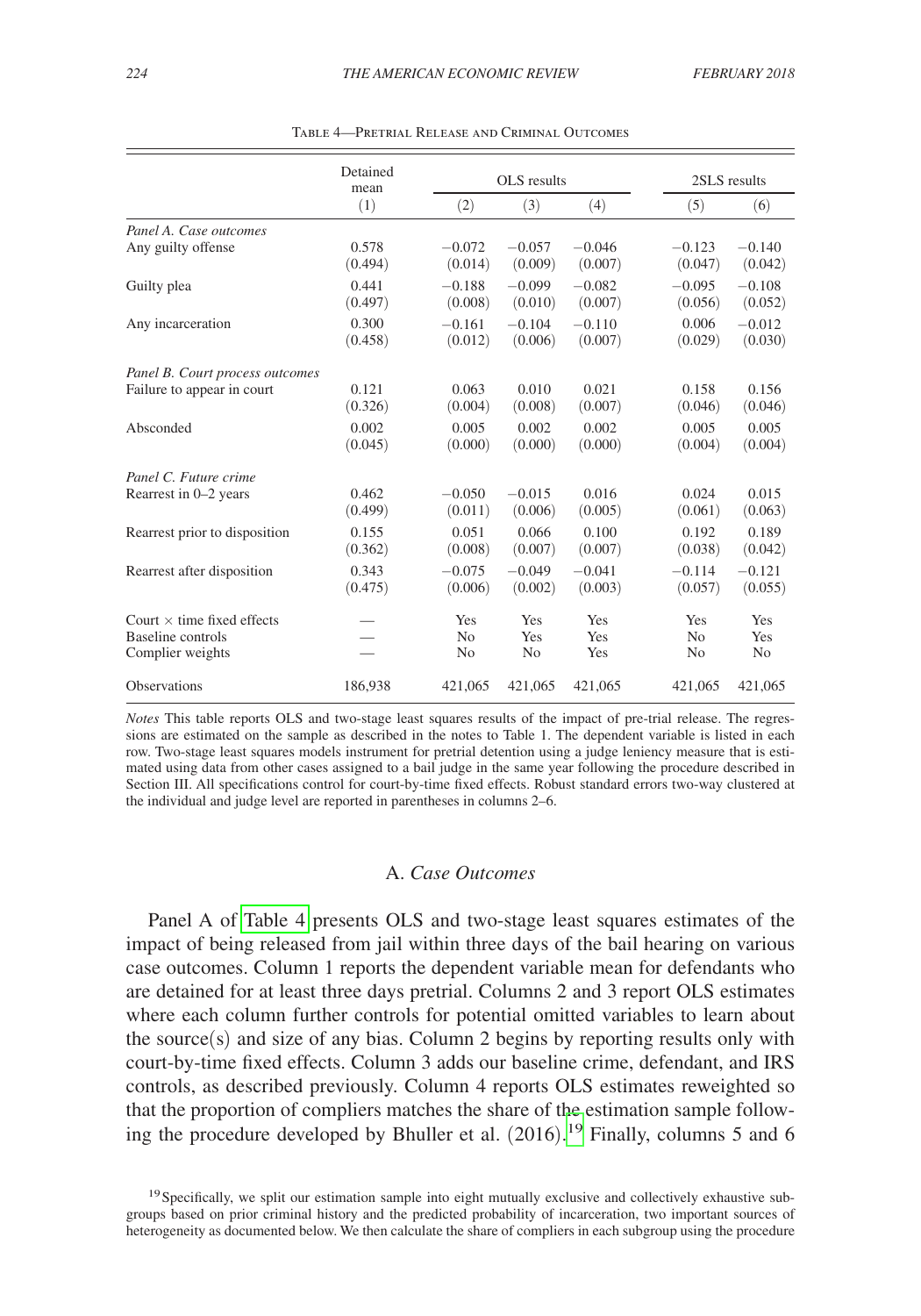report two-stage least squares results where we instrument for pretrial release within three days using the leave-out measure of judge leniency described in Section III, with and without baseline controls. Robust standard errors two-way clustered at the individual and judge level are reported throughout.

The OLS estimates show that initially released defendants have significantly better case outcomes than initially detained defendants. In all specifications, initially released defendants are significantly less likely to be found guilty of an offense, to plead guilty to a charge, and to be incarcerated following case disposition. However, the magnitudes of these OLS estimates are extremely sensitive to the addition of baseline crime controls. For example, in our OLS results with only our court-by-time fixed effects (column 2), we find that a defendant who is initially released pretrial is 18.8 percentage points less likely to plead guilty, a 42.6 percent decrease from the mean for initially detained defendants. When we add baseline controls (column 3), the magnitude of the estimate is approximately halved, dropping to 9.9 percentage points. Reweighting our estimation sample to match the sample of compliers (column 4) further decreases the size of the estimate to 8.2 percentage points. These results suggest that, at least for case outcomes, baseline controls are important for addressing potential omitted variable bias. The similarity in OLS results with and without reweighting further suggest that any differences between OLS and two-stage least squares estimates, as discussed next, are unlikely accounted for by heterogeneity in effects, at least due to observables.

The two-stage least squares estimates in columns 5 and 6 improve upon our OLS estimates by exploiting plausibly exogenous variation in initial pretrial release from the quasi-random assignment of cases to bail judges. These two-stage least squares results confirm that defendants initially released before trial have significantly better case outcomes than otherwise similar defendants who are initially detained before trial. With the full set of controls (column 6), we find that the marginal released defendant is 14.0 percentage points less likely to be found guilty, a 24.2 percent decrease from the mean, and 10.8 percentage points less likely to plead guilty, a 24.5 percent decrease from the mean. These results are consistent with the theory that pretrial release strengthens a defendant's bargaining position in plea negotiations. In online Appendix Table A12, we find that marginal released defendants are also convicted of fewer offenses, more likely to be convicted of a lesser charge, and less likely to plead guilty to time served.

We also find that the marginal released defendant is 1.2 percentage points less likely to be incarcerated after case disposition, a 4.0 percent decrease from the mean, although the estimate is not statistically significant. Large standard errors mean that the difference between the OLS and two-stage least squares estimates for incarceration is not statistically significant, however. Our small and insignificant effect on post-trial incarceration is likely because detained defendants largely plead guilty to time served and because many offenses in our sample are associated with minimal prison time. In online Appendix Table A13, we also find that pretrial release significantly reduces the number of days detained prior to disposition by

outlined in online Appendix C. The weights are calculated as the share of compliers relative to the share of the estimation sample in each subgroup.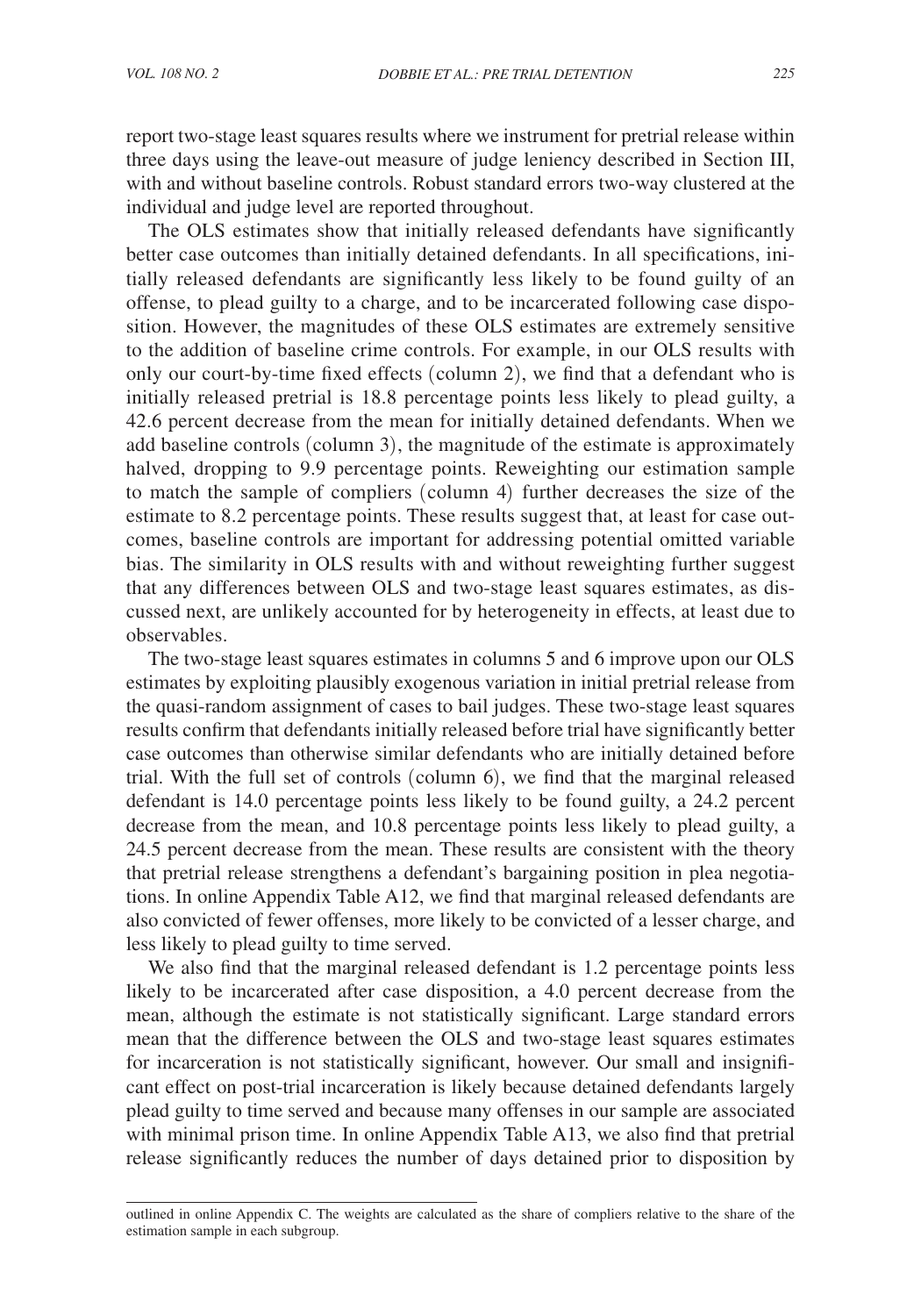14.1 days but has no significant effect on the number of days incarcerated after disposition. These findings suggest that pretrial release primarily reduces time spent in jail at the pretrial stage.

#### B. *Failures to Appear and Future Crime*

The results described above suggest that there are significant costs of pretrial detention for defendants. However, it is also possible that pretrial detention benefits society by increasing court appearances or by reducing future crime.

Panel B of Table 4 examines the impact of initial pretrial release on flight in our Philadelphia sample, as we do not observe these measures in our Miami-Dade data. We find that initial pretrial release leads to substantial increases in failing to appear for required court appearances. Controlling for our full set of controls (column 6), we find that the marginal released defendant is 15.6 percentage points more likely to fail to appear in court, a 128.9 percent increase from the mean. The probability of fleeing from the jurisdiction also increases by 0.5 percentage points, a 250 percent increase from the initially detained defendant mean, but the estimate is not statistically significant due to the relative infrequency of this outcome. These findings indicate that initial pretrial detention reduces missed court appearances and flight, presumably through an incapacitation effect.<sup>20</sup>

Panel C of Table 4 presents estimates of the impact of initial pretrial release on the probability of future criminal behavior. For our future crime results, our sample is limited to the 302,862 defendants who we observe for two years following the bail hearing. We measure future crime using the probability of rearrest, but the results follow a similar pattern if we use new convictions instead. In unreported results, we find similar estimates when looking up to four years following the bail hearing although our sample size is reduced. Both with and without baseline controls, our two-stage least squares results suggest no detectable net effect on future crime up to two years after the bail hearing, although large standard errors make definitive conclusions difficult.

To better understand this null effect, we estimate the impact of initial pretrial release on crime committed before and after case disposition. Results are similar splitting pre- and post-disposition periods using the median time from arrest to disposition rather than the actual time to disposition. With all baseline controls (column 6), we find that the marginal released defendant is 18.9 percentage points more likely to be rearrested for a new crime prior to disposition, a 121.9 percent increase from the mean, but 12.1 percentage points less likely to be arrested after case disposition, a 35.3 percent decrease from the mean. In panel B of online Appendix Table A12, we find similar but less precise results on the intensive margin of recidivism—a margin that may be more relevant to some policymakers—using the number of new counts. The marginal released defendant is arrested for 1.09 more counts prior to disposition, but 0.73 fewer counts after case disposition. The net effect of

<span id="page-25-0"></span><sup>&</sup>lt;sup>20</sup>In online Appendix Table A12, we also find that the marginal released defendant waits for an extra 40.9 days between bail and case disposition, a 20.8 percent increase from the mean. Increases in case disposition length may be due to speedy trial rules in both Pennsylvania and Florida, which effectively place limits on how long a defendant can be detained pretrial, and the fact that marginal released defendants may wait longer between bail and case disposition because they are less likely to plead guilty.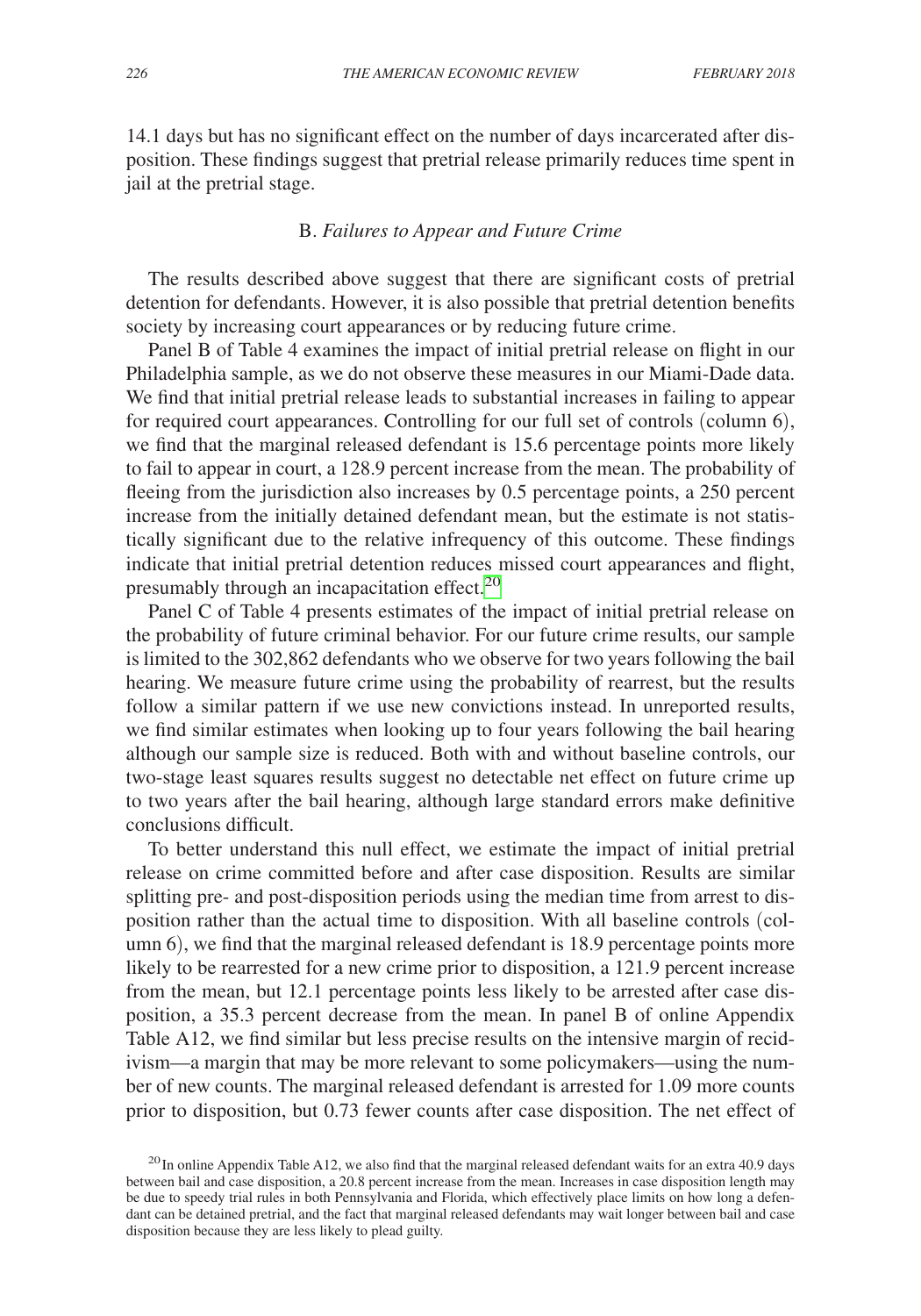pretrial detention on new counts over the first two years is a statistically insignificant 0.35, although we note that the 95 percent confidence intervals include relatively large effects due to the large standard errors.

Taken together, we interpret these results as suggesting that pretrial detention has two main opposing effects on future crime. First, pretrial detention prevents new criminal activity prior to case disposition through a short-run incapacitation effect. Second, pretrial detention increases new crime after case disposition through a medium-run criminogenic effect. These latter results are consistent with Aizer and Doyle (2015), who find that juvenile incarceration increases adult incarceration, and Mueller-Smith (2015), who finds that post-conviction incarceration increases future crime.

# C. *Labor Market and Tax Administration Outcomes*

We next present estimates of the impact of initial pretrial release on formal sector earnings and engagement. Participation in the formal labor market is important for social welfare given its correlation with future criminal activity (e.g., Grogger 1998; Raphael and Winter-Ebmer 2001; Gould, Weinberg, and Mustard 2002), and because it partially proxies for consumption. Apart from direct employment effects, pretrial release may also impact defendant welfare by affecting the take-up of social safety net programs. In particular, being released before trial may strengthen defendants' ties to the formal employment sector or affect their attitudes toward the government, which may change the likelihood that they file a tax return. Because certain social benefit programs such as the EITC are only available through the tax code, changes in tax filing behavior may affect take-up of such programs. Similarly, pretrial release may affect participation in social welfare programs such as UI, which are also tied to formal sector employment.

[Table 5](#page-27-0) presents estimates of the impact of initial pretrial release on individuallevel formal sector earnings and employment. For outcomes measured across the first two years after the bail hearing, our sample is limited to the 299,312 cases matched to IRS data with cases before 2014, and for outcomes measured over the third to fourth years after the bail hearing, our sample is limited to the 221,616 cases matched to IRS data with cases before 2012.

The OLS estimates in Table 5 show that initially released defendants have significantly higher formal sector earnings and employment following the bail hearing. The two-stage least squares estimates are broadly similar to the OLS estimates with baseline controls, but less precisely estimated. With our full set of baseline controls (column 6), we find that marginal released defendants are 11.3 percentage points more likely to have any income two years after bail, a 24.7 percent increase from the mean. Estimates on other outcomes in the first two years after the bail hearing are smaller and not statistically different from zero. By three to four years after the bail hearing, initially released defendants are 9.4 percentage points more likely to be employed in the formal labor sector, a 24.9 percent increase from the mean. Formal sector earnings are \$948 higher per year over the same time period, a 16.1 percent increase from the mean, and the probability of having any income is 10.7 percentage points higher, a 23.2 percent increase from the mean, broadly consistent with the more precise OLS estimates.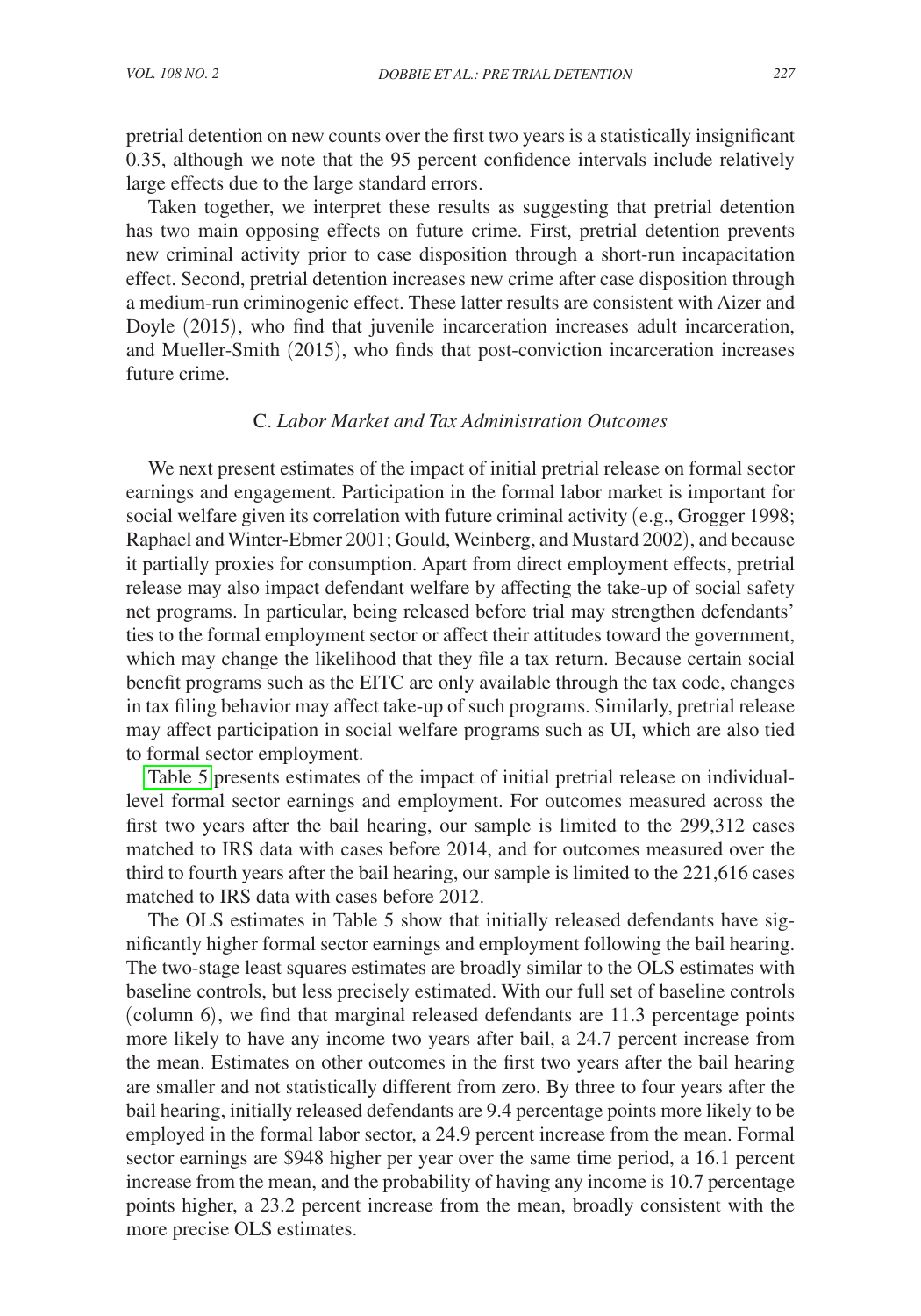<span id="page-27-0"></span>

|                                   | Detained<br>mean |                | OLS results    |          |                | 2SLS results   |  |
|-----------------------------------|------------------|----------------|----------------|----------|----------------|----------------|--|
|                                   | (1)              | (2)            | (3)            | (4)      | (5)            | (6)            |  |
| Panel A. Years 1-2                |                  |                |                |          |                |                |  |
| Earnings (\$ thousands)           | 5.224            | 2.689          | 0.389          | 0.162    | 0.030          | $-0.524$       |  |
|                                   | (15.196)         | (0.073)        | (0.033)        | (0.056)  | (1.404)        | (0.966)        |  |
| Household income (\$ thousands)   | 10.179           | 2.703          | 0.232          | $-0.042$ | 1.809          | $-0.015$       |  |
|                                   | (22.844)         | (0.162)        | (0.090)        | (0.083)  | (1.939)        | (1.439)        |  |
| Employed                          | 0.378            | 0.134          | 0.050          | 0.040    | 0.065          | 0.036          |  |
|                                   | (0.485)          | (0.003)        | (0.002)        | (0.003)  | (0.049)        | (0.042)        |  |
| Any income                        | 0.458            | 0.104          | 0.036          | 0.020    | 0.135          | 0.113          |  |
|                                   | (0.498)          | (0.003)        | (0.002)        | (0.003)  | (0.073)        | (0.064)        |  |
| Panel B. Years 3–4                |                  |                |                |          |                |                |  |
| Earnings (\$ thousands)           | 5.887            | 2.426          | 0.199          | $-0.039$ | $-0.005$       | 0.948          |  |
|                                   | (15.897)         | (0.093)        | (0.055)        | (0.087)  | (1.441)        | (1.128)        |  |
| Household income (\$ thousands)   | 10.922           | 2.456          | 0.020          | $-0.107$ | 1.090          | 0.181          |  |
|                                   | (23.974)         | (0.171)        | (0.111)        | (0.104)  | (2.109)        | (1.883)        |  |
| Employed                          | 0.378            | 0.104          | 0.031          | 0.021    | 0.099          | 0.094          |  |
|                                   | (0.485)          | (0.003)        | (0.002)        | (0.003)  | (0.053)        | (0.057)        |  |
| Any income                        | 0.461            | 0.090          | 0.030          | 0.023    | 0.125          | 0.107          |  |
|                                   | (0.498)          | (0.003)        | (0.002)        | (0.003)  | (0.055)        | (0.056)        |  |
| Court $\times$ time fixed effects |                  | Yes            | Yes            | Yes      | Yes            | Yes            |  |
| Baseline controls                 |                  | N <sub>0</sub> | Yes            | Yes      | N <sub>o</sub> | Yes            |  |
| Complier weights                  |                  | N <sub>0</sub> | N <sub>0</sub> | Yes      | N <sub>0</sub> | N <sub>0</sub> |  |
| <b>Observations</b>               | 144,290          | 334,943        | 334,943        | 334,943  | 334,943        | 334,943        |  |

Table 5—Pretrial Release and Labor Market Outcomes

*Notes:* This table reports OLS and two-stage least squares results of the impact of pretrial release. The regressions are estimated on the sample as described in the notes to Table 1. The dependent variable is listed in each row. Two-stage least squares models instrument for pretrial detention using a judge leniency measure that is estimated using data from other cases assigned to a bail judge in the same year following the procedure described in Section III. All specifications control for court-by-time fixed effects. Robust standard errors two-way clustered at the individual and judge level are reported in parentheses in columns 2–6.

A valid question is why we find a significant impact of initial pretrial release on the extensive margin of employment, but insignificant effects on the intensive margin. In online Appendix Figure A5, we plot two-stage least squares estimates and corresponding 95 percent confidence intervals of the impact of initial pretrial release on the probability of individual earnings and household income falling above various thresholds. Initially released defendants are more likely to have individual earnings above \$5,000, but no more likely to have individual earnings above higher thresholds. Initially released defendants are also more likely to have household income above \$10,000, but again no more likely to have household income above higher thresholds. These results suggest that pretrial release primarily affects earnings at the extreme low-end of the income distribution, with little discernible effects at other points of the distribution.<sup>21</sup> The results also suggest that our intensive margin

<span id="page-27-1"></span> $21$ It is not clear why pretrial release affects the extensive margin, but not the intensive margin, of employment. One possible explanation is that a criminal conviction can qualify defendants for specific job training and reentry services that help on the intensive margin of employment, but are relatively unhelpful on the extensive margin of employment.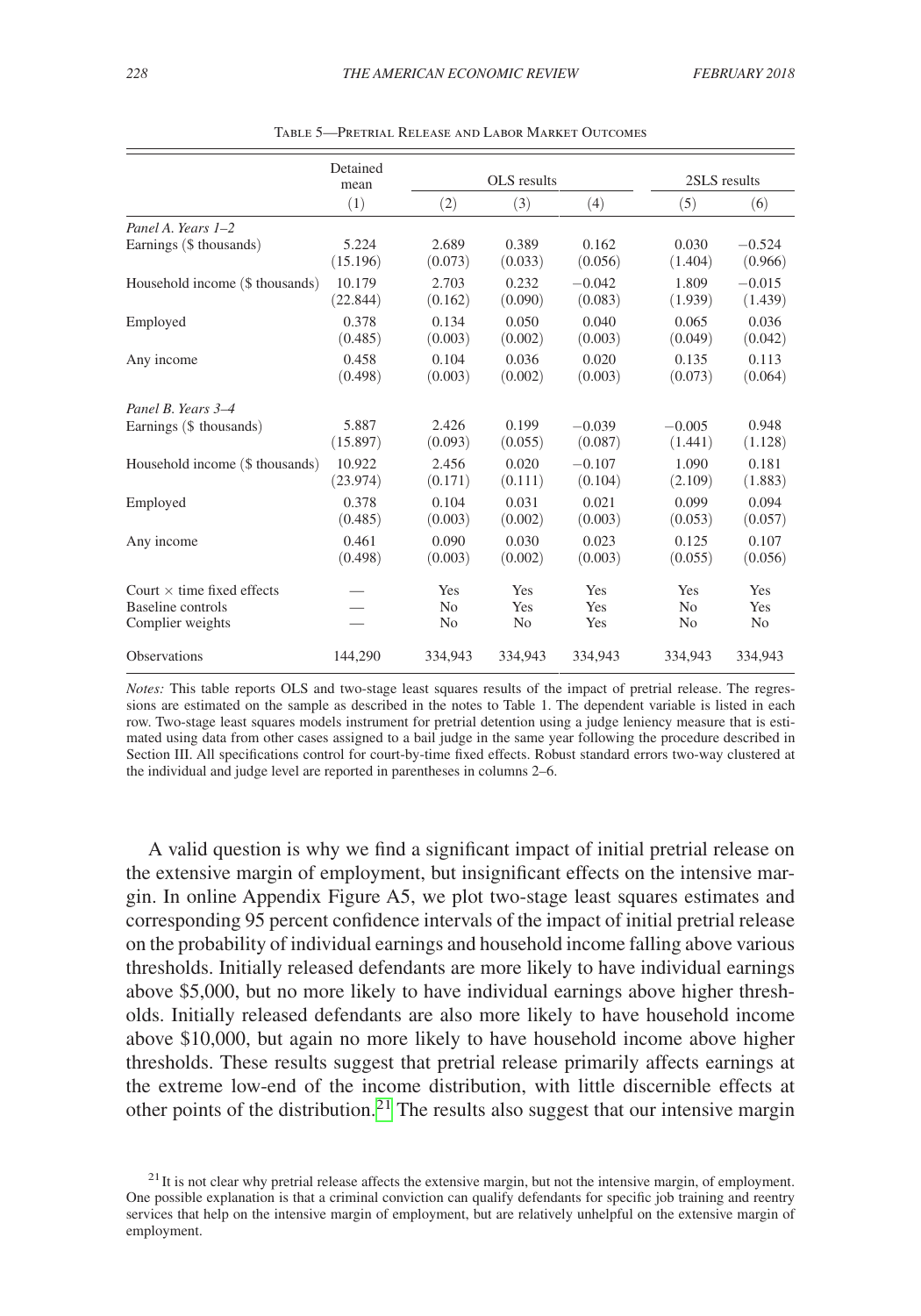|                                   | Detained<br>mean | OLS results    |                |         | 2SLS results   |         |
|-----------------------------------|------------------|----------------|----------------|---------|----------------|---------|
|                                   | (1)              | (2)            | (3)            | (4)     | (5)            | (6)     |
| Panel A. Years 1-2                |                  |                |                |         |                |         |
| Filed return                      | 0.421            | 0.092          | 0.032          | 0.018   | 0.126          | 0.102   |
|                                   | (0.494)          | (0.003)        | (0.002)        | (0.003) | (0.054)        | (0.049) |
| $UI$ (\$ thousands)               | 0.283            | 0.419          | 0.211          | 0.210   | 0.142          | 0.061   |
|                                   | (1.541)          | (0.027)        | (0.021)        | (0.025) | (0.138)        | (0.155) |
| $EITC$ ( $$$ thousands)           | 0.331            | 0.190          | 0.094          | 0.074   | 0.208          | 0.179   |
|                                   | (0.948)          | (0.010)        | (0.004)        | (0.004) | (0.124)        | (0.107) |
| Any UI                            | 0.066            | 0.068          | 0.030          | 0.028   | 0.054          | 0.037   |
|                                   | (0.249)          | (0.002)        | (0.001)        | (0.002) | (0.026)        | (0.025) |
| Any EITC                          | 0.219            | 0.070          | 0.033          | 0.023   | 0.105          | 0.097   |
|                                   | (0.413)          | (0.003)        | (0.002)        | (0.002) | (0.062)        | (0.059) |
| Panel B. Years 3–4                |                  |                |                |         |                |         |
| Filed return                      | 0.306            | 0.057          | 0.019          | 0.017   | 0.068          | 0.051   |
|                                   | (0.461)          | (0.003)        | (0.001)        | (0.002) | (0.032)        | (0.032) |
| $UI$ (\$ thousands)               | 0.245            | 0.280          | 0.158          | 0.130   | 0.279          | 0.293   |
|                                   | (1.335)          | (0.021)        | (0.018)        | (0.018) | (0.193)        | (0.193) |
| EITC (\$ thousands)               | 0.357            | 0.179          | 0.091          | 0.071   | 0.281          | 0.209   |
|                                   | (0.998)          | (0.008)        | (0.005)        | (0.006) | (0.144)        | (0.127) |
| Any UI                            | 0.064            | 0.055          | 0.030          | 0.024   | 0.016          | 0.013   |
|                                   | (0.246)          | (0.002)        | (0.002)        | (0.002) | (0.033)        | (0.033) |
| Any EITC                          | 0.233            | 0.057          | 0.025          | 0.020   | 0.123          | 0.105   |
|                                   | (0.423)          | (0.003)        | (0.002)        | (0.003) | (0.050)        | (0.049) |
| Court $\times$ time fixed effects |                  | Yes            | Yes            | Yes     | <b>Yes</b>     | Yes     |
| Baseline controls                 |                  | N <sub>0</sub> | Yes            | Yes     | N <sub>0</sub> | Yes     |
| Complier weights                  |                  | N <sub>0</sub> | N <sub>0</sub> | Yes     | No             | No      |
| <b>Observations</b>               | 144,290          | 334,943        | 334,943        | 334,943 | 334,943        | 334,943 |

Table 6—Pretrial Release and Social Benefits Take-Up

*Notes:* This table reports OLS and two-stage least squares results of the impact of pretrial release. The regressions are estimated on the sample as described in the notes to Table 1. The dependent variable is listed in each row. Two-stage least squares models instrument for pre-trial detention using a judge leniency measure that is estimated using data from other cases assigned to a bail judge in the same year following the procedure described in Section III. All specifications control for court-by-time fixed effects. Robust standard errors two-way clustered at the individual and judge level are reported in parentheses in columns 2–6.

estimates may be particularly noisy due to the right-skewness of the income distribution among defendants in our sample. Consistent with this explanation, we find in unreported results that total household income is significantly higher among marginal released defendants when we top-code earnings at the seventy-fifth percentile of the earnings distribution in our sample.

Table 6 presents estimates for tax filing, UI receipt, and EITC receipt: measures of formal sector engagement that are particularly welfare-relevant in our low-income population. In our two-stage least squares results with the full set of controls (column 6), we find that released defendants are 10.2 percentage points more likely to file a tax return one to two years after the bail hearing, a 24.2 percent increase from the mean. Pretrial release also increases the receipt of EITC benefits by \$179 per year over the same time period, a 54.1 percent increase. Three to four years after the bail hearing, released defendants are 5.1 percentage points more likely to file a tax return, a 16.7 percent increase from the mean, and receive an additional \$293 in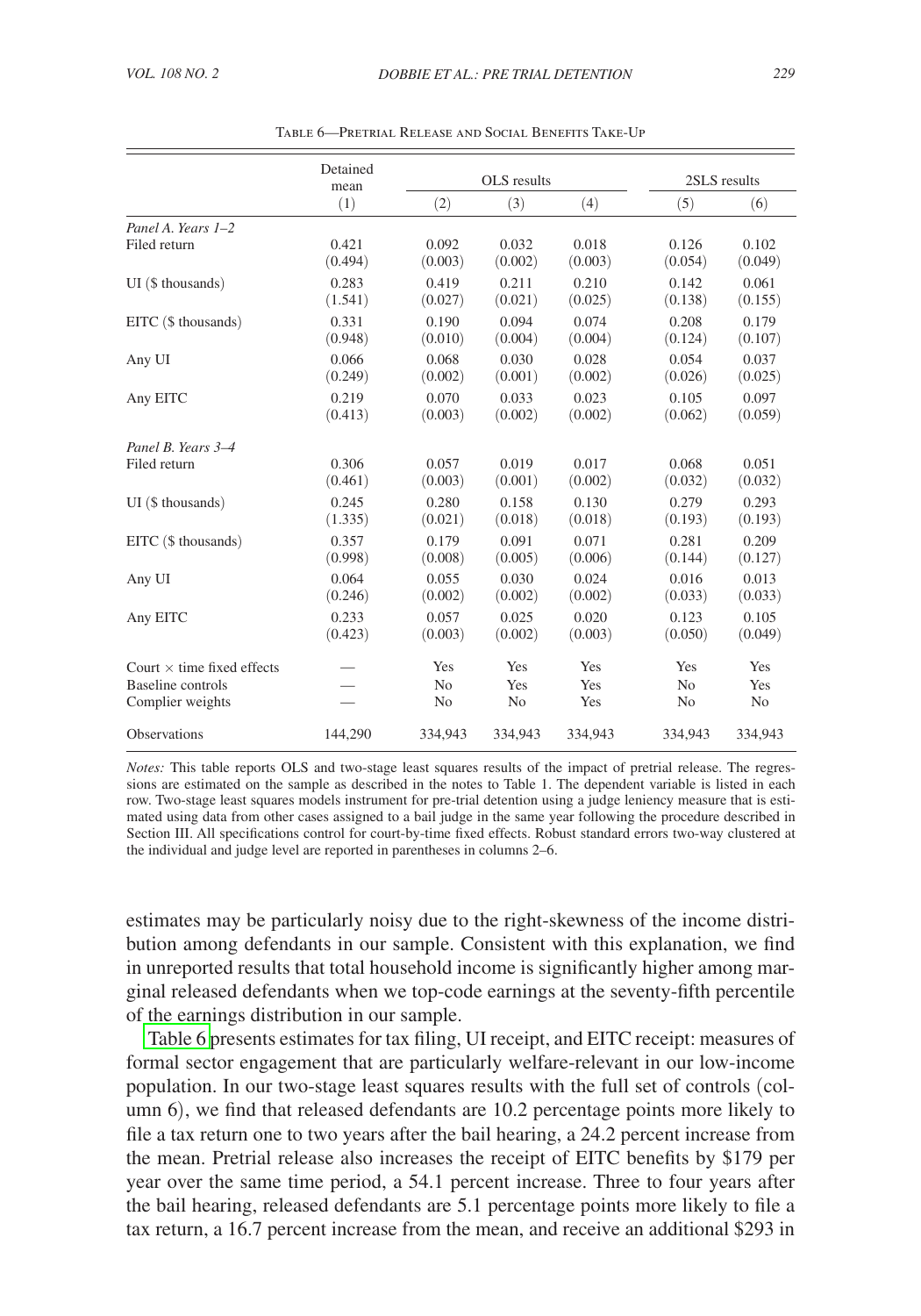UI benefits and \$209 in EITC benefits per year, 119.6 and 58.5 percent increases from the mean, respectively. These results suggest that pretrial release allows individuals to remain connected to the formal sector, potentially increasing consumption, both through employment in the formal labor market and the increased take-up of social benefits that are tied to formal sector employment.

# D. *Additional IRS Outcomes*

Online Appendix Table A14 presents estimates of the impact of initial pretrial release on marriage and mobility as measured in individual tax returns. We define marriage as having a tax return that reports being married at any point in the indicated post-bail hearing years. A move is defined as having a mismatch between the zip code in the administrative court data and the zip code reported on a tax return in the indicated years. We use aggregate IRS data to code these moves as being to a higher- or lower-income zip code. Importantly, our marriage and mobility measures are missing for individuals who do not file a tax return in the relevant post-bail hearing years. As a result, our estimates for these outcomes may be biased by the 5.1 to 10.2 percentage point difference in the probability of filing a tax return for marginal released defendants (see Table 6). To explore the importance of this selection bias, we also estimate results with imputed outcomes for non-filers.

In our two-stage least squares estimates with the full set of controls (column 6), we find that initial pretrial release has no statistically significant effect on the probability of marriage at either one to two or three to four years after the bail hearing. In unreported results, we also find statistically insignificant effects if we assume that all non-filers are unmarried or assume that all non-filers are married. These results are consistent with Lopoo and Western (2005) who find that the observed negative relationship between incarceration and marriage is largely driven by a short-run incapacitation effect and that those at risk of imprisonment are extremely unlikely to marry, even in the absence of incarceration.

We find that initially released defendants are 13.3 percentage points less likely to move in the two years after the bail hearing, a 17.3 percent decrease from the mean, largely due to a decrease in moves to higher-income zip codes. This mobility estimate falls to a statistically insignificant 0.8 percentage points if we assume that all non-filers do not move, and falls to a statistically significant 5.2 percentage points if we assume that all non-filers move. Results are qualitatively similar, but not as precisely estimated, in the third to fourth years following the bail hearing.

#### E. *Subsample Results*

[Table 7](#page-30-0) presents two-stage least squares subsample results by prior criminal history, an important margin given that it measures an individual's ties to the criminal sector. We find that the impacts of pretrial release are generally largest for those without a prior offense in the past year. For individuals without a recent prior offense, released defendants are 18.8 percentage points less likely to be found guilty, 14.2 percentage points less likely to plead guilty, and 15.9 percentage points more likely to have any income three to four years after the bail hearing. In contrast, almost all results for individuals with a recent prior offense are small and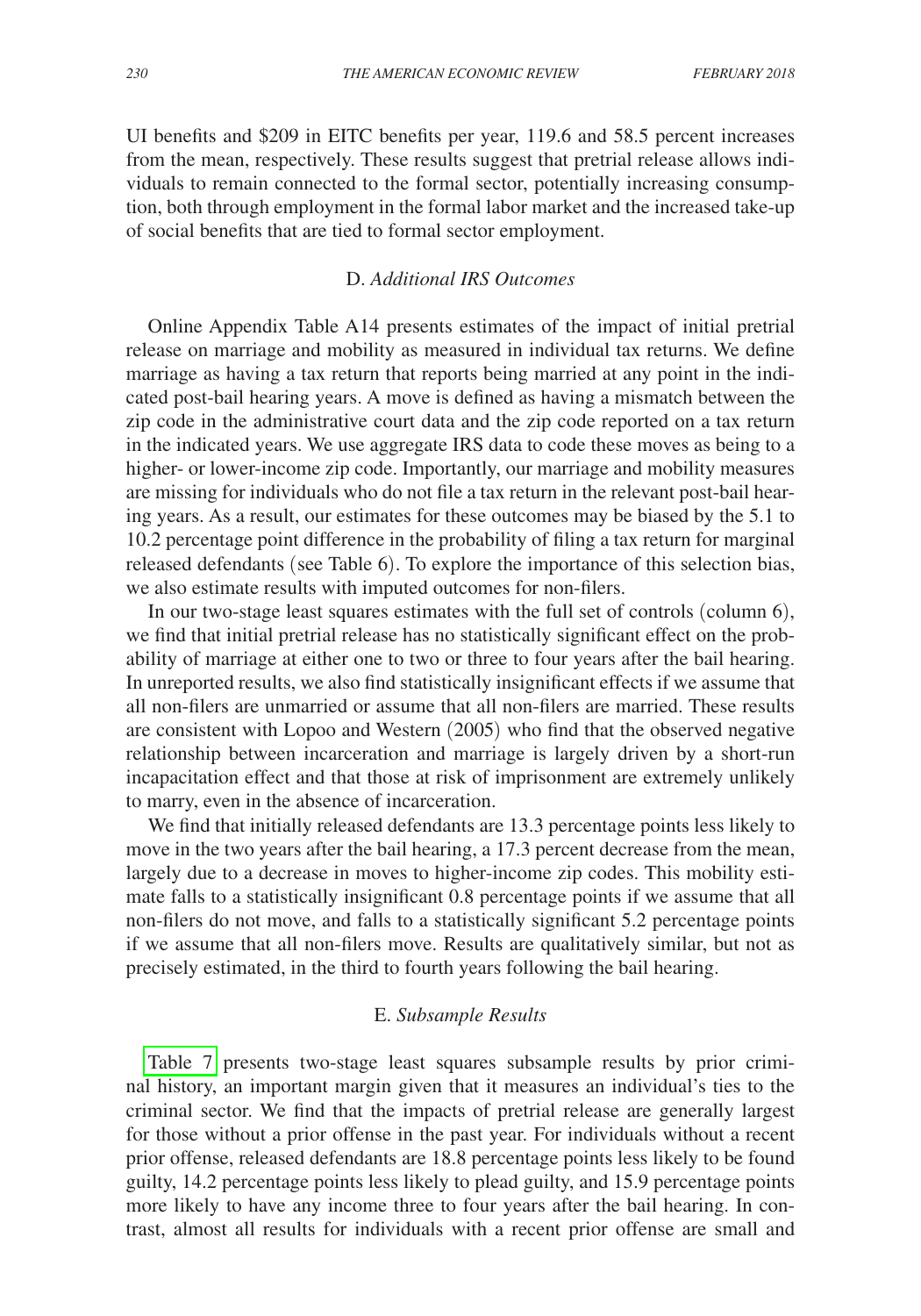<span id="page-30-0"></span>

|                                                               | No priors<br>(1)               | Priors<br>(2)                  | $p$ -value<br>(3) |
|---------------------------------------------------------------|--------------------------------|--------------------------------|-------------------|
| Any guilty offense                                            | $-0.188$<br>(0.050)<br>[0.495] | $-0.050$<br>(0.055)<br>[0.614] |                   |
| Guilty plea                                                   | $-0.142$<br>(0.057)<br>[0.280] | $-0.052$<br>(0.064)<br>[0.393] |                   |
| Any incarceration                                             | 0.015<br>(0.034)<br>[0.189]    | $-0.054$<br>(0.052)<br>[0.282] | 0.222             |
| Failure to appear in court                                    | 0.141<br>(0.052)<br>[0.149]    | 0.189<br>(0.046)<br>[0.180]    | 0.014             |
| Rearrest in 0-2 years                                         | $-0.016$<br>(0.006)<br>[0.360] | 0.087<br>(0.097)<br>[0.615]    | 0.383             |
| Rearrest prior to disposition                                 | 0.178<br>(0.006)<br>[0.171]    | 0.233<br>(0.070)<br>[0.255]    | 0.805             |
| Rearrest after disposition                                    | $-0.155$<br>(0.006)<br>[0.233] | $-0.053$<br>(0.095)<br>[0.443] | 0.269             |
| Employed in $1-2$ years                                       | 0.075<br>(0.051)<br>[0.487]    | $-0.054$<br>(0.076)<br>[0.360] | 0.174             |
| Any income in $1-2$ years                                     | 0.173<br>(0.077)<br>[0.508]    | $-0.005$<br>(0.074)<br>[0.459] | 0.075             |
| Employed in 3–4 years                                         | 0.111<br>(0.063)<br>[0.465]    | 0.040<br>(0.085)<br>[0.365]    | 0.507             |
| Any income in 3–4 years                                       | 0.159<br>(0.063)<br>[0.509]    | $-0.003$<br>(0.093)<br>[0.428] | 0.161             |
| Court $\times$ time fixed effects<br><b>Baseline</b> controls | Yes<br>Yes                     | Yes<br>Yes                     |                   |
| <b>Observations</b>                                           | 307,840                        | 113,225                        |                   |

Table 7—Results by Prior Criminal History

*Notes:* This table reports two-stage least squares results of the impact of pretrial release by defendant prior criminal history. The regressions are estimated on the judge sample as described in the notes to Table 1. The dependent variable is listed in each row. Two-stage least squares models instrument for pretrial detention using a judge leniency measure that is estimated using data from other cases assigned to a bail judge in the same year following the procedure described in Section III. Column 3 presents *p*-values on the difference between the coefficients. All specifications control for court-by-time fixed effects. Robust standard errors two-way clustered at the individual and judge level are reported in parentheses and the mean of the dependent variable is reported in brackets in all specifications.

imprecisely estimated. The one exception is that released defendants with a recent prior offense are significantly more likely to fail to appear in court than released defendants with no recent prior offenses.

In online Appendix Tables A15 and A16, we present additional two-stage least squares subsample results by crime severity, highest crime type, and defendant characteristics. While we caution against the strong interpretation of these subsample results given concerns about multiple hypothesis testing, there is some evidence that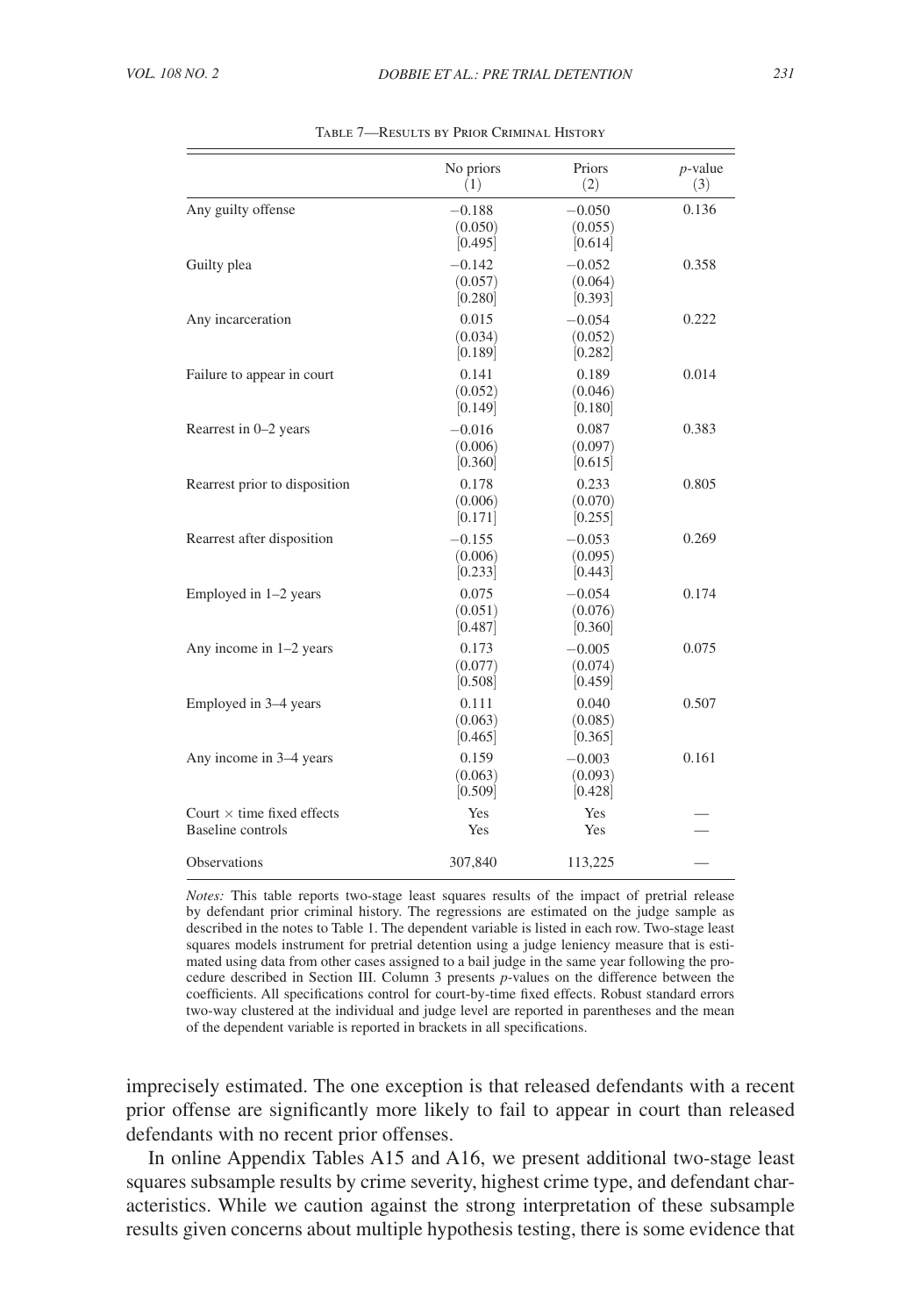the results are larger for defendants charged with misdemeanor and drug offenses, although large standard errors mean that none of the differences are statistically significant. Our labor market results are also somewhat larger for individuals who were employed prior to the bail hearing, but not meaningfully different for defendants from high- and low-income zip codes. Overall, these results suggest that the social costs imposed by pretrial detention may be larger for those with more limited ties to the criminal justice system and stronger ties to the formal labor sector.

# F. *Robustness Checks*

*Threats to Exclusion Restriction.—*As discussed previously, interpreting our two-stage least squares estimates as the causal impact of pretrial release requires our judge instrument to affect defendants' outcomes only through the channel of release, rather than through an alternative channel such as the conditions of release. To further explore this issue, we estimate results that differentiate between three mutually exclusive release types: release without any conditions (ROR), release with nonmonetary conditions, and release with monetary conditions. By separately estimating these three decision margins relative to pretrial detention, we can test whether our results are driven solely by a defendant being released before trial, or by some combination of pretrial release and release conditions imposed by the bail judge. Unfortunately, our data do not allow us to identify the specific conditions of release ranging from minimal requirements, like reporting to a Pretrial Services officer, to more intensive conditions, like electronic monitoring or home confinement. In online Appendix Table A17, we first document a strong first-stage relationship between a defendant's pretrial release conditions and the assigned judge's propensity for release ROR, release with nonmonetary conditions, and release with monetary conditions, with judges independently varying across these three margins.

In online Appendix Table A18, we present OLS and two-stage least squares estimates of the impact of being released from jail within three days of the bail hearing with no conditions, with nonmonetary conditions, and with monetary conditions. Our two-stage least squares estimates show no statistically significant differences in the effect of pretrial release on any of our main outcomes across these three release types, although the magnitudes of estimates are generally larger for those released with monetary conditions. These findings indicate that it is pretrial release itself that most likely affects case outcomes, suggesting that the exclusion restriction is unlikely to be violated by release conditions, either nonmonetary or monetary, having an independent effect on outcomes. Thus, our findings indicate that previous papers estimating the impact of monetary bail on case outcomes (e.g., Gupta et al. 2016) are identifying the effect of pre-detention due to the assignment of monetary bail, not the effect of monetary bail per se.

Another potential violation of the exclusion restriction is if judges affect not only the pretrial release decision, but also the length of stay in pretrial detention. Following Aizer and Doyle (2015), we explore this concern in two ways. First, we test whether our judge leniency measure is predictive of the number of days detained conditional on being detained at all before trial. Second, we test whether a separate leave-out measure based on length of stay has any additional predictive value for the number of days detained (including zero length of stays) beyond our preferred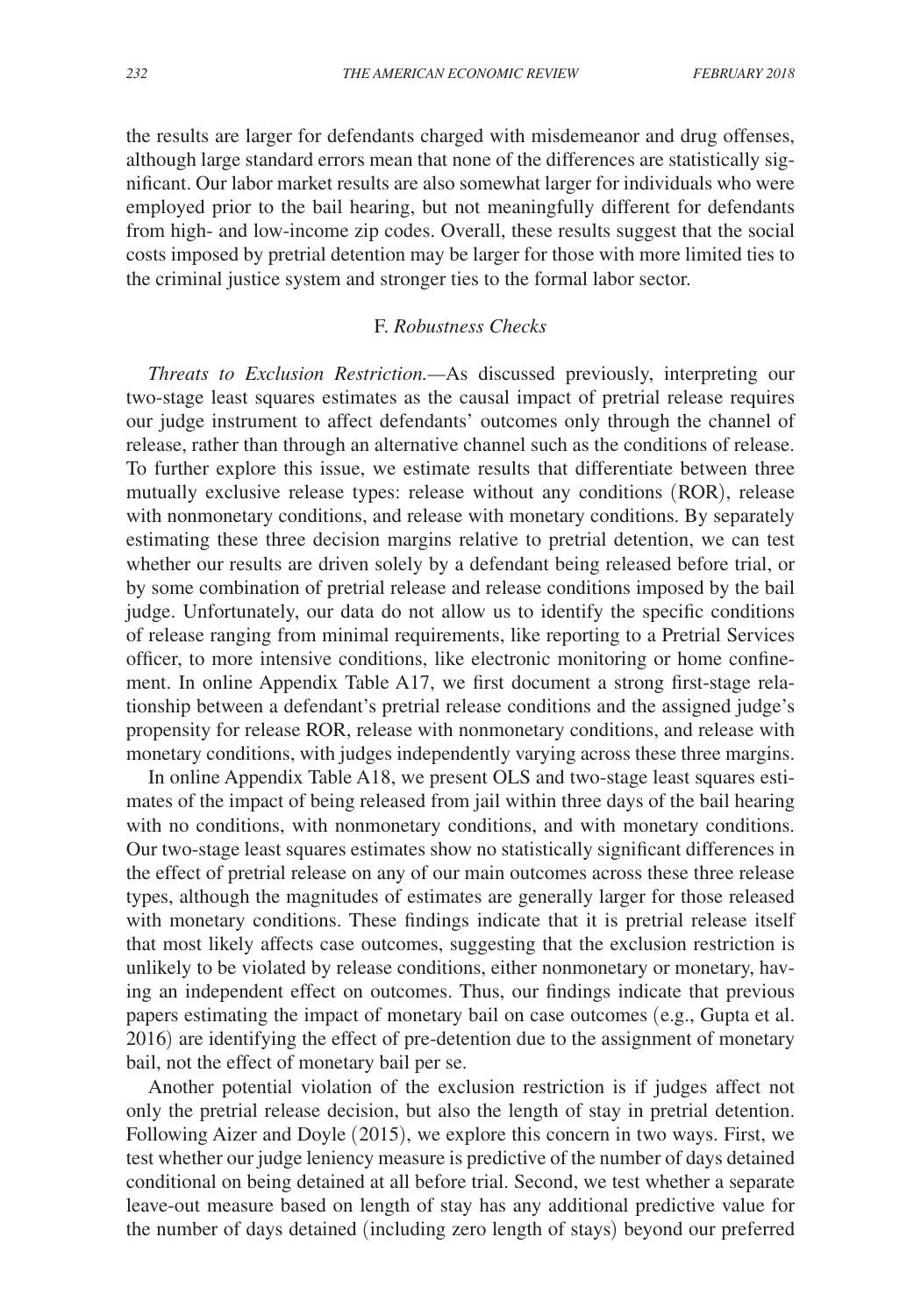leave-out instrument. These results are reported in online Appendix Table A19, Consistent with the exclusion restriction, we find that our preferred leave-out instrument is not predictive of the number of days detained conditional on being detained at all before trial. We also find that there is no additional explanatory value of the separate length of stay leave-out measure. In unreported results, we also find similar but imprecise results if we estimate our preferred specification separately for short versus long stays in detention, and below we show similar results for different definitions of pretrial release. Taken together, these results suggest that our main results are driven by judge variation in initial pretrial release, not judge variation in length of stay.

*Alternative Specifications.—*Online Appendix Table A20 explores the sensitivity of our main results to alternative specifications. Column 1 uses a leave-out measure of judge leniency that is allowed to differ for misdemeanors and felonies, thereby relaxing the monotonicity assumption. Column 2 uses a leave-out measure that is allowed to differ for the five mutually exclusive and collectively exhaustive crime types (drug, violent, DUI, property, and other) again relaxing the monotonicity assumption. These results are very similar to our preferred specification, indicating that the potential bias from any monotonicity violations is likely to be small in our setting. Column 3 estimates results on whether the defendant is released within 14 days of the bail hearing, and column 4 estimates results on whether the defendant is ever released pretrial. Column 5 estimates results on whether the defendant is not assigned monetary bail (i.e., is released ROR or with nonmonetary conditions). Results across all specifications are similar to our preferred specification.

Online Appendix Table A21 presents a second set of robustness checks. Column 1 uses a leave-out measure of judge leniency that is not residualized by court-by-time fixed effects. Column 2 uses a leave-out measure of judge leniency that pools cases across all years. Column 3 presents bootstrap-clustered standard errors that correct for any estimation error in both our judge leniency measure and outcome measures.<sup>22</sup> Column 4 uses a randomly selected subset of 25 percent of cases to calculate a leave-out measure of judge leniency that is used as an instrument in the mutually exclusive subset of cases. Column 5 calculates judge leniency based on the scheduled bail judge, which differs from the assigned bail judge approximately 30 percent of the time, and column 6 presents results using a full set of judge fixed effects as instruments (first-stage  $F$ -statistic  $=$  506.5). Results are generally similar to our preferred specification across all alternative specifications, although some of our estimates lose statistical significance. In particular, our point estimates on rearrest post-disposition are more sensitive to alternative specifications, although large standard errors mean that the results are not statistically different across specifications.

Finally, online Appendix Table A22 presents our main results for each defendant's first observed case (column 1), the sample matched to the IRS (column 2),

<span id="page-32-0"></span> $22$  Specifically, we cluster bootstrap our specifications following Cameron, Gelbach, and Miller (2008). This procedure involves sampling at the judge level, with replacement, and then generating the judge leniency and outcome measures within this sampled data. We then run our two-stage least squares regressions within the sample data to calculate our standard errors. We report results from this bootstrap procedure with 500 simulations for our main results. In unreported results, we find that our first-stage results continue to be statistically significant at the 1 percent level when the standard errors are calculated using this bootstrap procedure.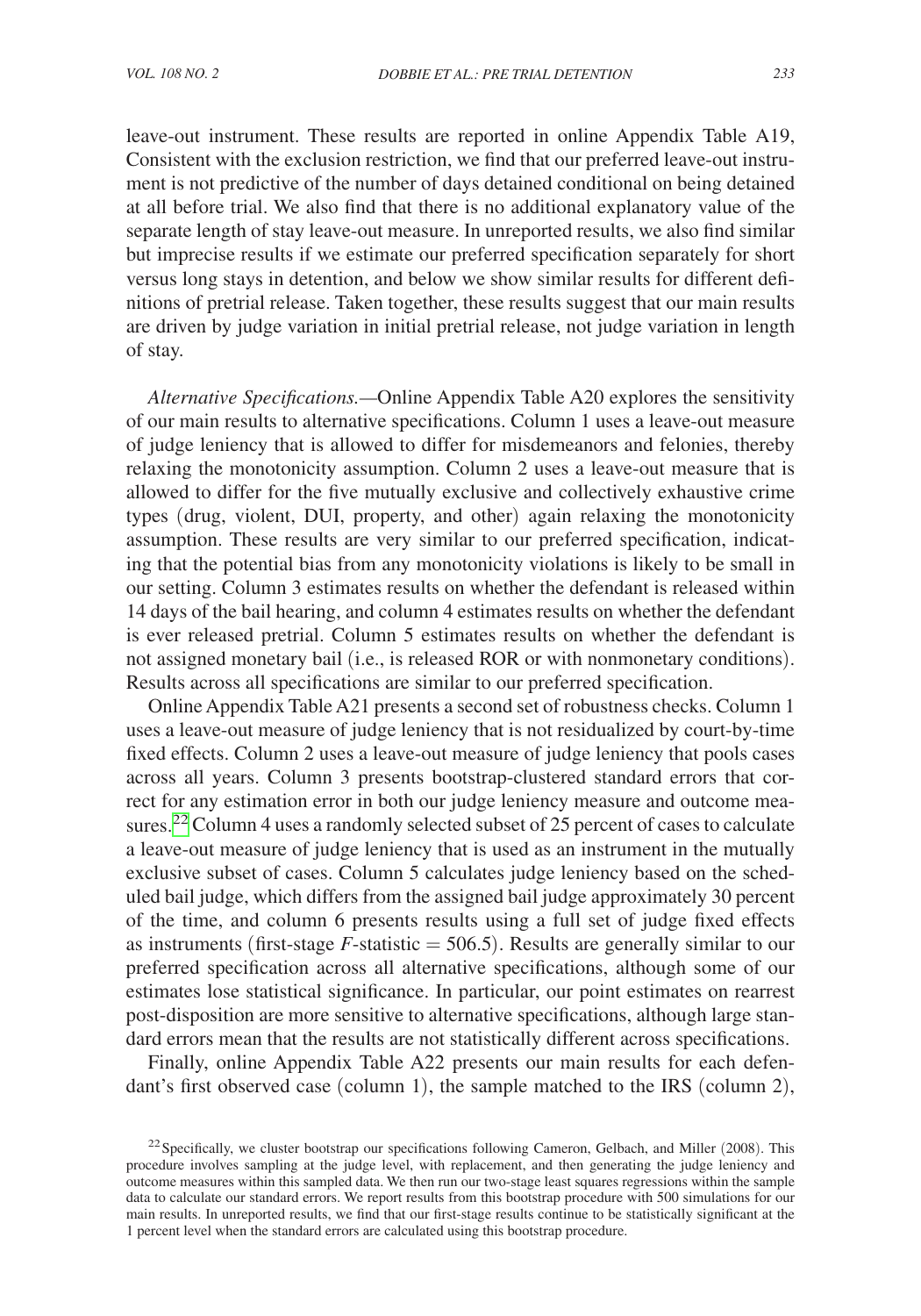Philadelphia only (column 3), and Miami-Dade only (column 4). Consistent with our subsample results from Table 7, we find larger and more precisely estimated effects in the first case sample, particularly for our labor market outcomes. Results across the other three specifications are similar to our preferred specification, although there is considerably more noise in the court-specific subsamples. None of the estimates suggest that our preferred estimates are invalid.

#### **V. Discussion**

In this section, we tentatively explore the potential mechanisms that might explain our findings on case outcomes, future crime, and labor market outcomes.

*Case Outcomes.—*Pretrial release could affect case outcomes through at least three main channels. First, pretrial release may strengthen a defendant's bargaining position during plea negotiations. For example, it is possible that pretrial release decreases a defendant's incentive to plead guilty to obtain a faster release from jail. Along the same lines, it is also possible that pretrial release affects a defendant's ability to prepare an adequate defense or negotiate a settlement with prosecutors. For example, a defendant may have a harder time gathering exculpatory evidence if he is detained. Second, pretrial release may increase the ability of both prosecutors and defendants to strategically delay the resolution of a case, such that it could strengthen the bargaining position of both parties. The third way that pretrial release could impact conviction rates is that seeing detained defendants in jail uniforms and shackles may bias judges or jurors at trial. For example, jurors may assume that only guilty defendants are detained before trial.

While there is no conclusive evidence on this issue, two pieces of evidence suggest that our results are likely driven by changes in a defendant's bargaining position. First, as discussed previously, we find that released defendants are substantially less likely to be convicted of any offense due to a reduction in guilty pleas, not changes in conviction rates at trial where jury bias may come into play. Second, we find that those who are released pretrial receive more favorable plea deals than those who are detained. For example, we find that released defendants are substantially more likely to be convicted of a lesser charge and are convicted of fewer total offenses (online Appendix Table A11). The fact that so many of our results are driven by changes in the plea bargaining phase, and not the trial phase, suggests that pretrial release affects case outcomes primarily through changes in bargaining power. While we cannot rule out that pretrial release may affect case outcomes by increasing strategic, and potentially socially costly, delays by both parties, the fact that we find pretrial release yields case outcomes that are more favorable from the perspective of the defendant (and less favorable from the perspective of the prosecutor) suggests that our results are at least in part driven by an improvement in defendants' bargaining power.

*Future Crime.*—Pretrial release may decrease future crime following case disposition through two main channels. First, pretrial release may decrease crime if pretrial detention is criminogenic because of harsh prison conditions and negative peer effects (e.g., Chen and Shapiro 2007, Bayer, Hjalmarsson, and Pozen 2009).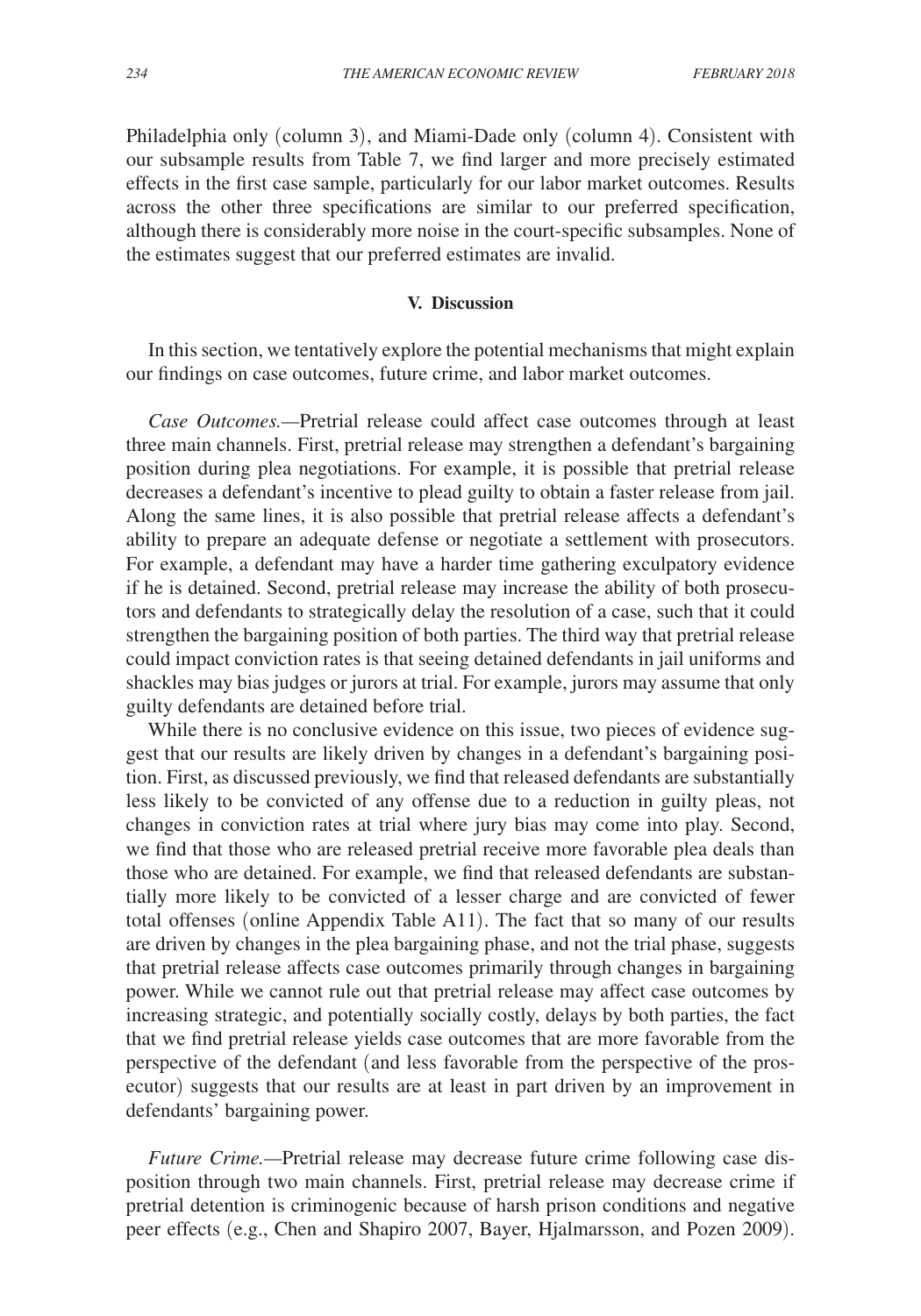Second, pretrial release can reduce future crime through an increased likelihood of employment, which subsequently discourages further criminal activity. To assess whether pretrial release reduces future crime through the channel of increased employment, we explore whether those who are more likely to be employed in the formal labor market are also those less likely to commit future crime.

In online Appendix Table A23, we present estimates of the joint probability of future crime and employment in the several years after the bail hearing. These joint estimates provide partial evidence on whether reductions in future crime are driven by defendants who are employed or whether the decline in future crime occurs independently of employment. If the decrease in future crime occurs independently of employment, we would expect to see similar reductions in future crime among those who are employed and those not employed. We find suggestive evidence that in the first two years after the bail hearing, pretrial release increases the joint probability of not being rearrested and of being employed, although our estimates are not precisely estimated. Similarly, we find an increase in the joint probability of not being rearrested and being employed in the third to fourth years after the bail hearing. These results indicate that decreases in future crime may be driven by the same defendants who are employed, suggesting that pretrial release may decrease future crime through the channel of increased labor market attachment.

*Labor Market Outcomes.—*Pretrial release could improve labor market outcomes through at least three main channels. First, pretrial release might increase labor market attachment through an incapacitation effect since defendants cannot work in the formal sector while detained pretrial or incarcerated post-conviction. Defendants who are imprisoned are also ineligible to claim UI benefits and EITC benefits for wages earned while incarcerated. Second, pretrial release might affect outcomes because detention is highly disruptive to defendants' lives, potentially leading to job loss which makes it harder for defendants to find new employment. Finally, pretrial detention could independently lower future employment prospects through the stigma of a criminal conviction (e.g., Pager 2003, Agan and Starr 2016), which could in turn limit defendants' eligibility for employment-related benefits like UI and EITC.

We view our results as being inconsistent with the incapacitation channel. In online Appendix Figure A6, we graphically present two-stage least squares estimates of the impact of pretrial release on the probability of being incarcerated either pre- or post-disposition at different points in time after the bail hearing. We find that early on, pretrial release significantly reduces the probability of being incarcerated but that by approximately 250 days or 0.7 years after the bail hearing, the effect of pretrial release on incarceration becomes statistically insignificant from zero. Given that we find evidence that pretrial release increases formal labor market employment up to three to four years after the bail hearing, we conclude that incapacitation is unlikely to fully explain our labor market results.

We also view our results as being inconsistent with the disruption channel. In unreported results, we find no evidence that pretrial release decreases job disruption as measured by the probability of being employed with the same employer at baseline, likely because job turnover is very high in our sample. Only 16 percent of individuals employed at baseline stay with the same employer in the year after arrest.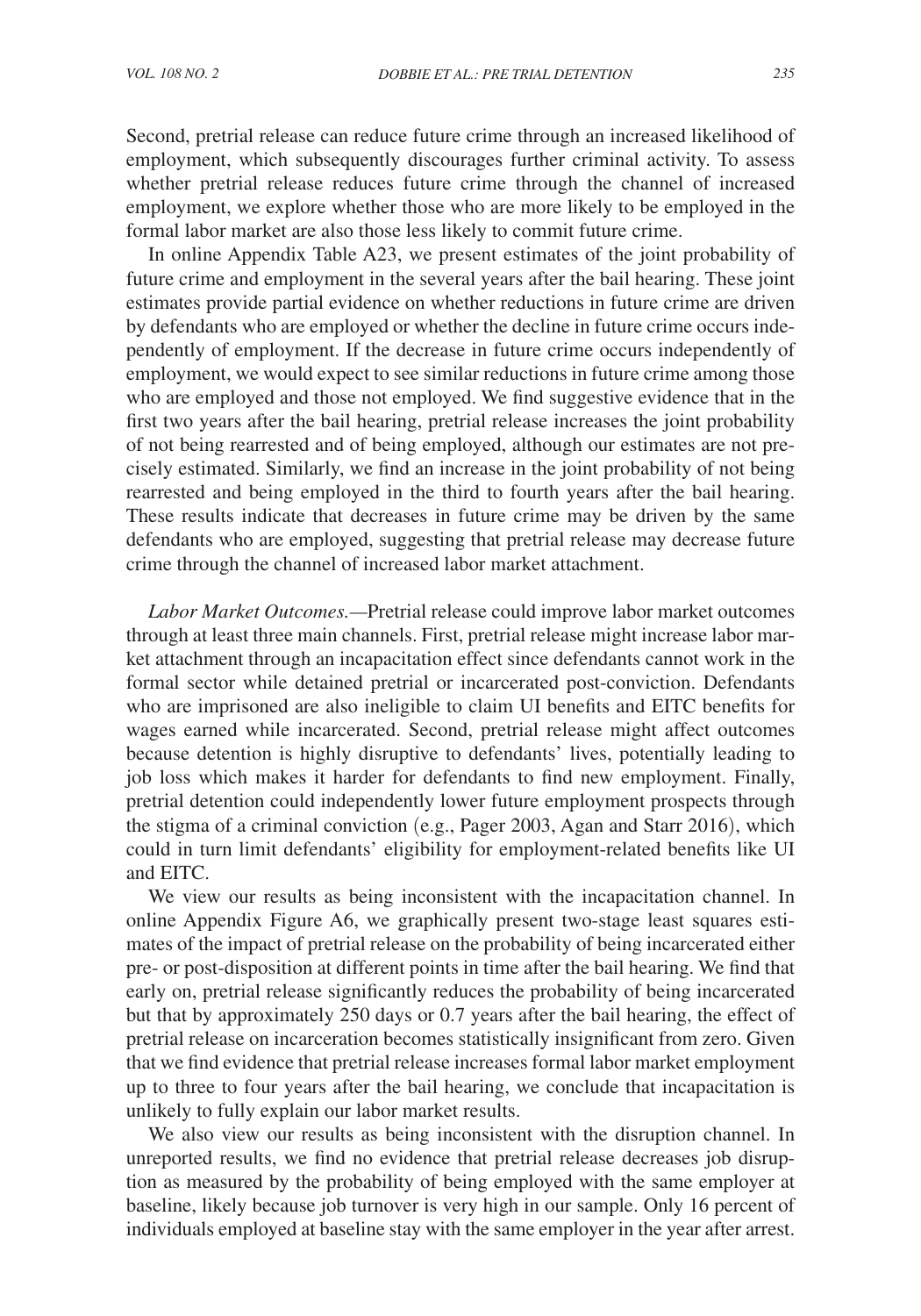To partially test whether pretrial release affects labor market outcomes through the criminal conviction channel, we explore whether those who are more likely to be employed in the labor market are also those who do not have a criminal conviction. In online Appendix Table A24, we present estimates of the joint probability of conviction in the initial case and employment in the several years after the bail hearing to explore the plausible interdependence between these two outcomes. Again, if the criminal conviction channel explains our labor market outcomes, we would expect to see an increase in employment among those who do not have a criminal conviction. If, on the other hand, pretrial release affects employment independently, we would see similar increases in employment among those with and without a criminal conviction.

We find that in the first two years after the bail hearing, our main employment results are primarily driven by an increase in the joint probability of not having a criminal conviction and being employed in the formal labor market. Conversely, we find a decrease in the joint probability of having a criminal conviction and being employed. By the third to fourth years after the bail hearing, our employment estimates are entirely driven by the joint probability of having no criminal conviction and being employed. These results suggest that the increase in employment among those released pretrial is concentrated among defendants who do not have a criminal conviction in the initial case. We conclude from these results that pretrial release primarily affects future labor market outcomes through the channel of a criminal conviction.[23](#page-35-0)

#### **VI. Conclusion**

This paper estimates the impact of being released before trial on criminal case outcomes, future crime, formal sector employment, and the receipt of government benefits. We find that pretrial release significantly decreases the probability of conviction, primarily through a decrease in guilty pleas. Pretrial release increases pretrial crime and failures to appear in court, but reduces crime following case disposition, leading to no detectable net effect on future crime. Finally, we find that pretrial release increases formal sector attachment both through an increase in formal sector employment and the receipt of tax- and employment-related government benefits. Many of the estimated effects are larger for defendants with no prior offenses in the past year.

We argue that these results are consistent with (i) pretrial release strengthening defendants' bargaining positions during plea negotiations, and (ii) a criminal conviction lowering defendants' attachment to the formal labor market. Our results suggest that adverse labor market outcomes and criminogenic effects begin at the pretrial stage prior to any finding of guilt, highlighting the long-term costs of weakening a defendant's negotiating position before trial and the importance of bail in the criminal justice process.

<span id="page-35-0"></span> $23$  These results are also consistent with our subsample results (e.g., prior versus no prior offense in the past year) where we generally find that subsamples with the largest effect of pretrial release on pleading guilty also have the largest effect on employment outcomes.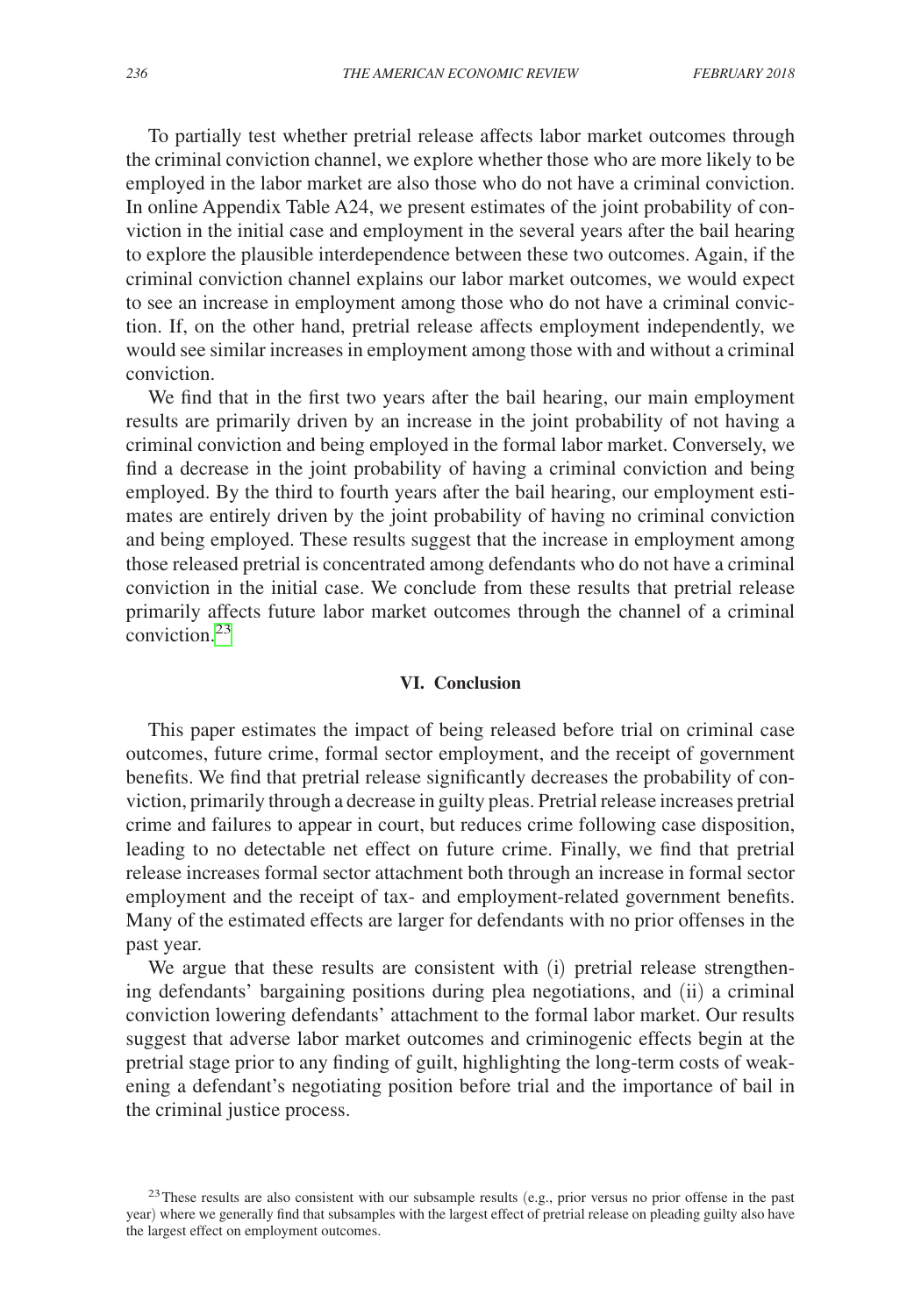An important open question is whether the benefits of pretrial release documented in our analysis are, on net, larger than the costs of apprehending individuals who fail to appear in court and the costs of future criminality. While a comprehensive cost-benefit analysis is beyond the scope of this paper, we consider a partial back-of-the-envelope calculation that takes into account the administrative costs of jail, the costs of apprehending individuals who fail to appear, the costs of future criminality, and the economic impact on defendants.<sup>[24](#page-36-0)</sup> See online Appendix D for a description of this exercise. Based on these tentative calculations, we estimate that the total net benefit of pretrial release for the marginal defendant is anywhere between \$55,143 and \$99,124. Intuitively, pretrial release on the margin increases social welfare because of the significant long-term costs associated with having a criminal conviction, the criminogenic effect of detention which offsets the incapacitation benefit, and the relatively low costs associated with apprehending defendants who miss court appearances.<sup>25</sup> These calculations suggest that unless there is a large general deterrence effect of pretrial detention (which we are unable to measure in our paper), detaining more individuals on the margin is unlikely to be welfareimproving. However, we caution that this partial cost-benefit analysis is speculative for at least two reasons. First, rearrests may be an imperfect proxy for true criminal behavior if there is substantial underreporting of new crime and/or if the probability of detection is affected by conviction.<sup>26</sup> Second, many of our estimates are imprecise and, as a result, the confidence interval surrounding our cost-benefit calculation is large.

Nevertheless, our results suggest that it may be welfare enhancing to use alternatives to pretrial detention, at least on the margin. For example, to the extent that recidivism rates are not appreciably higher than under pretrial detention, electronic monitoring may provide many of the same benefits of detention without the substantial costs to defendants documented in our analysis.

There are three important caveats to our analysis. First, we are unable to estimate the deterrent effects of a more or less strict bail system. If a more strict bail system has a large deterrent effect, our analysis will understate the benefits of pretrial detention. Second, we are unable to measure the impacts of pretrial detention on informal sector earnings or consumption. If lost formal sector earnings are largely replaced by informal earnings, the case against pretrial detention is perhaps weaker. Finally, given these concerns, we are unable to draw any sharp welfare conclusions about the

<span id="page-36-1"></span> $25$  Recall that the benefits of pretrial release are relatively larger and the costs of release relatively smaller for defendants with no recent priors (Table 7), suggesting that the net benefit of pretrial release is even larger for this

<span id="page-36-2"></span> $26$  While there are few existing estimates measuring the effect of pretrial release on the probability of detection, under the assumption of no real change in true criminal behavior, one would need to believe that that the probability of detection is over 13 percentage points higher for marginal detained defendants relative to marginal released defendants in order to explain our results on post-disposition new crime.

<span id="page-36-0"></span> $24$  For example, our cost-benefit analysis does not include the direct disutility to defendants of having to spend time in jail. However, if there are additional unmeasured costs of pretrial detention not currently included in our analysis, our partial cost-benefit exercise would suggest larger net benefits to pretrial release. We also note that the welfare implications of an increase in guilty pleas is unclear and, as a result, difficult to quantify in our cost-benefit framework. On the one hand, if a defendant would have been found guilty at trial and pretrial detention simply speeds up the process, an increase in plea rates might be welfare-enhancing by saving limited court resources. On the other hand, if an innocent defendant pleads guilty as a result of pretrial detention, social welfare is decreased, with damages from wrongful conviction estimated at approximately \$50,000 per year in most states (see [http://](http://www.cnn.com/interactive/2012/03/us/table.wrongful.convictions/)<br>www.cnn.com/interactive/2012/03/us/table.wrongful.convictions/).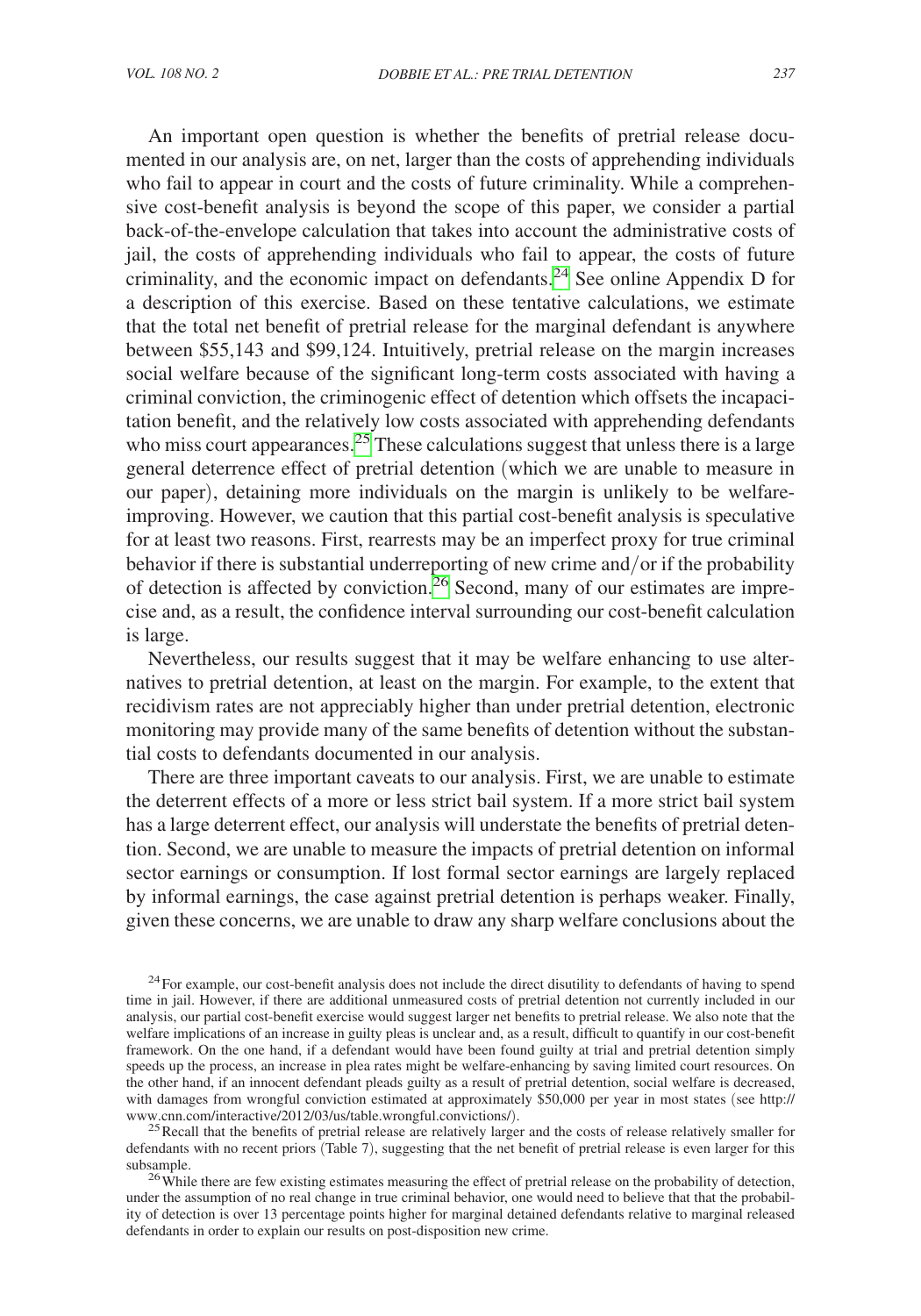optimality of the current bail system using our research design. While beyond the scope of this paper, developing a framework to assess the precise welfare effects of the bail system is an important area of future work.

#### **REFERENCES**

- **Abadie, Alberto.** 2003. "Semiparametric Instrumental Variable Estimation of Treatment Response Models." *Journal of Econometrics* 113 (2): 231–63.
- **Abrams, David S., Marianne Bertrand, and Sendhil Mullainathan.** 2012. "Do Judges Vary in Their Treatment of Race?" *Journal of Legal Studies* 41 (2): 347–84.
- **Agan, Amanda Y., and Sonja B. Starr.** 2016. "Ban the Box, Criminal Records, and Statistical Discrimination: A Field Experiment." University of Michigan Law and Economics Research Paper 16–012.
- **Aizer, Anna, and Joseph J. Doyle, Jr.** 2015. "Juvenile Incarceration, Human Capital, and Future Crime: Evidence from Randomly Assigned Judges." *Quarterly Journal of Economics* 139 (2): 759–803.
- **Alesina, Alberto, and Eliana La Ferrara.** 2014. "A Test of Racial Bias in Capital Sentencing." *American Economic Review* 104 (11): 3397–433.
- **Angrist, Joshua D., Guido W. Imbens, and Donald B. Rubin.** 1996. "Identification of Causal Effects Using Instrumental Variables." *Journal of the American Statistical Association* 91 (434): 444–55.
- **Anwar, Shamena, Patrick Bayer, and Randi Hjalmarsson.** 2012. "The Impact of Jury Race in Criminal Trials." *Quarterly Journal of Economics* 127 (2): 1017–55.
	- **Ares, Charles E., Anne Rankin, and Herbert Sturz.** 1963. "The Manhattan Bail Project: An Interim Report on the Use of Pre-Trial Parole." *New York University Law Review* 38 (1): 67–95.
	- **Arnold, David, Will Dobbie, and Crystal S. Yang.** 2017. "Racial Bias in Bail Decisions." National Bureau of Economic Research Working Paper 23421.
- **Autor, David, Andreas Ravndal Kostol, Magne Mogstad, and Bradley Setzler.** 2017. "Disability Benefits, Consumption Insurance, and Household Labor Supply." National Bureau of Economic Research Working Paper 23466.
- **Ayres, Ian, and Joel Waldfogel.** 1994. "A Market Test for Race Discrimination in Bail Setting." *Stanford Law Review* 46 (5): 987–1047.
- **Bayer, Patrick, Randi Hjalmarsson, and David Pozen.** 2009. "Building Criminal Capital behind Bars: Peer Effects in Juvenile Corrections." *Quarterly Journal of Economics* 124 (1): 105–47.
	- **Bhuller, Manudeep, Gordon B. Dahl, Katrine V. Loken, and Magne Mogstad.** 2016. "Incarceration, Recidivism and Employment." National Bureau of Economic Research Working Paper 22648.
- **Bushway, Shawn D., and Jonah B. Gelbach.** 2011. "Testing for Racial Discrimination in Bail Setting Using Nonparametric Estimation of a Parametric Model." <https://ssrn.com/abstract=1990324>.
- **Cameron, A. Colin, Jonah B. Gelbach, and Douglas L. Miller.** 2008. "Bootstrap-Based Improvements for Inference with Clustered Errors." *Review of Economics and Statistics* 90 (3): 414–27.
- **Chang, Tom, and Antoinette Schoar.** 2008. "Judge Specific Differences in Chapter 11 and Firm Outcomes." <http://citeseerx.ist.psu.edu/viewdoc/summary?doi=10.1.1.145.9357.>
- **Chen, M. Keith, and Jesse M. Shapiro.** 2007. "Do Harsher Prison Conditions Reduce Recidivism? A Discontinuity-Based Approach." *American Law and Economics Review* 9 (1): 1–29.
- **Chetty, Raj, John N. Friedman, and Jonah E. Rockoff.** 2014. "Measuring the Impacts of Teachers I: Evaluating Bias in Teacher Value-Added Estimates." *American Economic Review* 104 (9): 2593– 632.
- **Clarke, Stevens H., Jean L. Freeman, and Gary G. Koch.** 1976. "Bail Risk: A Multivariate Analysis." *Journal of Legal Studies* 5 (2): 341–85.
	- **Cohen, Thomas H., and Brian A. Reaves.** 2007. *State Court Processing Statistics, 1990–2004: Pretrial Release of Felony Defendants in State Courts*. Bureau of Justice Statistics Special Report. Washington, DC: U.S. Department of Justice.
- **Dahl, Gordon B., Andreas Ravndal Kostol, and Magne Mogstad.** 2014. "Family Welfare Cultures." *Quarterly Journal of Economics* 129 (4): 1711–52.
- **Department of Justice.** 2016. Brief for the United States as Amicus Curiae in Maurice Walker v. City of Calhoun, Georgia.<https://www.justice.gov/crt/file/887436/download>.
- **Didwania, Stephanie Holmes.** 2017. "The Immediate Consequences of Pretrial Detention: Evidence from Federal Criminal Cases." [https://ssrn.com/abstract=2809818.](https://ssrn.com/abstract=2809818)
- **Di Tella, Rafael, and Ernesto Schargrodsky.** 2013. "Criminal Recidivism after Prison and Electronic Monitoring." *Journal of Political Economy* 121 (1): 28–73.
- **Dobbie, Will, Jacob Goldin, and Crystal S. Yang.** 2018. "The Effects of Pretrial Dentention on Conviction, Future Crime, and Employment: Evidence from Randomly Assigned Judges: Dataset." *American Economic Review*.<https://doi.org/10.1257/aer.20161503>.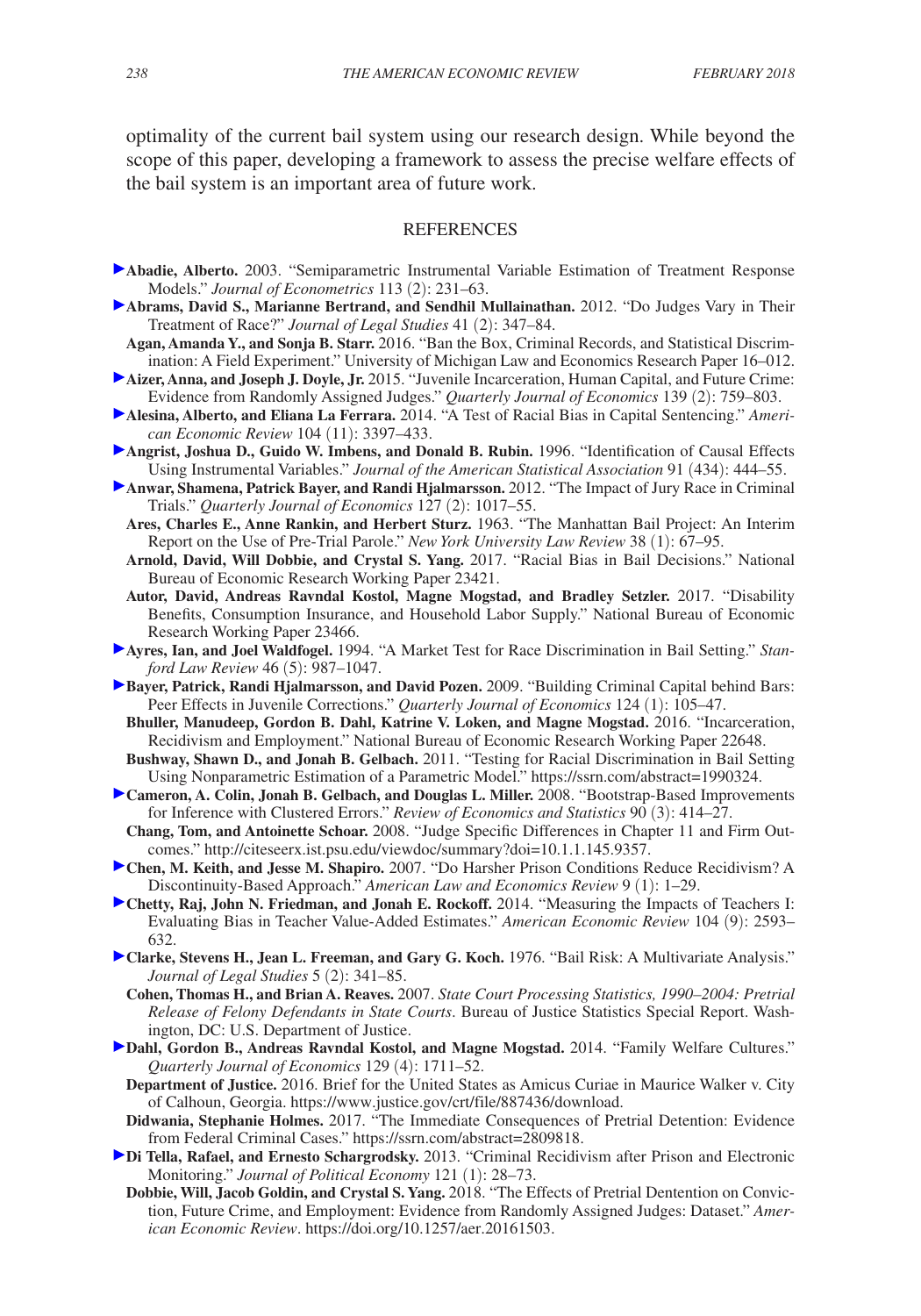- **Dobbie, Will, Paul Goldsmith-Pinkham, and Crystal S. Yang.** Forthcoming. "Consumer Bankruptcy and Financial Health." *Review of Economics and Statistics*.
- **Dobbie, Will, and Jae Song.** 2015. "Debt Relief and Debtor Outcomes: Measuring the Effects of Consumer Bankruptcy Protection." *American Economic Review* 105 (3): 1272–311.
- **Doyle, Joseph J., Jr.** 2007. "Child Protection and Child Outcomes: Measuring the Effects of Foster Care." *American Economic Review* 97 (5): 1583–610.
- **Doyle, Joseph J., Jr. 2008. "Child Protection and Adult Crime: Using Investigator Assignment to Esti**mate Causal Effects of Foster Care." *Journal of Political Economy* 116 (4): 746–70.
- **French, Eric, and Jae Song.** 2014. "The Effect of Disability Insurance Receipt on Labor Supply." *American Economic Journal: Economic Policy* 6 (2): 291–337.
- **Foote, Caleb.** 1954. "Compelling Appearance in Court: Administration of Bail in Philadelphia." *University of Pennsylvania Law Review* 102 (8): 1031–79.
- **Goldkamp, John S.** 1980. "Effects of Detention on Judicial Decisions: A Closer Look." *Justice System Journal* 5 (3): 234–57.
- **Goldkamp, John S., and Michael R. Gottfredson.** 1988. "Development of Bail/Pretrial Release Guidelines in Maricopa County Superior Court, Dade County Circuit Court and Boston Municipal Court." The Bail/Pretrial Release Guidelines Project. Washington, DC: National Institute of Justice.
- **Gould, Eric D., Bruce A. Weinberg, and David B. Mustard.** 2002. "Crime Rates and Local Labor Market Opportunities in the United States: 1979–1997." *Review of Economics and Statistics* 84 (1): 45–61.
- **Grogger, Jeff.** 1998. "Market Wages and Youth Crime." *Journal of Labor Economics* 16 (4): 756–91.
- **Gupta, Arpit, Christopher Hansman, and Ethan Frenchman.** 2016. "The Heavy Costs of High Bail: Evidence from Judge Randomization." *Journal of Legal Studies* 45 (2): 471–505.
- **Heckman, James J., and Edward Vytlacil.** 2005. "Structural Equations, Treatment Effects, and Econometric Policy Evaluation." *Econometrica* 73 (3): 669–738.
- **Kling, Jeffrey R.** 2006. "Incarceration Length, Employment, and Earnings." *American Economic Review* 96 (3): 863–76.
- **Kolesár, Michal, Raj Chetty, John Friedman, Edward Glaeser, and Guido W. Imbens.** 2015. "Identification and Inference with Many Invalid Instruments." *Journal of Business and Economic Statistics* 33 (4): 474-84.
- **Landes, William M.** 1973. "The Bail System: An Economic Approach." *Journal of Legal Studies* 2  $(1): 79-105.$
- **Leslie, Emily, and Nolan G. Pope.** 2016. "The Unintended Impact of Pretrial Detention on Case Outcomes: Evidence from NYC Arraignments." [http://home.uchicago.edu/~npope/pretrial\\_paper.pdf](http://home.uchicago.edu/~npope/pretrial_paper.pdf).
- **Lopoo, Leonard M., and Bruce Western.** 2005. "Incarceration and the Formation and Stability of Marital Unions." *Journal of Marriage and Family* 67 (3): 721–34.
- **Maestas, Nicole, Kathleen J. Mullen, and Alexander Strand.** 2013. "Does Disability Insurance Receipt Discourage Work? Using Examiner Assignment to Estimate Causal Effects of SSDI Receipt." *American Economic Review* 103 (5): 1797–1829.
- **McIntyre, Frank, and Shima Baradaran.** 2013. "Race, Prediction, and Pretrial Detention." *Journal of Empirical Legal Studies* 10 (4): 741–70.
- **Mueller-Smith, Michael.** 2015. "The Criminal and Labor Market Impacts of Incarceration." [https://](https://sites.lsa.umich.edu/mgms/wp-content/uploads/sites/283/2015/09/incar.pdf) [sites.lsa.umich.edu/mgms/wp-content/uploads/sites/283/2015/09/incar.pdf](https://sites.lsa.umich.edu/mgms/wp-content/uploads/sites/283/2015/09/incar.pdf).
- **Myers, Samuel L.** 1981. "The Economics of Bail Jumping." *Journal of Legal Studies* 10 (4): 381–96.
- **Oleson, James C., Christopher T. Lowenkamp, John Woolredge, Marie VanNostrand, and Timothy P. Cadigan.** 2014. "The Sentencing Consequences of Federal Pretrial Supervision." *Crime & Delinquency* 63 (3): 313–33.
- **Pager, Devah.** 2003. "The Mark of a Criminal Record." *American Journal of Sociology* 108 (5): 937–75. **Phillips, Mary T.** 2008. *Bail, Detention, and Felony Case Outcomes.* Research Brief. New York: New York City Criminal Justice Agency, Inc.
- **Raphael, Steven, and Rudolf Winter-Ebmer.** 2001. "Identifying the Effect of Unemployment on Crime." *Journal of Law and Economics* 44 (1): 259–83.
- **Reaves, Brian A.** 2013. *Felony Defendants in Large Urban Counties, 2009: Statistical Tables*. Washington, DC: U.S. Department of Justice.
- **Rehavi, M. Marit, and Sonja B. Starr.** 2014. "Racial Disparity in Federal Criminal Sentences." *Journal of Political Economy* 122 (6): 1320–54.
- **Shubik-Richards, Claire, and Don Stemen.** 2010. *Philadelphia's Crowded, Costly Jails: The Search for Safe Solutions.* Philadelphia: Philadelphia Research Institute, Pew Charitable Trusts.
- **Stevenson, Megan T.** 2016. "Distortion of Justice: How the Inability to Pay Bail Affects Case Outcomes." <https://ssrn.com/abstract=2777615>.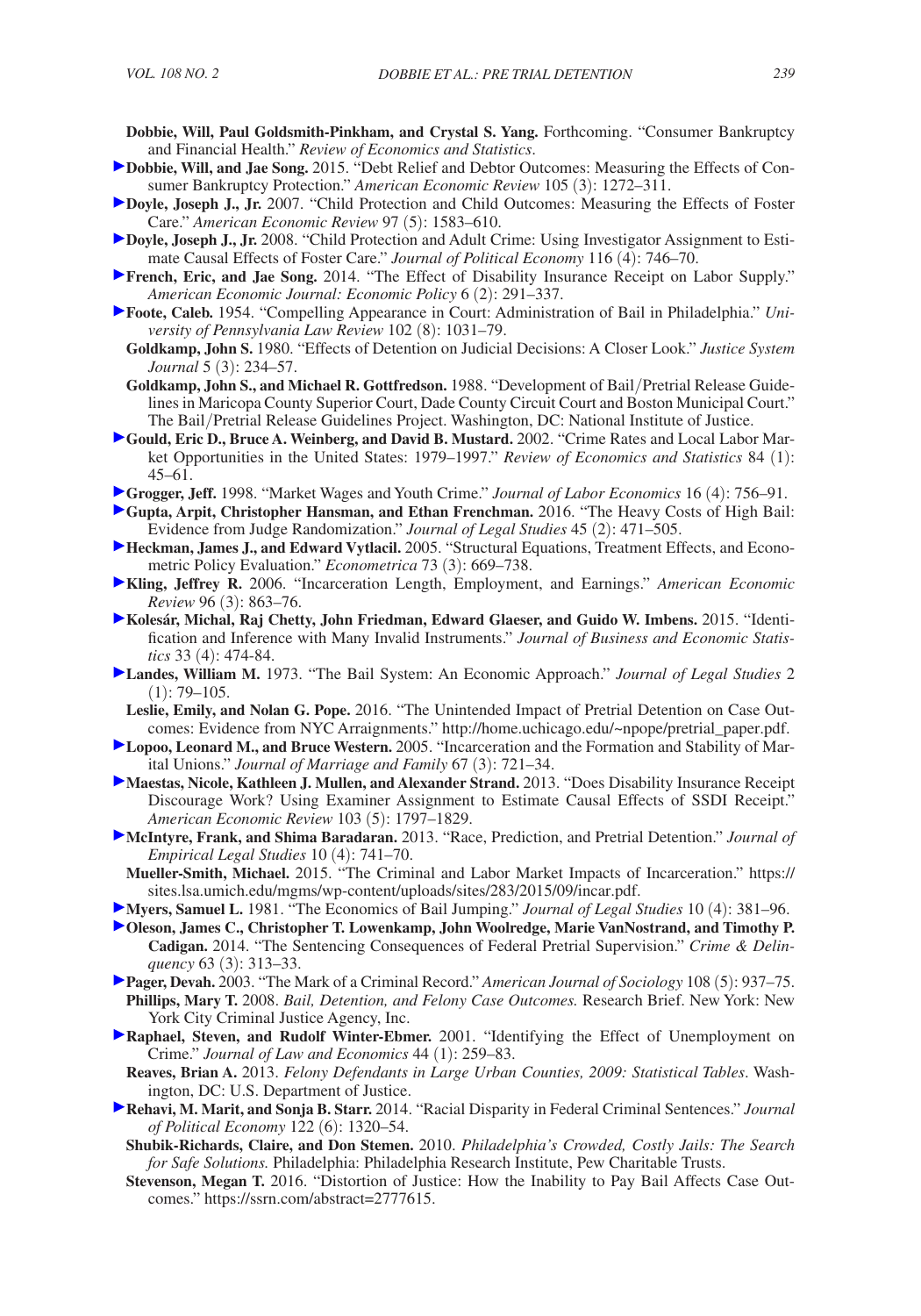- **Stock, James H., Jonathan H. Wright, and Motohiro Yogo.** 2002. "A Survey of Weak Instruments and Weak Identification in Generalized Method of Moments." *Journal of Business and Economic Statistics* 20 (4): 518–29.
- **Travis, Jeremy, Bruce Western, and Steve Redburn, eds.** 2014. *The Growth of Incarceration in the United States: Exploring Causes and Consequences*. Washington, DC: National Academies Press. **Walmsley, Roy.** 2013. *World Prison Population List*. 10th edition. London: International Centre for Prison Studies.
- **Williams, Marian R.** 2003. "The Effect of Pretrial Detention on Imprisonment Decisions." *Criminal Justice Review* 28 (2): 299–316.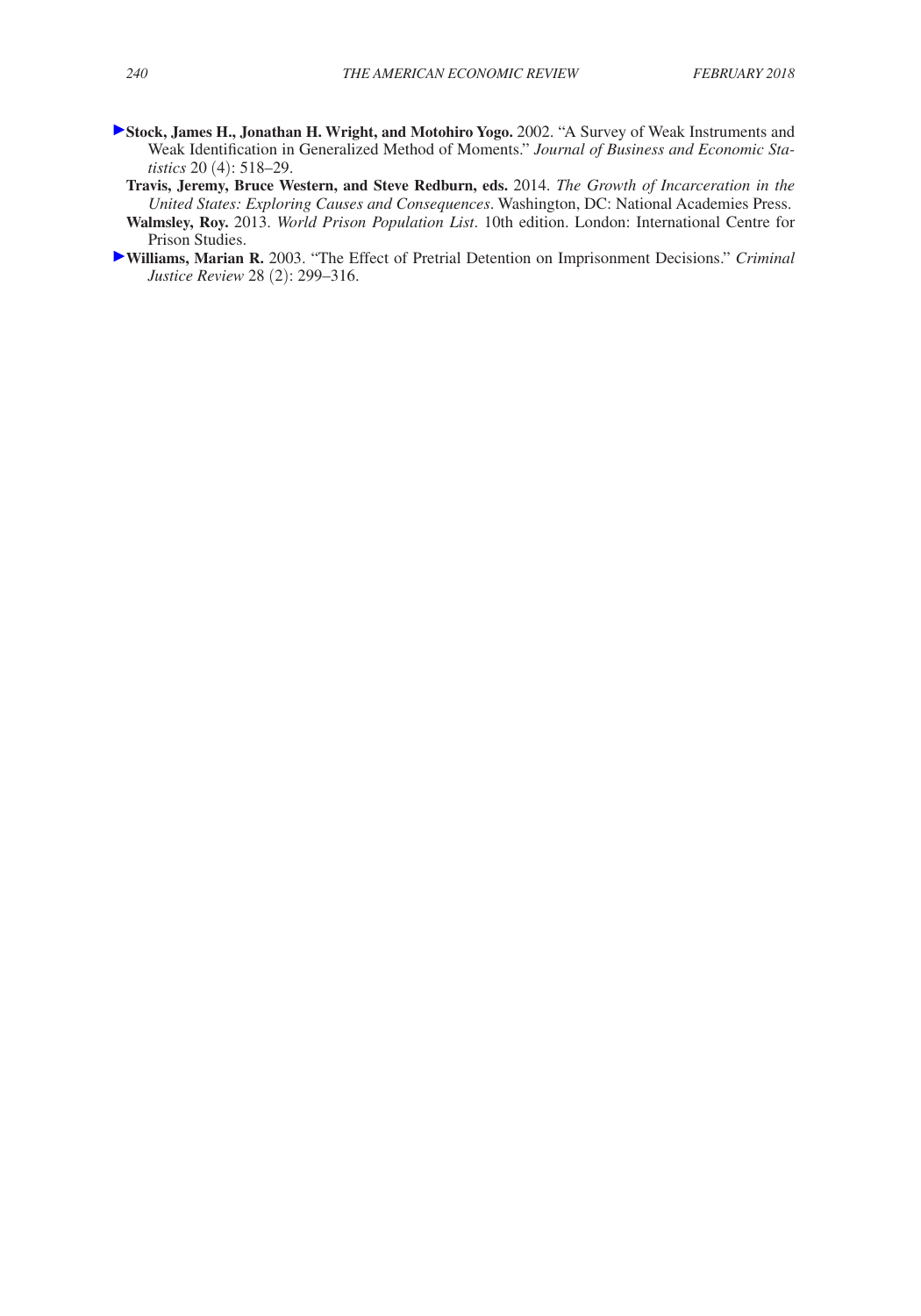# **This article has been cited by:**

- 1. Madhuri Sharma, Lisa Stolzenberg, Stewart J. D'Alessio. 2022. Evaluating the cumulative impact of indigent defense attorneys on criminal justice outcomes. *Journal of Criminal Justice* **81**, 101927. [\[Crossref](https://doi.org/10.1016/j.jcrimjus.2022.101927)]
- 2. Rebecca Brough, Matthew Freedman, Daniel E. Ho, David C. Phillips. 2022. Can transportation subsidies reduce failures to appear in criminal court? Evidence from a pilot randomized controlled trial. *Economics Letters* **216**, 110540. [[Crossref\]](https://doi.org/10.1016/j.econlet.2022.110540)
- 3. Manuel Serrano-Alarcón, Helena Hernández-Pizarro, Guillem López-Casasnovas, Catia Nicodemo. 2022. Effects of long-term care benefits on healthcare utilization in Catalonia. *Journal of Health Economics* **84**, 102645. [\[Crossref](https://doi.org/10.1016/j.jhealeco.2022.102645)]
- 4. John Wooldredge, Joshua Cochran. 2022. How do Racial and Ethnic Disparities Emerge in the Use of Restrictive Housing for Prison Rule Violations?. *Journal of Quantitative Criminology* **13**. . [[Crossref\]](https://doi.org/10.1007/s10940-022-09548-7)
- 5. Manudeep Bhuller, Henrik Sigstad. 2022. Errors and monotonicity in judicial decision-making. *Economics Letters* **215**, 110486. [[Crossref\]](https://doi.org/10.1016/j.econlet.2022.110486)
- 6. Aaron Chalfin, Benjamin Hansen, Emily K. Weisburst, Morgan C. Williams Jr.. 2022. Police Force Size and Civilian Race. *American Economic Review: Insights* **4**:2, 139-158. [[Abstract\]](https://doi.org/10.1257/aeri.20200792) [\[View PDF](http://pubs.aeaweb.org/doi/pdf/10.1257/aeri.20200792) [article](http://pubs.aeaweb.org/doi/pdf/10.1257/aeri.20200792)] [\[PDF with links](http://pubs.aeaweb.org/doi/pdfplus/10.1257/aeri.20200792)]
- 7. THOMAS M. EISENBACH, DAVID O. LUCCA, ROBERT M. TOWNSEND. 2022. Resource Allocation in Bank Supervision: Trade‐Offs and Outcomes. *The Journal of Finance* **77**:3, 1685-1736. [\[Crossref](https://doi.org/10.1111/jofi.13127)]
- 8.Devah Pager, Rebecca Goldstein, Helen Ho, Bruce Western. 2022. Criminalizing Poverty: The Consequences of Court Fees in a Randomized Experiment. *American Sociological Review* **87**:3, 529-553. [\[Crossref](https://doi.org/10.1177/00031224221075783)]
- 9. Anne McDonough, Ted Enamorado, Tali Mendelberg. 2022. Jailed While Presumed Innocent: The Demobilizing Effects of Pretrial Incarceration. *The Journal of Politics* **5**, 000-000. [\[Crossref](https://doi.org/10.1086/719006)]
- 10. Christopher Thomas. 2022. The Racialized Consequences of Jail Incarceration on Local Labor Markets. *Race and Justice* **5**, 215336872211012. [\[Crossref](https://doi.org/10.1177/21533687221101209)]
- 11. Janet Currie, Michael Mueller-Smith, Maya Rossin-Slater. 2022. Violence While in Utero: The Impact of Assaults during Pregnancy on Birth Outcomes. *The Review of Economics and Statistics* **104**:3, 525-540. [\[Crossref\]](https://doi.org/10.1162/rest_a_00965)
- 12. Christopher W. Blair. 2022. Restitution or Retribution? Detainee Payments and Insurgent Violence. *Journal of Conflict Resolution* **16**, 002200272210801. [\[Crossref](https://doi.org/10.1177/00220027221080118)]
- 13. Jennifer E. Copp, William Casey, Thomas G. Blomberg, George Pesta. 2022. Pretrial risk assessment instruments in practice: The role of judicial discretion in pretrial reform. *Criminology & Public Policy* **21**:2, 329-358. [[Crossref\]](https://doi.org/10.1111/1745-9133.12575)
- 14. Sara B. Heller. 2022. When scale and replication work: Learning from summer youth employment experiments. *Journal of Public Economics* **209**, 104617. [\[Crossref](https://doi.org/10.1016/j.jpubeco.2022.104617)]
- 15. Miranda A. Galvin. 2022. Stacking punishment: The imposition of consecutive sentences in Pennsylvania. *Criminology & Public Policy* **30**. . [[Crossref\]](https://doi.org/10.1111/1745-9133.12587)
- 16. Alexandra V. Nur, Rory Monaghan. 2022. Occupational Attainment and Criminal Justice Contact: Does Type of Contact Matter?. *Crime & Delinquency* **55**, 001112872210862. [\[Crossref](https://doi.org/10.1177/00111287221086270)]
- 17.David C Chan, Matthew Gentzkow, Chuan Yu. 2022. Selection with Variation in Diagnostic Skill: Evidence from Radiologists. *The Quarterly Journal of Economics* **137**:2, 729-783. [[Crossref](https://doi.org/10.1093/qje/qjab048)]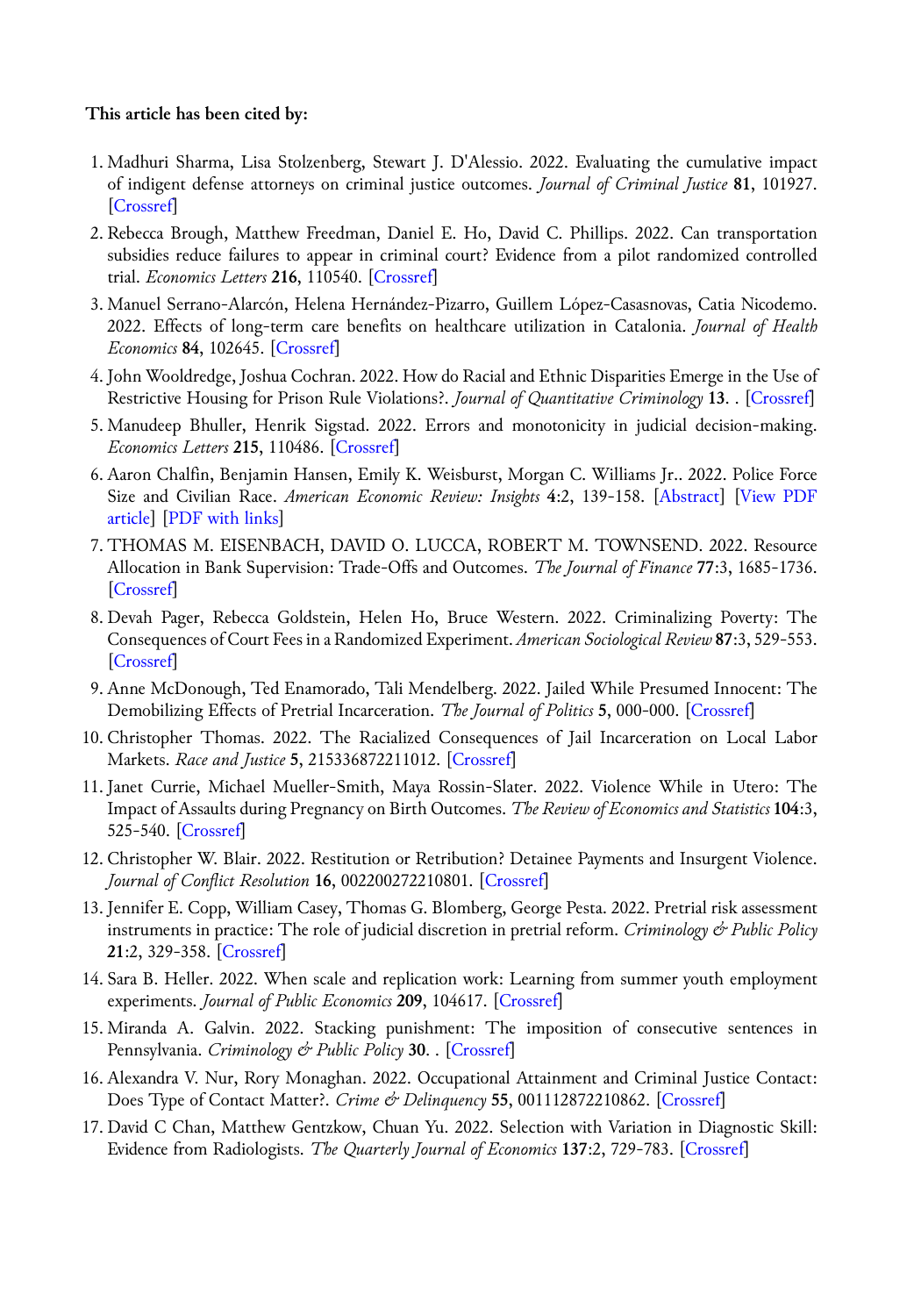- 18. Chelsea M. A. Foudray, Spencer G. Lawson, Evan M. Lowder. 2022. Jail-Based Court Notifications to Improve Appearance Rates Following Early Pretrial Release. *American Journal of Criminal Justice* **75**. . [\[Crossref](https://doi.org/10.1007/s12103-022-09676-7)]
- 19. Anthony Bald, Eric Chyn, Justine Hastings, Margarita Machelett. 2022. The Causal Impact of Removing Children from Abusive and Neglectful Homes. *Journal of Political Economy* . [[Crossref\]](https://doi.org/10.1086/719856)
- 20. Jung K. Kim, Yumi Koh. 2022. Pretrial justice reform and black–white difference in employment. *Applied Economics* **54**:12, 1396-1414. [\[Crossref](https://doi.org/10.1080/00036846.2021.1976387)]
- 21. Jenny Williams, Don Weatherburn. 2022. Can Electronic Monitoring Reduce Reoffending?. *The Review of Economics and Statistics* **104**:2, 232-245. [[Crossref\]](https://doi.org/10.1162/rest_a_00954)
- 22. Jennifer L. Kenney, Matthew J. Dolliver. 2022. Time to Bail out: Examining Gender Differences in the Length of Pretrial Detention Using Survival Analysis. *Justice System Journal* **74**, 1-15. [[Crossref\]](https://doi.org/10.1080/0098261X.2022.2042432)
- 23. Amy E. Lerman, Ariel Lewis Green, Patricio Dominguez. 2022. Pleading for Justice: Bullpen Therapy, Pre-Trial Detention, and Plea Bargains in American Courts. *Crime & Delinquency* **68**:2, 159-182. [\[Crossref\]](https://doi.org/10.1177/0011128721999339)
- 24. Ana Maria Diaz, Luz Magdalena Salas. 2022. Pretrial detention and conviction. *European Journal of Law and Economics* **53**:1, 1-25. [\[Crossref](https://doi.org/10.1007/s10657-021-09723-4)]
- 25. Jake Monaghan, Eric Joseph van Holm, Chris W. Surprenant. 2022. Get Jailed, Jump Bail? The Impacts of Cash Bail on Failure to Appear and re-Arrest in Orleans Parish. *American Journal of Criminal Justice* **47**:1, 56-74. [[Crossref\]](https://doi.org/10.1007/s12103-020-09591-9)
- 26. Leah Hamovitch, Lesley Zannella, Emma Rempel, Tara M. Burke. 2022. Laypersons ' misconceptions as a barrier to understanding plea bargaining ' s innocence problem. *Psychology, Crime & Law* **32**, 1-22. [\[Crossref\]](https://doi.org/10.1080/1068316X.2022.2027943)
- 27. Elsa Augustine, Johanna Lacoe, Steven Raphael, Alissa Skog. 2022. The Impact of Felony Diversion in San Francisco. *Journal of Policy Analysis and Management* **88**. . [[Crossref\]](https://doi.org/10.1002/pam.22371)
- 28. Issa Kohler-Hausmann. 2022. Don't Call It a Comeback: The Criminological and Sociological Study of Subfelonies. *Annual Review of Criminology* **5**:1, 229-253. [[Crossref\]](https://doi.org/10.1146/annurev-criminol-070221-024802)
- 29. Charles E. Loeffler, Daniel S. Nagin. 2022. The Impact of Incarceration on Recidivism. *Annual Review of Criminology* **5**:1, 133-152. [\[Crossref](https://doi.org/10.1146/annurev-criminol-030920-112506)]
- 30. Joshua Page, Christine S. Scott-Hayward. 2022. Bail and Pretrial Justice in the United States: A Field of Possibility. *Annual Review of Criminology* **5**:1, 91-113. [\[Crossref](https://doi.org/10.1146/annurev-criminol-030920-093024)]
- 31. Samantha A. Zottola, Sarah E. Duhart Clarke, Sarah L. Desmarais. Bail Reform in the United States: The What, Why, and How of Third Wave Efforts 143-169. [[Crossref\]](https://doi.org/10.1007/978-3-030-77565-0_9)
- 32. Anna Mikusheva, Liyang Sun. 2021. Inference with Many Weak Instruments. *The Review of Economic Studies* **27**. . [[Crossref\]](https://doi.org/10.1093/restud/rdab097)
- 33. Sara Rahman, Don Weatherburn. 2021. Does Prison Deter Drunk-Drivers?. *Journal of Quantitative Criminology* **37**:4, 979-1001. [\[Crossref](https://doi.org/10.1007/s10940-020-09476-4)]
- 34. Mario Fiorini, Katrien Stevens. 2021. Scrutinizing the Monotonicity Assumption in IV and fuzzy RD designs\*. *Oxford Bulletin of Economics and Statistics* **83**:6, 1475-1526. [\[Crossref](https://doi.org/10.1111/obes.12430)]
- 35. Michael R Menefee, David J Harding, Anh P Nguyen, Jeffrey D Morenoff, Shawn D Bushway. 2021. The Effect of Split Sentences on Employment and Future Criminal Justice Involvement: Evidence from a Natural Experiment. *Social Forces* **5**. . [[Crossref\]](https://doi.org/10.1093/sf/soab132)
- 36. Zhong Liu, Zuanjiu Zhou. 2021. Rural centralized residence and labor migration: Evidence from China. *Growth and Change* **5**. . [[Crossref\]](https://doi.org/10.1111/grow.12556)
- 37. Martin E Andresen, Martin Huber. 2021. Instrument-based estimation with binarised treatments: issues and tests for the exclusion restriction. *The Econometrics Journal* **24**:3, 536-558. [[Crossref\]](https://doi.org/10.1093/ectj/utab002)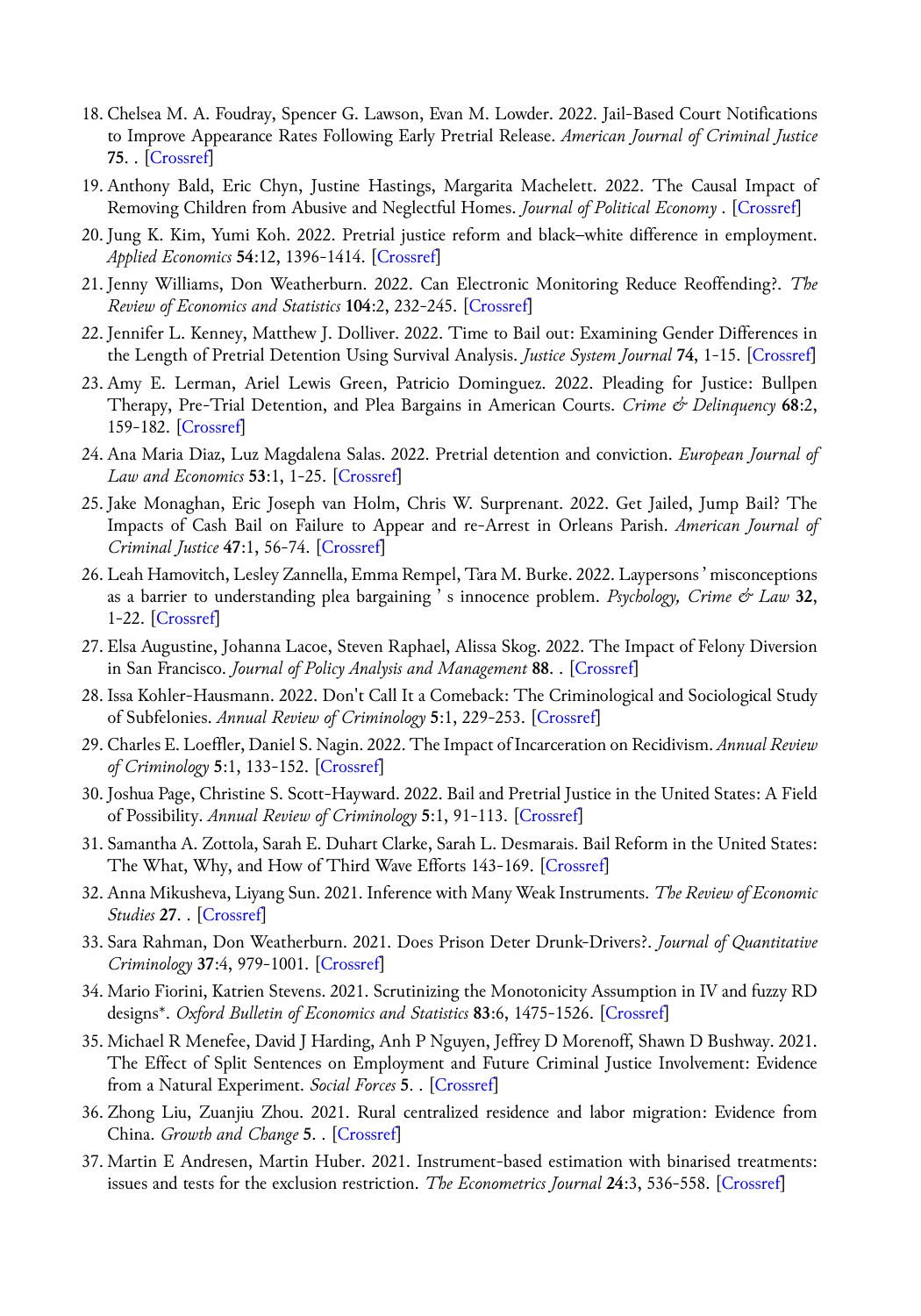- 38. Sarah Tahamont, Zubin Jelveh, Aaron Chalfin, Shi Yan, Benjamin Hansen. 2021. Dude, Where's My Treatment Effect? Errors in Administrative Data Linking and the Destruction of Statistical Power in Randomized Experiments. *Journal of Quantitative Criminology* **37**:3, 715-749. [[Crossref\]](https://doi.org/10.1007/s10940-020-09461-x)
- 39. Samuel Norris, Matthew Pecenco, Jeffrey Weaver. 2021. The Effects of Parental and Sibling Incarceration: Evidence from Ohio. *American Economic Review* **111**:9, 2926-2963. [[Abstract\]](https://doi.org/10.1257/aer.20190415) [\[View](http://pubs.aeaweb.org/doi/pdf/10.1257/aer.20190415) [PDF article\]](http://pubs.aeaweb.org/doi/pdf/10.1257/aer.20190415) [[PDF with links\]](http://pubs.aeaweb.org/doi/pdfplus/10.1257/aer.20190415)
- 40. Eric Reinhart, Daniel L. Chen. 2021. Association of Jail Decarceration and Anticontagion Policies With COVID-19 Case Growth Rates in US Counties. *JAMA Network Open* **4**:9, e2123405. [[Crossref\]](https://doi.org/10.1001/jamanetworkopen.2021.23405)
- 41. Elliott Ash, W. Bentley MacLeod. 2021. Reducing partisanship in judicial elections can improve judge quality: Evidence from U.S. state supreme courts. *Journal of Public Economics* **201**, 104478. [[Crossref\]](https://doi.org/10.1016/j.jpubeco.2021.104478)
- 42. Nilay Kavur. 2021. The (in)distinction between remand imprisonment and prison sentence: Revisiting pre-trial detention within Turkish youth justice system. *International Journal of Law, Crime and Justice* **65**, 100466. [[Crossref\]](https://doi.org/10.1016/j.ijlcj.2021.100466)
- 43. Xifen Lin, Chen Zhou, Yong Ma. 2021. Social Status, Equal Treatment, and Pretrial Detention: Evidence from China and its Implications. *European Journal on Criminal Policy and Research* **27**:2, 239-263. [\[Crossref\]](https://doi.org/10.1007/s10610-019-09421-7)
- 44.Dane Thorley. Compliance Experiments in the Field: Features, Limitations, and Examples 728-747. [\[Crossref](https://doi.org/10.1017/9781108759458.049)]
- 45. Eric Reinhart, Daniel L. Chen. 2021. Carceral-community epidemiology, structural racism, and COVID-19 disparities. *Proceedings of the National Academy of Sciences* **118**:21. . [[Crossref\]](https://doi.org/10.1073/pnas.2026577118)
- 46. Amanda Agan, Matthew Freedman, Emily Owens. 2021. Is Your Lawyer a Lemon? Incentives and Selection in the Public Provision of Criminal Defense. *The Review of Economics and Statistics* **103**:2, 294-309. [\[Crossref\]](https://doi.org/10.1162/rest_a_00891)
- 47. Kristin Turney. 2021. Inequalities in jail incarceration across the life course. *Proceedings of the National Academy of Sciences* **118**:19. . [\[Crossref](https://doi.org/10.1073/pnas.2104744118)]
- 48. Anita Mukherjee. 2021. Impacts of Private Prison Contracting on Inmate Time Served and Recidivism. *American Economic Journal: Economic Policy* **13**:2, 408-438. [\[Abstract](https://doi.org/10.1257/pol.20170474)] [\[View PDF article\]](http://pubs.aeaweb.org/doi/pdf/10.1257/pol.20170474) [\[PDF with links\]](http://pubs.aeaweb.org/doi/pdfplus/10.1257/pol.20170474)
- 49. Xiahua Wei, Ming Fan, Weijia You, Yong Tan. 2021. An Empirical Study of the Dynamic and Differential Effects of Prefunding. *Production and Operations Management* **30**:5, 1331-1349. [\[Crossref](https://doi.org/10.1111/poms.13324)]
- 50. Bruce Western, Jaclyn Davis, Flavien Ganter, Natalie Smith. 2021. The cumulative risk of jail incarceration. *Proceedings of the National Academy of Sciences* **118**:16. . [[Crossref\]](https://doi.org/10.1073/pnas.2023429118)
- 51. Lin Liu, R.R. Dunlea, Besiki Luka Kutateladze. 2021. Time for Time: Uncovering Case Processing Duration as a Source of Punitiveness. *Crime & Delinquency* **51**, 001112872110077. [[Crossref\]](https://doi.org/10.1177/00111287211007745)
- 52. Kristin F. Butcher, Kyung H. Park, Anne Morrison Piehl. 2021. Judge Effects, Case Characteristics, and Plea Bargaining. *Journal of Labor Economics* **39**:S2, S543-S574. [[Crossref\]](https://doi.org/10.1086/712981)
- 53. Colleen Honigsberg, Matthew Jacob. 2021. Deleting misconduct: The expungement of BrokerCheck records. *Journal of Financial Economics* **139**:3, 800-831. [\[Crossref](https://doi.org/10.1016/j.jfineco.2020.10.002)]
- 54. Varun Gauri, Julian C. Jamison, Nina Mazar, Owen Ozier. 2021. Motivating bureaucrats through social recognition: External validity—A tale of two states. *Organizational Behavior and Human Decision Processes* **163**, 117-131. [[Crossref\]](https://doi.org/10.1016/j.obhdp.2019.05.005)
- 55. Jung K. Kim, Yumi Koh. 2021. Pretrial justice reform and property crime: evidence from New Jersey. *Applied Economics* **53**:6, 663-675. [\[Crossref](https://doi.org/10.1080/00036846.2020.1808579)]
- 56. Michelle A. Bolger, Michael J. Phillips. 2021. The Impact of Pretrial Release Programming on Rearrest: Results from an Eastern Pennsylvania County Sample. *Corrections* **38**, 1-15. [\[Crossref](https://doi.org/10.1080/23774657.2021.1878071)]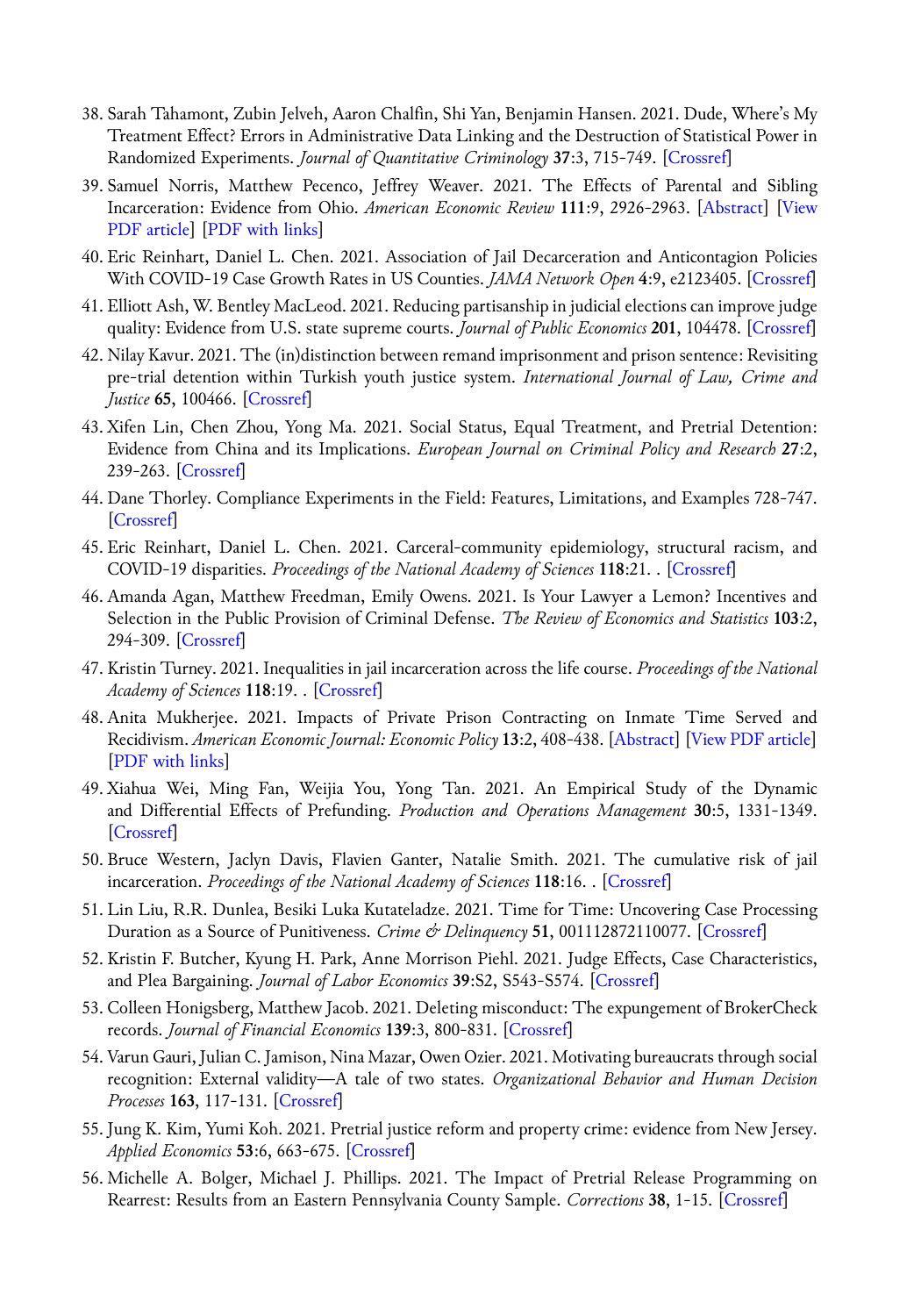- 57. Brendan O'Flaherty, Rajiv Sethi. 2021. Stereotypes and the Administration of Justice. *SSRN Electronic Journal* **41**. . [\[Crossref](https://doi.org/10.2139/ssrn.3808745)]
- 58. Ben Green. 2021. Impossibility of What? Formal and Substantive Equality in Algorithmic Fairness. *SSRN Electronic Journal* **24**. . [\[Crossref](https://doi.org/10.2139/ssrn.3883649)]
- 59. Nicolás Grau, Gonzalo Marivil, Jorge Rivera. 2021. The Effect of Pretrial Detention on Labor Market Outcomes. *Journal of Quantitative Criminology* . [[Crossref\]](https://doi.org/10.1007/s10940-021-09535-4)
- 60. Jianbo Luo. Information-Based Education in College Students' Guidance of Innovation and Entrepreneurship 1621-1627. [\[Crossref](https://doi.org/10.1007/978-981-16-0115-6_188)]
- 61. Evan K Rose. 2020. Who Gets a Second Chance? Effectiveness and Equity in Supervision of Criminal Offenders\*. *The Quarterly Journal of Economics* **97**. . [[Crossref\]](https://doi.org/10.1093/qje/qjaa046)
- 62. Stacie St. Louis. 2020. Neighborhood Context and the Pretrial Process: Do Defendants Face Adverse Outcomes Due to Their Home Address?. *Criminal Justice Policy Review* **31**:9, 1340-1365. [[Crossref\]](https://doi.org/10.1177/0887403419890124)
- 63. Ingrid Eagly, Steven Shafer. 2020. The Institutional Hearing Program: A Study of Prison‐Based Immigration Courts in the United States. *Law & Society Review* **54**:4, 788-833. [\[Crossref](https://doi.org/10.1111/lasr.12523)]
- 64. Marisa Omori, Nick Petersen. 2020. Institutionalizing inequality in the courts: Decomposing racial and ethnic disparities in detention, conviction, and sentencing\*. *Criminology* **58**:4, 678-713. [[Crossref\]](https://doi.org/10.1111/1745-9125.12257)
- 65. Yinzhi Shen, Shawn D. Bushway, Lucy C. Sorensen, Herbert L. Smith. 2020. Locking up my generation: Cohort differences in prison spells over the life course. *Criminology* **58**:4, 645-677. [\[Crossref](https://doi.org/10.1111/1745-9125.12256)]
- 66. Magnus Lofstrom, Brandon Martin, Steven Raphael. 2020. Effect of sentencing reform on racial and ethnic disparities in involvement with the criminal justice system: The case of California's proposition 47. *Criminology & Public Policy* **19**:4, 1165-1207. [[Crossref\]](https://doi.org/10.1111/1745-9133.12527)
- 67. John MacDonald, Steven Raphael. 2020. Effect of scaling back punishment on racial and ethnic disparities in criminal case outcomes. *Criminology & Public Policy* **19**:4, 1139-1164. [\[Crossref](https://doi.org/10.1111/1745-9133.12495)]
- 68. Mariyana Zapryanova. 2020. The Effects of Time in Prison and Time on Parole on Recidivism. *The Journal of Law and Economics* **63**:4, 699-727. [[Crossref\]](https://doi.org/10.1086/709585)
- 69. Alex Raskolnikov. 2020. Criminal Deterrence: A Review of the Missing Literature. *Supreme Court Economic Review* **28**, 1-59. [\[Crossref](https://doi.org/10.1086/710158)]
- 70. Evan M. Lowder, Carmen L. Diaz, Eric Grommon, Bradley R. Ray. 2020. Effects of pretrial risk assessments on release decisions and misconduct outcomes relative to practice as usual. *Journal of Criminal Justice* **28**, 101754. [[Crossref\]](https://doi.org/10.1016/j.jcrimjus.2020.101754)
- 71. Zoe Guttman, Yuki Hebner, Kanon Mori, Jonathan Balk. 2020. Beyond Cash Bail: Public Health, Risk Assessment, and California Senate Bill 10. *Journal of Science Policy & Governance* **17**:01. . [\[Crossref](https://doi.org/10.38126/JSPG170107)]
- 72. Christopher M. Campbell, Ryan M. Labrecque, Michael Weinerman, Ken Sanchagrin. 2020. Gauging detention dosage: Assessing the impact of pretrial detention on sentencing outcomes using propensity score modeling. *Journal of Criminal Justice* **70**, 101719. [\[Crossref](https://doi.org/10.1016/j.jcrimjus.2020.101719)]
- 73. Pieter Bakx, Bram Wouterse, Eddy van Doorslaer, Albert Wong. 2020. Better off at home? Effects of nursing home eligibility on costs, hospitalizations and survival. *Journal of Health Economics* **73**, 102354. [\[Crossref](https://doi.org/10.1016/j.jhealeco.2020.102354)]
- 74. Nick Petersen. 2020. Do Detainees Plead Guilty Faster? A Survival Analysis of Pretrial Detention and the Timing of Guilty Pleas. *Criminal Justice Policy Review* **31**:7, 1015-1035. [\[Crossref](https://doi.org/10.1177/0887403419838020)]
- 75. Michael Mueller-Smith, Kevin T. Schnepel. 2020. Diversion in the Criminal Justice System. *The Review of Economic Studies* **113**. . [[Crossref\]](https://doi.org/10.1093/restud/rdaa030)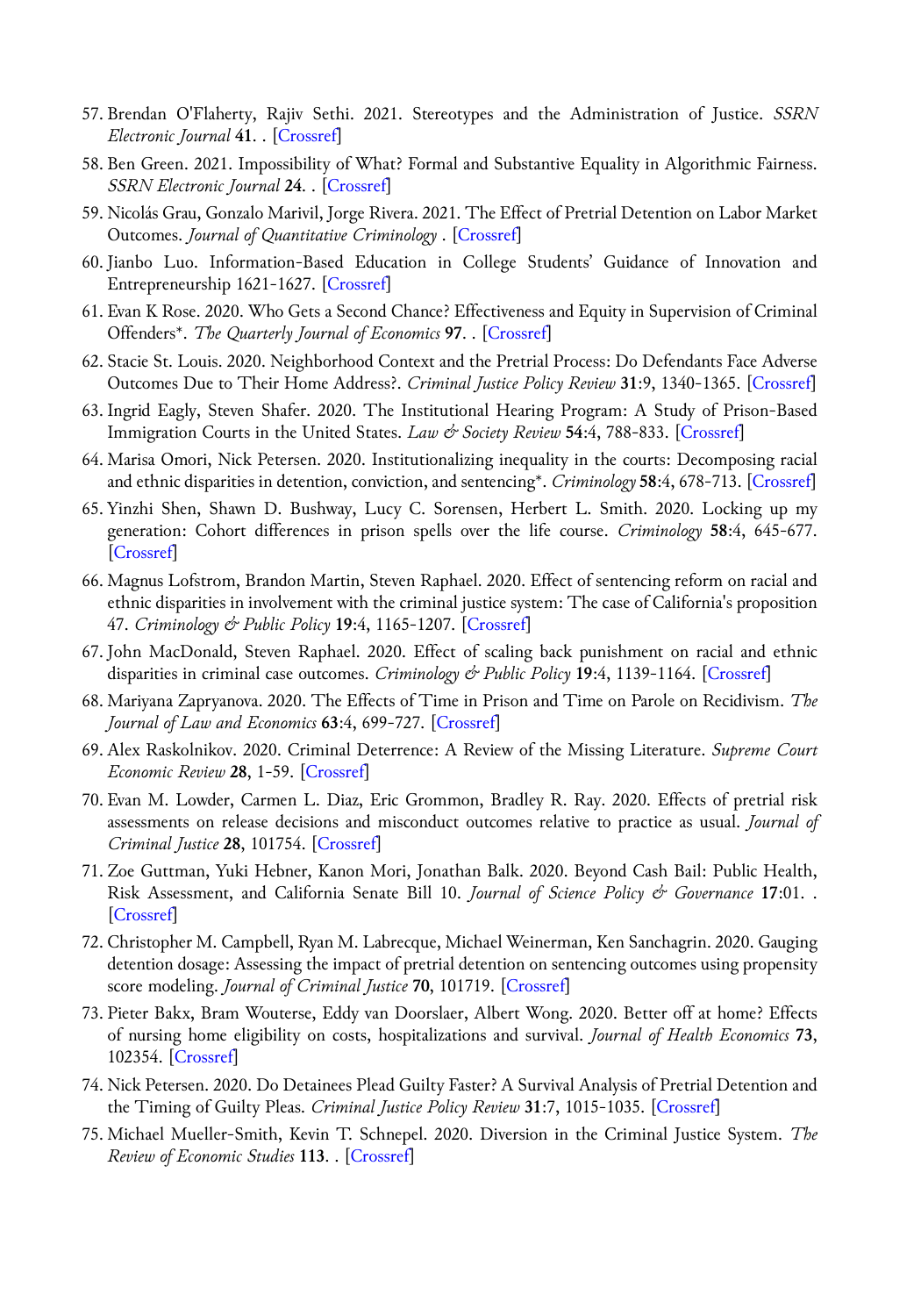- 76. Moritz Marbach, Dominik Hangartner. 2020. Profiling Compliers and Noncompliers for Instrumental-Variable Analysis. *Political Analysis* **28**:3, 435-444. [[Crossref\]](https://doi.org/10.1017/pan.2019.48)
- 77. Heather M. Harris. 2020. Building Holistic Defense: The Design and Evaluation of a Social Work Centric Model of Public Defense. *Criminal Justice Policy Review* **31**:6, 800-832. [[Crossref\]](https://doi.org/10.1177/0887403420916228)
- 78. Alissa Pollitz Worden, Reveka V. Shteynberg, Kirstin A. Morgan, Andrew L. B. Davies. 2020. The Impact of Counsel at First Appearance on Pretrial Release in Felony Arraignments: The Case of Rural Jurisdictions. *Criminal Justice Policy Review* **31**:6, 833-856. [\[Crossref](https://doi.org/10.1177/0887403419873018)]
- 79. Travis C. Pratt, Teresa May, Lisa Kan. 2020. Increasing Pretrial Releases and Reducing Felony Convictions for Defendants: Implications for Desistance from Crime. *Canadian Journal of Criminology and Criminal Justice* **62**:3, 51-70. [[Crossref\]](https://doi.org/10.3138/cjccj.2020-0005)
- 80. Tara Slough, Christopher Fariss. 2020. Misgovernance and Human Rights: The Case of Illegal Detention without Intent. *American Journal of Political Science* **38**. . [[Crossref\]](https://doi.org/10.1111/ajps.12529)
- 81. Brandon P. Martinez, Nick Petersen, Marisa Omori. 2020. Time, Money, and Punishment: Institutional Racial-Ethnic Inequalities in Pretrial Detention and Case Outcomes. *Crime & Delinquency* **66**:6-7, 837-863. [[Crossref\]](https://doi.org/10.1177/0011128719881600)
- 82. Andrew Leigh. 2020. The Second Convict Age: Explaining the Return of Mass Imprisonment in Australia. *Economic Record* **96**:313, 187-208. [\[Crossref](https://doi.org/10.1111/1475-4932.12536)]
- 83. Matt Barno, Deyanira Nevárez Martínez, Kirk R. Williams. 2020. Exploring Alternatives to Cash Bail: An Evaluation of Orange County's Pretrial Assessment and Release Supervision (PARS) Program. *American Journal of Criminal Justice* **45**:3, 363-378. [[Crossref\]](https://doi.org/10.1007/s12103-019-09506-3)
- 84. Alexander Testa, Brian D. Johnson. 2020. Paying the Trial Tax: Race, Guilty Pleas, and Disparity in Prosecution. *Criminal Justice Policy Review* **31**:4, 500-531. [\[Crossref](https://doi.org/10.1177/0887403419838025)]
- 85. Sandra Susan Smith, Nora C R Broege. 2020. Searching for Work with a Criminal Record. *Social Problems* **67**:2, 208-232. [[Crossref\]](https://doi.org/10.1093/socpro/spz009)
- 86. Matthew DeMichele, Peter Baumgartner, Michael Wenger, Kelle Barrick, Megan Comfort. 2020. Public safety assessment. *Criminology & Public Policy* **19**:2, 409-431. [\[Crossref](https://doi.org/10.1111/1745-9133.12481)]
- 87. Stephanie Holmes Didwania. 2020. The Immediate Consequences of Federal Pretrial Detention. *American Law and Economics Review* **22**:1, 24-74. [\[Crossref](https://doi.org/10.1093/aler/ahz012)]
- 88. Rob Butters, Kort Prince, Allyson Walker, Erin B. Worwood, Christian M. Sarver. 2020. Does Reducing Case Processing Time Reduce Recidivism? A Study of the Early Case Resolution Court. *Criminal Justice Policy Review* **31**:1, 22-41. [\[Crossref](https://doi.org/10.1177/0887403418789465)]
- 89. Michael Baglivio, Kevin T. Wolff, Katherine Jackowski. 2020. The Usefulness of a General Risk Assessment, the Static Risk Assessment (SRA), in Predicting Pretrial Failure: Examining Predictive Ability across Gender and Race. *Justice Evaluation Journal* **3**:1, 1-26. [\[Crossref](https://doi.org/10.1080/24751979.2019.1668242)]
- 90. Nick Petersen, Marisa Omori. 2020. Is the Process the Only Punishment?: Racial–Ethnic Disparities in Lower‐Level Courts. *Law & Policy* **42**:1, 56-77. [[Crossref\]](https://doi.org/10.1111/lapo.12140)
- 91. Sara Wakefield, Lars Andersen. 2020. Pretrial Detention and the Costs of System Overreach for Employment and Family Life. *Sociological Science* **7**, 342-366. [\[Crossref](https://doi.org/10.15195/v7.a14)]
- 92. Christopher Blair. 2020. Restitution or Retribution? Detainee Payments and Insurgent Violence. *SSRN Electronic Journal* . [[Crossref\]](https://doi.org/10.2139/ssrn.3613437)
- 93. Nitin Kumar Bharti, Sutanuka Roy. 2020. The Early Origins of Judicial Bias in Bail Decisions: Evidence from Early Childhood Exposure to Hindu-Muslim Riots in India. *SSRN Electronic Journal* **117**. . [[Crossref\]](https://doi.org/10.2139/ssrn.3764260)
- 94. Nick Petersen. 2019. Low-Level, but High Speed?: Assessing Pretrial Detention Effects on the Timing and Content of Misdemeanor versus Felony Guilty Pleas. *Justice Quarterly* **36**:7, 1314-1335. [\[Crossref](https://doi.org/10.1080/07418825.2019.1639791)]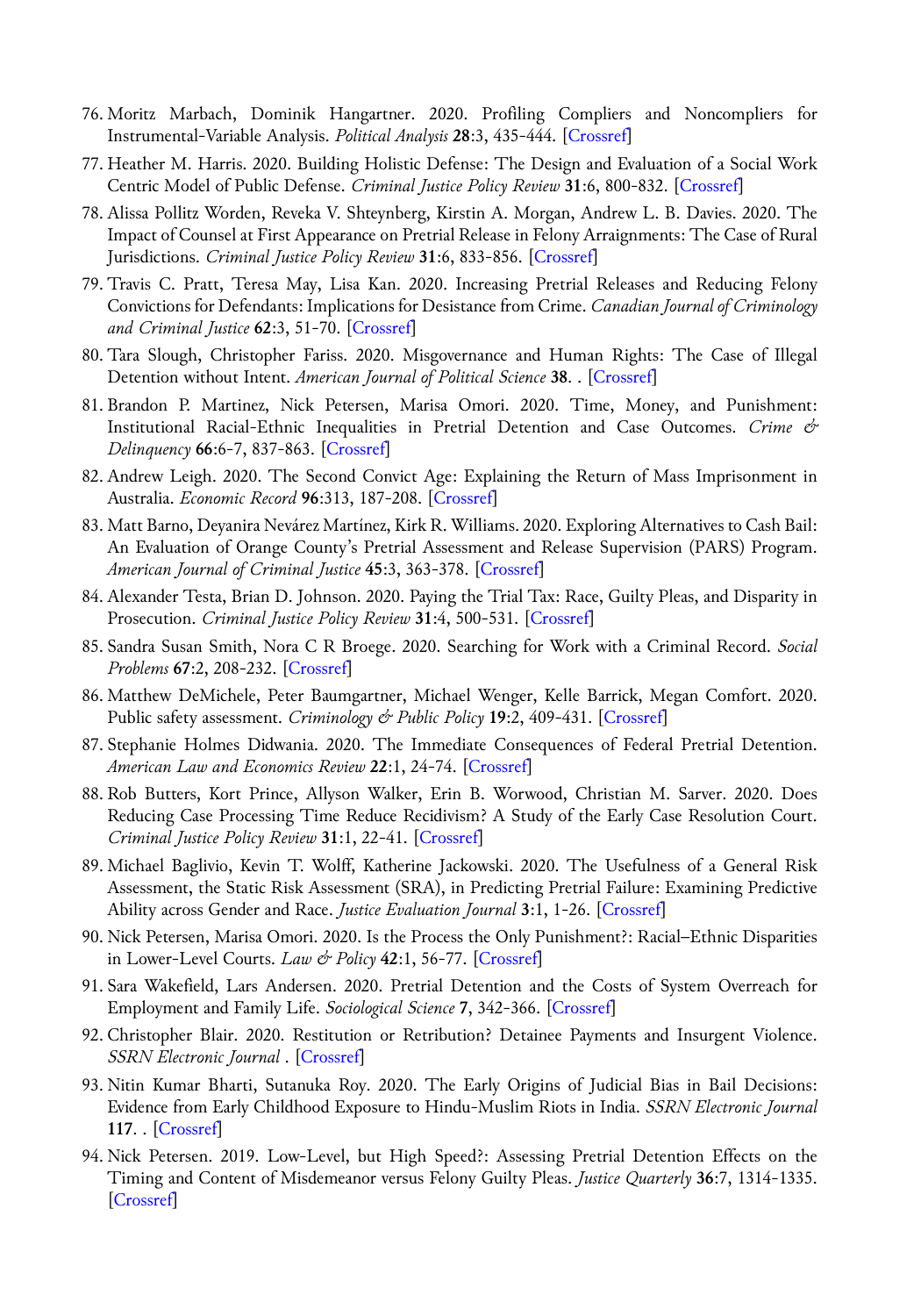- 95. Bryanna Fox, Edelyn Verona, Lauren Fournier. 2019. Psychological assessment of risk in a county jail: implications for reentry, recidivism and detention practices in the USA. *Journal of Criminal Psychology* **9**:4, 173-186. [[Crossref\]](https://doi.org/10.1108/JCP-11-2019-051)
- 96. Ozkan Eren, Naci Mocan. 2019. Juvenile Punishment, High School Graduation, and Adult Crime: Evidence from Idiosyncratic Judge Harshness. *The Review of Economics and Statistics* 1-14. [[Crossref\]](https://doi.org/10.1162/rest_a_00872)
- 97. Ryan A. Schneider, Tina M. Zottoli. 2019. Disentangling the effects of plea discount and potential trial sentence on decisions to plead guilty. *Legal and Criminological Psychology* **24**:2, 288-304. [[Crossref](https://doi.org/10.1111/lcrp.12157)]
- 98. Randi Hjalmarsson, Matthew J Lindquist. 2019. The Causal Effect of Military Conscription on Crime\*. *The Economic Journal* **129**:622, 2522-2562. [\[Crossref](https://doi.org/10.1093/ej/uez014)]
- 99. Manudeep Bhuller, Gordon Dahl, Katrine Loken, Magne Mogstad. 2019. Incarceration, Recidivism and Employment. *Journal of Political Economy* . [[Crossref\]](https://doi.org/10.1086/705330)
- 100. Courtney C. Coile, Mark G. Duggan. 2019. When Labor's Lost: Health, Family Life, Incarceration, and Education in a Time of Declining Economic Opportunity for Low-Skilled Men. *Journal of Economic Perspectives* **33**:2, 191-210. [[Abstract\]](https://doi.org/10.1257/jep.33.2.191) [\[View PDF article](http://pubs.aeaweb.org/doi/pdf/10.1257/jep.33.2.191)] [\[PDF with links\]](http://pubs.aeaweb.org/doi/pdfplus/10.1257/jep.33.2.191)
- 101. Holly Pelvin. 2019. Remand as a Cross-Institutional System: Examining the Process of Punishment before Conviction. *Canadian Journal of Criminology and Criminal Justice* **61**:2, 66-87. [[Crossref\]](https://doi.org/10.3138/cjccj.2018-0012.r2)
- 102. Moa Lidén, Minna Gräns, Peter Juslin. 2019. 'Guilty, no doubt': detention provoking confirmation bias in judges' guilt assessments and debiasing techniques. *Psychology, Crime & Law* **25**:3, 219-247. [\[Crossref](https://doi.org/10.1080/1068316X.2018.1511790)]
- 103. Kristin Turney, Emma Conner. 2019. Jail Incarceration: A Common and Consequential Form of Criminal Justice Contact. *Annual Review of Criminology* **2**:1, 265-290. [\[Crossref](https://doi.org/10.1146/annurev-criminol-011518-024601)]
- 104. Steven Raphael, Sandra V. Rozo. 2019. Racial Disparities in the Acquisition of Juvenile Arrest Records. *Journal of Labor Economics* **37**:S1, S125-S159. [\[Crossref](https://doi.org/10.1086/701068)]
- 105. Zhiyuan Lin, Alex Chohlas-Wood, Sharad Goel. Guiding Prosecutorial Decisions with an Interpretable Statistical Model 469-476. [[Crossref\]](https://doi.org/10.1145/3306618.3314235)
- 106. Bo Cowgill, Catherine E. Tucker. 2019. Economics, Fairness and Algorithmic Bias. *SSRN Electronic Journal* . [\[Crossref](https://doi.org/10.2139/ssrn.3361280)]
- 107.Daniel Bonneau, Bryan C. McCannon. 2019. Bargaining in the Shadow of the Trial? Deaths of Law Enforcement Officials and the Plea Bargaining Process. *SSRN Electronic Journal* . [[Crossref\]](https://doi.org/10.2139/ssrn.3457809)
- 108. Moritz Marbach, Dominik Hangartner. 2019. Profiling Compliers and Non-compliers for Instrumental Variable Analysis. *SSRN Electronic Journal* . [[Crossref\]](https://doi.org/10.2139/ssrn.3380247)
- 109. Erik Wang. 2019. Frightened Mandarins: The Adverse Effects of Fighting Corruption on Local Bureaucracy. *SSRN Electronic Journal* . [[Crossref\]](https://doi.org/10.2139/ssrn.3314508)
- 110. Michal Gilad, Abraham Gutman. 2019. The Tragedy of Wasted Funds and Broken Dreams: An Economic Analysis of Childhood Exposure to Crime and Violence. *SSRN Electronic Journal* **161**. . [\[Crossref](https://doi.org/10.2139/ssrn.3458626)]
- 111. Aurelie Ouss, Megan Stevenson. 2019. Evaluating the Impacts of Eliminating Prosecutorial Requests for Cash Bail. *SSRN Electronic Journal* . [[Crossref\]](https://doi.org/10.2139/ssrn.3335138)
- 112. Anna Bindler, Randi Hjalmarsson. 2018. How Punishment Severity Affects Jury Verdicts: Evidence from Two Natural Experiments. *American Economic Journal: Economic Policy* **10**:4, 36-78. [[Abstract\]](https://doi.org/10.1257/pol.20170214) [\[View PDF article](http://pubs.aeaweb.org/doi/pdf/10.1257/pol.20170214)] [\[PDF with links](http://pubs.aeaweb.org/doi/pdfplus/10.1257/pol.20170214)]
- 113.David Arnold, Will Dobbie, Crystal S Yang. 2018. Racial Bias in Bail Decisions\*. *The Quarterly Journal of Economics* **133**:4, 1885-1932. [\[Crossref](https://doi.org/10.1093/qje/qjy012)]
- 114. Megan T Stevenson. 2018. Distortion of Justice: How the Inability to Pay Bail Affects Case Outcomes. *The Journal of Law, Economics, and Organization* **122**. . [[Crossref\]](https://doi.org/10.1093/jleo/ewy019)